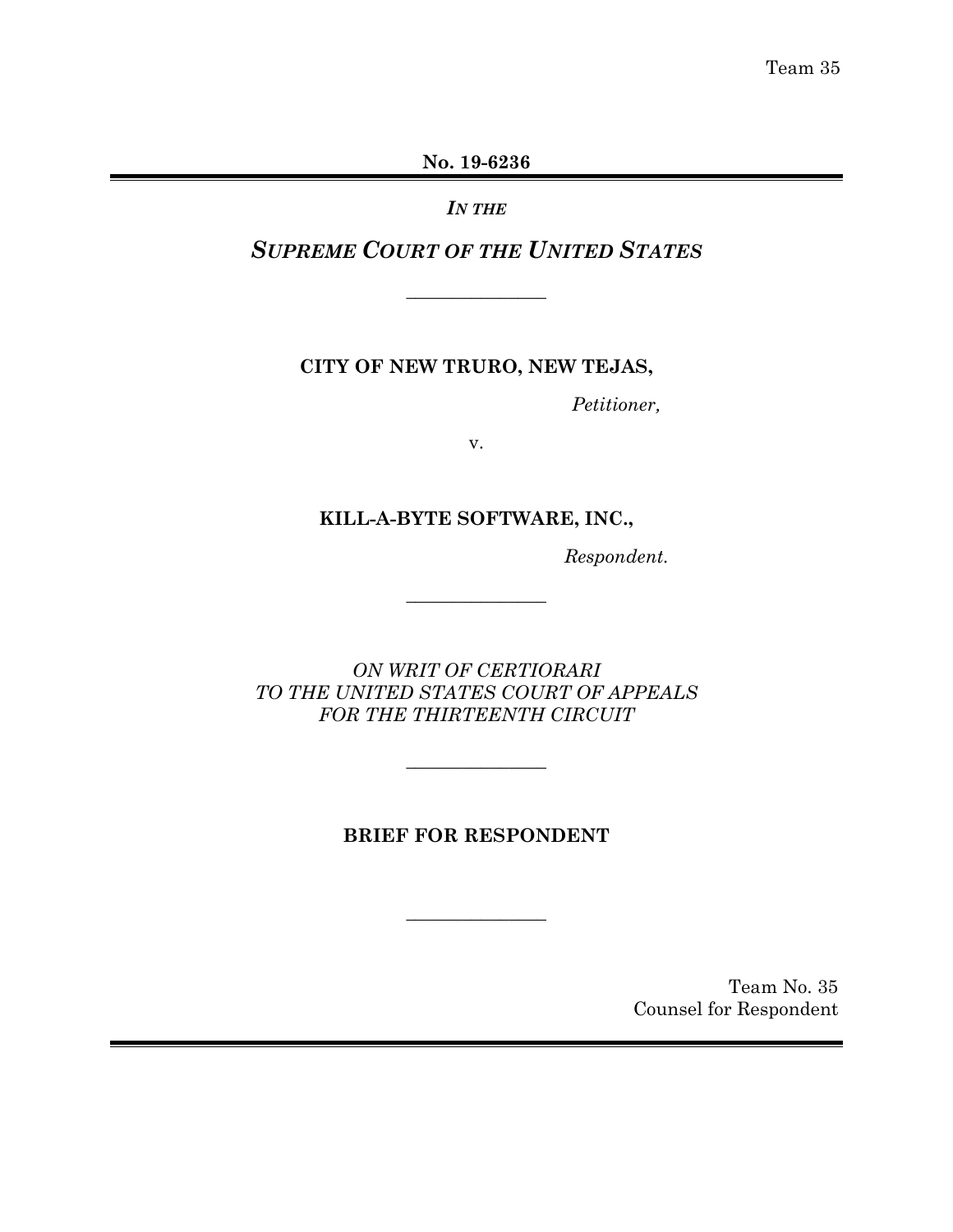# **QUESTIONS PRESENTED**

- I. Whether a party must raise in a Rule 50 motion a purely legal question that the jury will not consider to preserve its challenge to the district court's resolution of the question at summary judgment.
- II. Whether a public-nuisance law violates due process when it imposes liability on a party without requiring but-for causation and awards damages covering the full cost of abating the nuisance based only on a finding that the party was a substantial factor in causing it.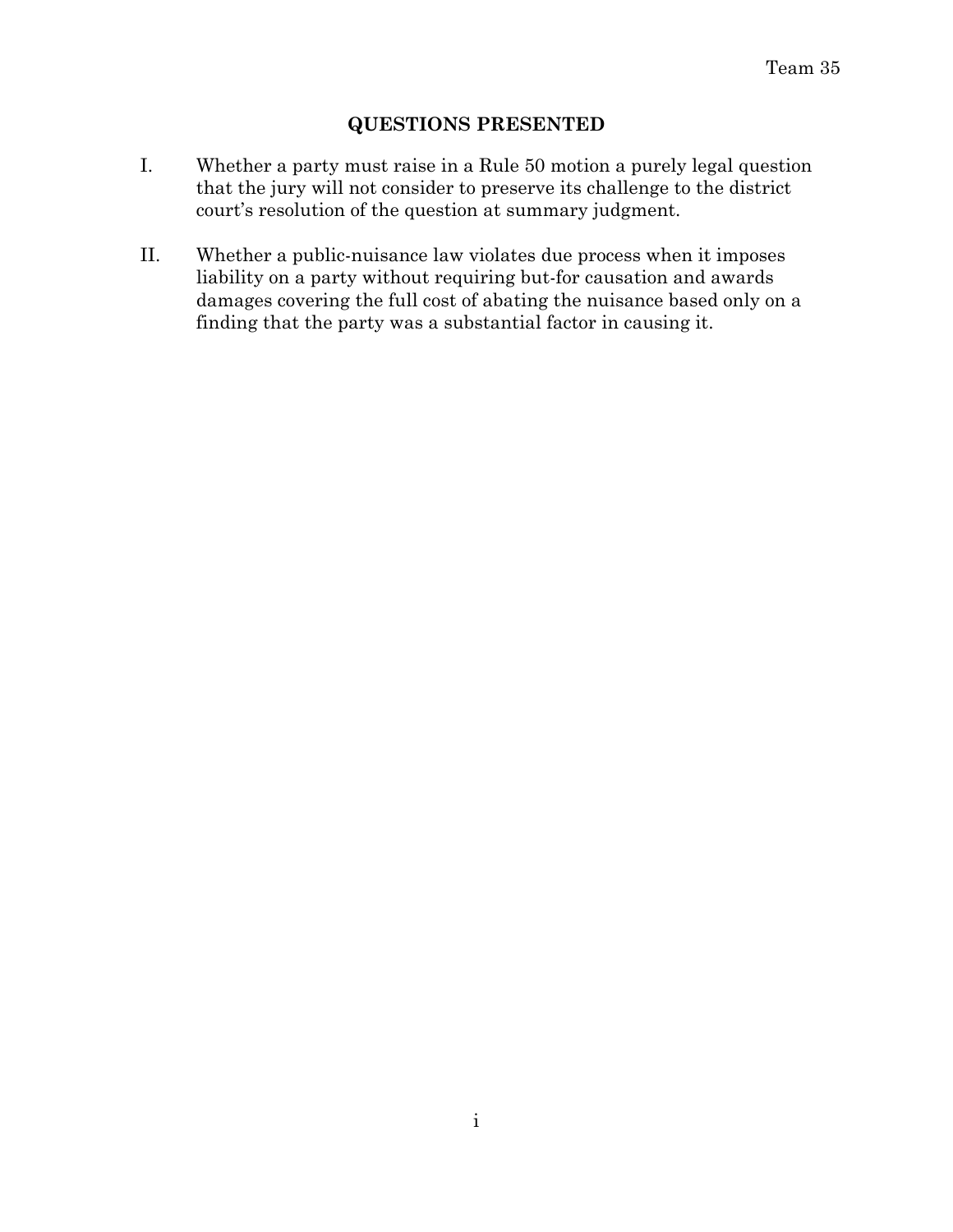# **TABLE OF CONTENTS**

| $I_{\cdot}$                                                                                                                                                                                              |
|----------------------------------------------------------------------------------------------------------------------------------------------------------------------------------------------------------|
|                                                                                                                                                                                                          |
|                                                                                                                                                                                                          |
| II.                                                                                                                                                                                                      |
|                                                                                                                                                                                                          |
|                                                                                                                                                                                                          |
| $I_{\cdot}$<br>A RULE 50 MOTION IS NOT REQUIRED TO PRESERVE FOR APPEAL A PURELY LEGAL<br>ARGUMENT THAT THE DISTRICT COURT REJECTED AT SUMMARY JUDGMENT. 10                                               |
| A. Rule 50's text and Advisory Committee Notes demonstrate that Rule<br>50 motions are appropriate only to preserve challenges to the                                                                    |
| B. The vast majority of courts of appeals agree that Rule 50's purpose is<br>not served with respect to purely legal questions and, thus, Rule 50                                                        |
| C. The courts of appeals that require a Rule 50 motion to preserve purely<br>legal questions do so based on the illusory difficulty of distinguishing                                                    |
| D. Ortiz v. Jordan, 562 U.S. 180 (2011), did not alter the general rule<br>that interlocutory orders affecting the final judgment merge into<br>that judgment and therefore are reviewable on appeal. 22 |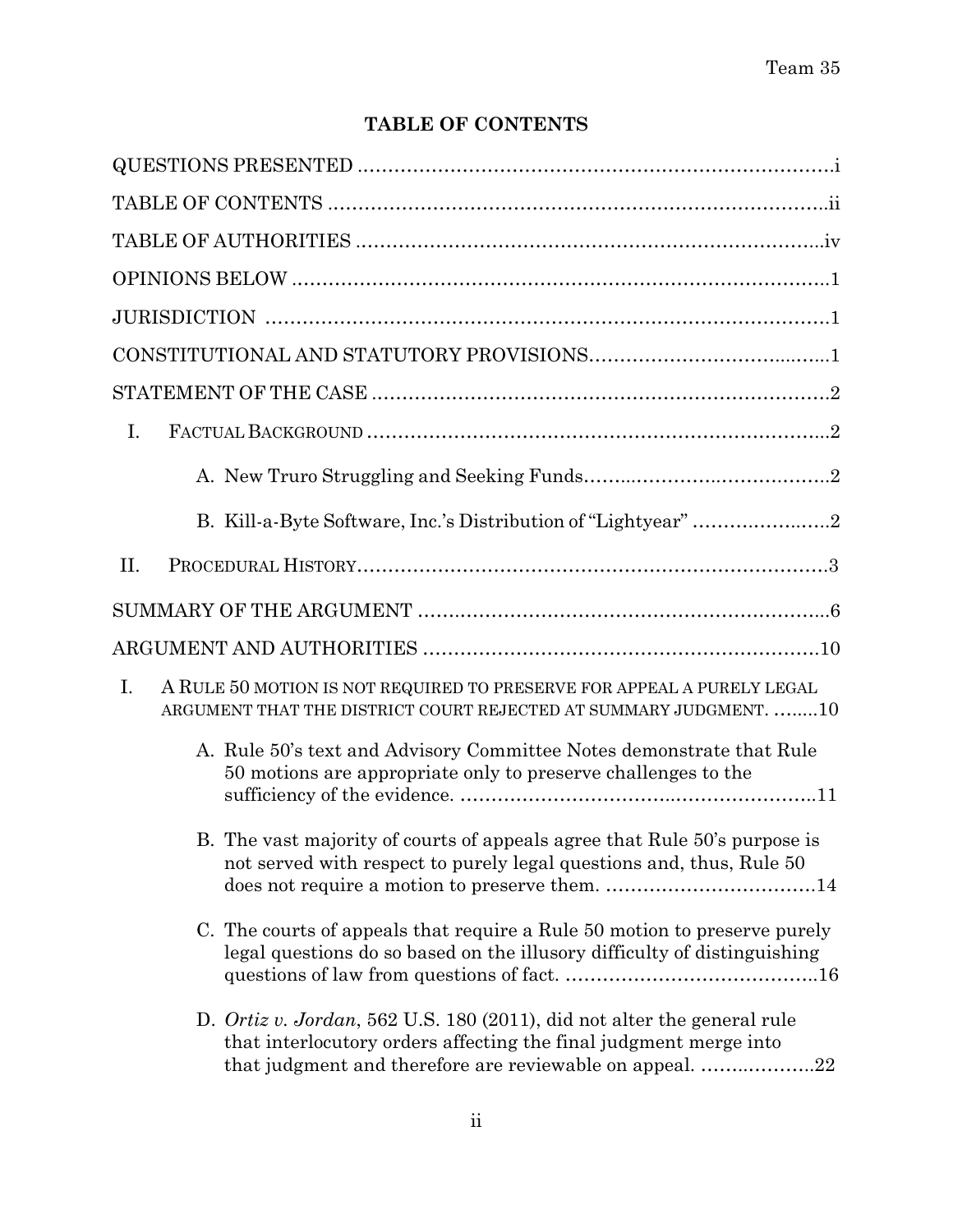| II. |                                                                                                                                                                                                                  | NEW TEJAS'S PUBLIC-NUISANCE LAW AND THE DISTRICT COURT'S \$600 MILLION<br>DAMAGES AWARD UNDER IT BOTH VIOLATE DUE PROCESS.<br>26                                                                                      |  |  |  |
|-----|------------------------------------------------------------------------------------------------------------------------------------------------------------------------------------------------------------------|-----------------------------------------------------------------------------------------------------------------------------------------------------------------------------------------------------------------------|--|--|--|
|     |                                                                                                                                                                                                                  | A. Retroactively applying New Tejas's public-nuisance law violates due<br>process because the law unexpectedly deviates from prior law by<br>holding parties liable for a nuisance even when they were not its<br>.28 |  |  |  |
|     | B. The district court's \$600 million damages award against Kill-a-Byte for<br>the full cost of abating the nuisance represents a novel and<br>unforeseeable shift in remedial law and is excessively punitive35 |                                                                                                                                                                                                                       |  |  |  |
|     | 1.                                                                                                                                                                                                               | The City is barred from recovering from Kill-a-Byte because the<br>City contributed to the public nuisance in New Truro36                                                                                             |  |  |  |
|     | 2.                                                                                                                                                                                                               | Requiring Kill-a-Byte to pay the full cost of abatement where it is<br>only partially responsible for the nuisance, and where the district<br>court did not even try to apportion damages, constitutes an             |  |  |  |
|     | C. Taken together, retroactively imposing tort liability without requiring<br>but-for causation and without apportioning damages violates due                                                                    |                                                                                                                                                                                                                       |  |  |  |
|     |                                                                                                                                                                                                                  |                                                                                                                                                                                                                       |  |  |  |
|     |                                                                                                                                                                                                                  | APPENDIX A ……………………………………………………………………………………49                                                                                                                                                                         |  |  |  |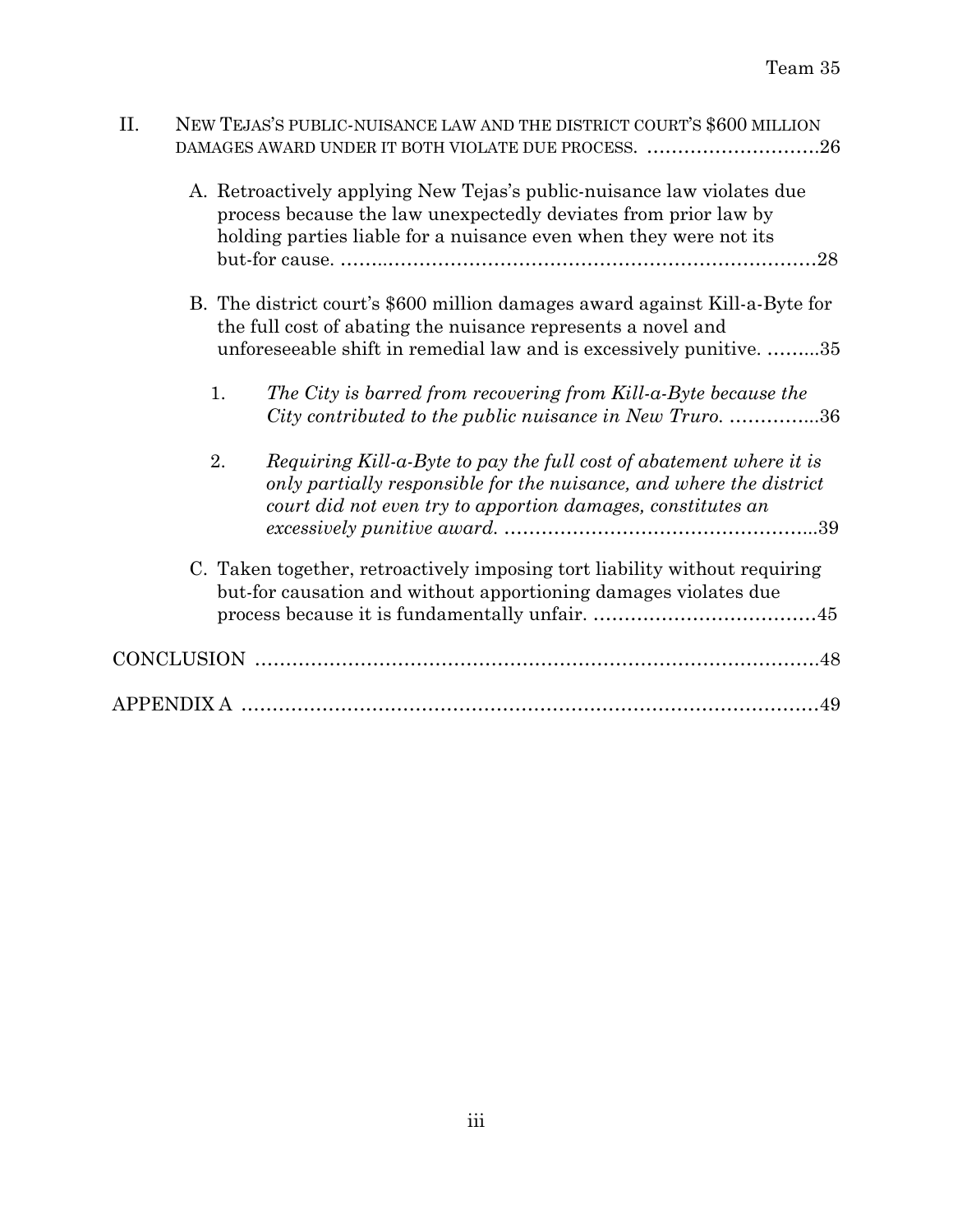# **TABLE OF AUTHORITIES**

# **United States Supreme Court Cases**

| BMW of N. Am. v. Gore,                            |  |
|---------------------------------------------------|--|
| Bus. Guides, Inc. v. Chromatic Comme'ns. Enters., |  |
| City of Monterey v. Del Monte Dunes,              |  |
| Cone v. W. Va. Pulp & Paper Co.,                  |  |
| Cooper Indus. v. Leatherman Tool Grp., Inc.,      |  |
| F.C.C. v. Fox Television Stations, Inc.,          |  |
| Highmark Inc. v. Allcare Health Mgmt. Sys., Inc., |  |
| Johnson v. Jones,                                 |  |
| Landgraf v. USI Film Prods.,                      |  |
| Markman v. Westview Instruments, Inc.,            |  |
| N.A.A.C.P. v. Claiborne Hardware Co.,             |  |
|                                                   |  |
| Ortiz v. Jordan,                                  |  |
| Pac. Mut. Life Ins. Co. v. Haslip,                |  |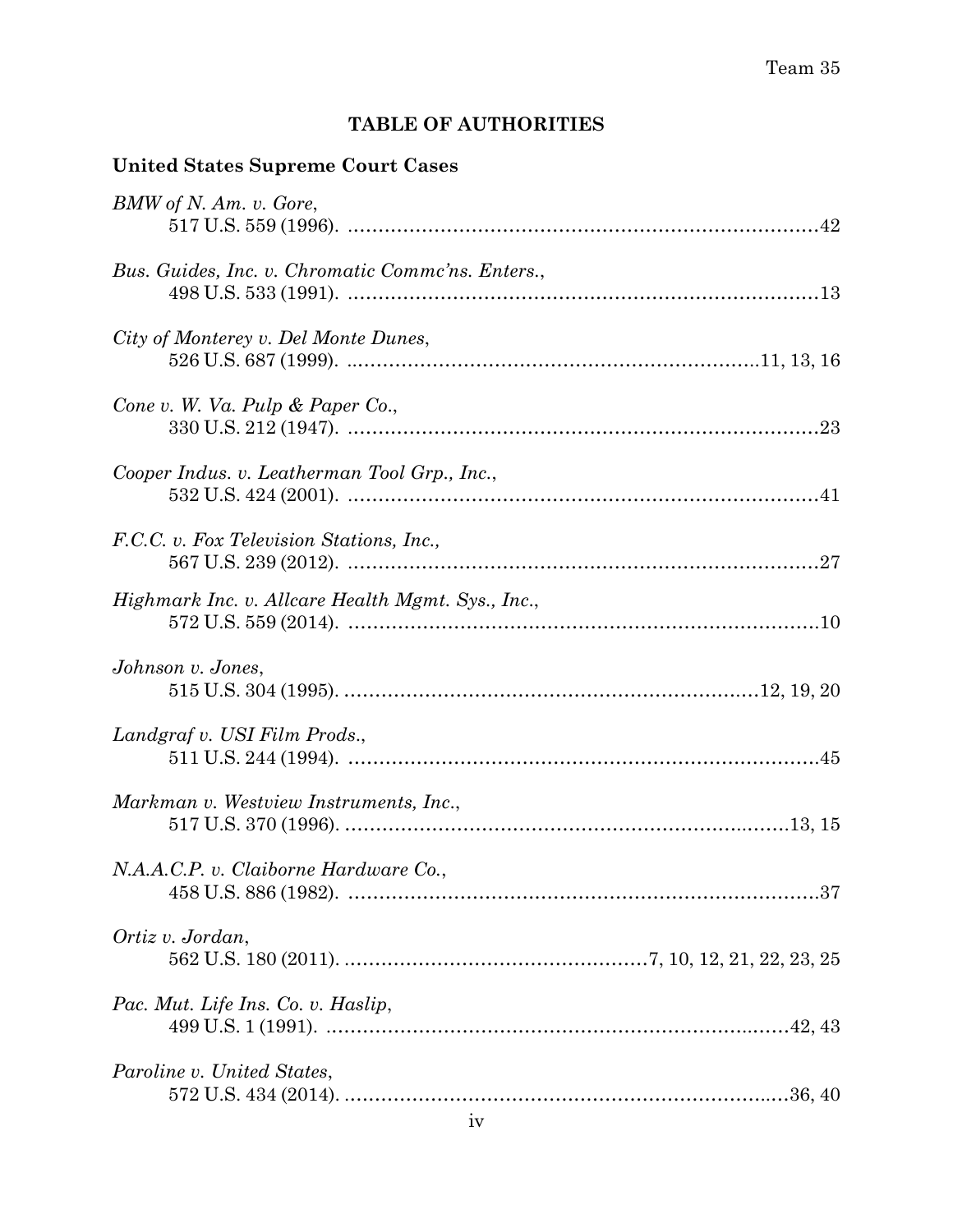| Rochin v. California,                                       |
|-------------------------------------------------------------|
| Rogers v. Tennessee,                                        |
| State Farm Mut. Auto. Ins. Co. v. Campbell,                 |
| United States v. Gaudin,                                    |
| United States v. James Daniel Good Real Prop.,              |
| United States v. Salerno,                                   |
| United States v. Vonn,                                      |
| Unitherm Food Sys., Inc. v. Swift-Eckrich, Inc.,            |
| <b>United States Courts of Appeals Cases</b>                |
| AT&T Mobility LLC v. AU Optronics Corp.,                    |
| Banuelos v. Constr. Laborers' Tr. Funds for S. Cal.,        |
| Borel v. Fibreboard Paper Prods. Corp.,                     |
| Chesapeake Paper Prods. Co. v. Stone & Webster Eng'g Corp., |
| Chess v. Dovey,                                             |
| C.W. Regan, Inc. v. Parsons,                                |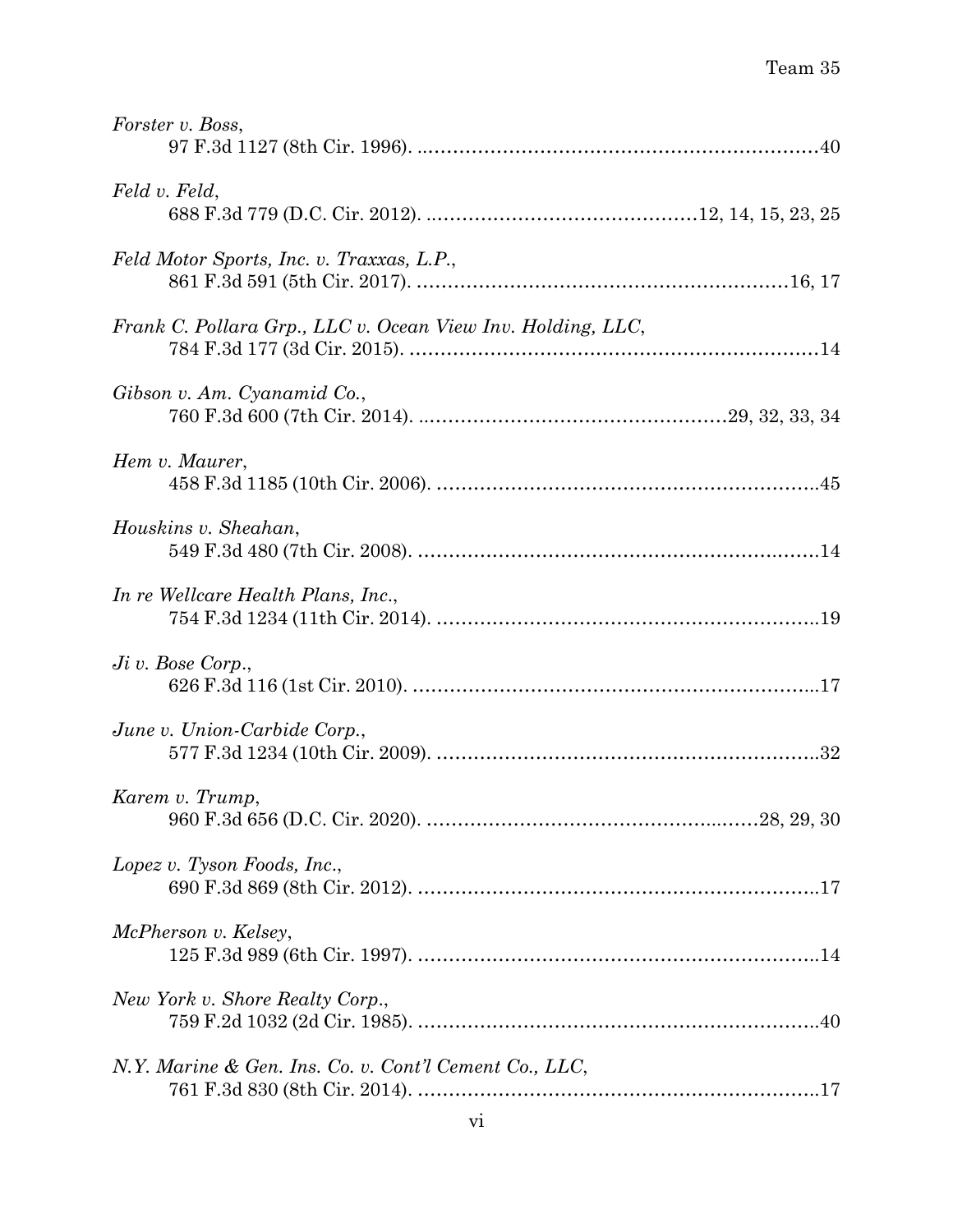| Robbins v. Becker,                                   |
|------------------------------------------------------|
| Rothstein v. Carriere,                               |
| Ruyle v. Cont'l Oil Co.,                             |
| Santaella v. Metro. Life Ins. Co.,                   |
| United Techs. Corp. v. Chromalloy Gas Turbine Corp., |
| White Consol. Indus., Inc. v. McGill Mfg. Co.,       |
| Williams v. Gaye,                                    |
| <b>State Cases</b>                                   |
| City of St. Louis v. Benjamin Moore & Co.,           |
| Donley v. Boettcher,                                 |
| Haynes v. Haas,                                      |
| Lee v. Chi. Transit Auth.,                           |
| Panther Coal Co. v. Looney,                          |
| People v. ConAgra Grocery Prods. Co.,                |
| Reigel v. SavaSenior Care LLC,                       |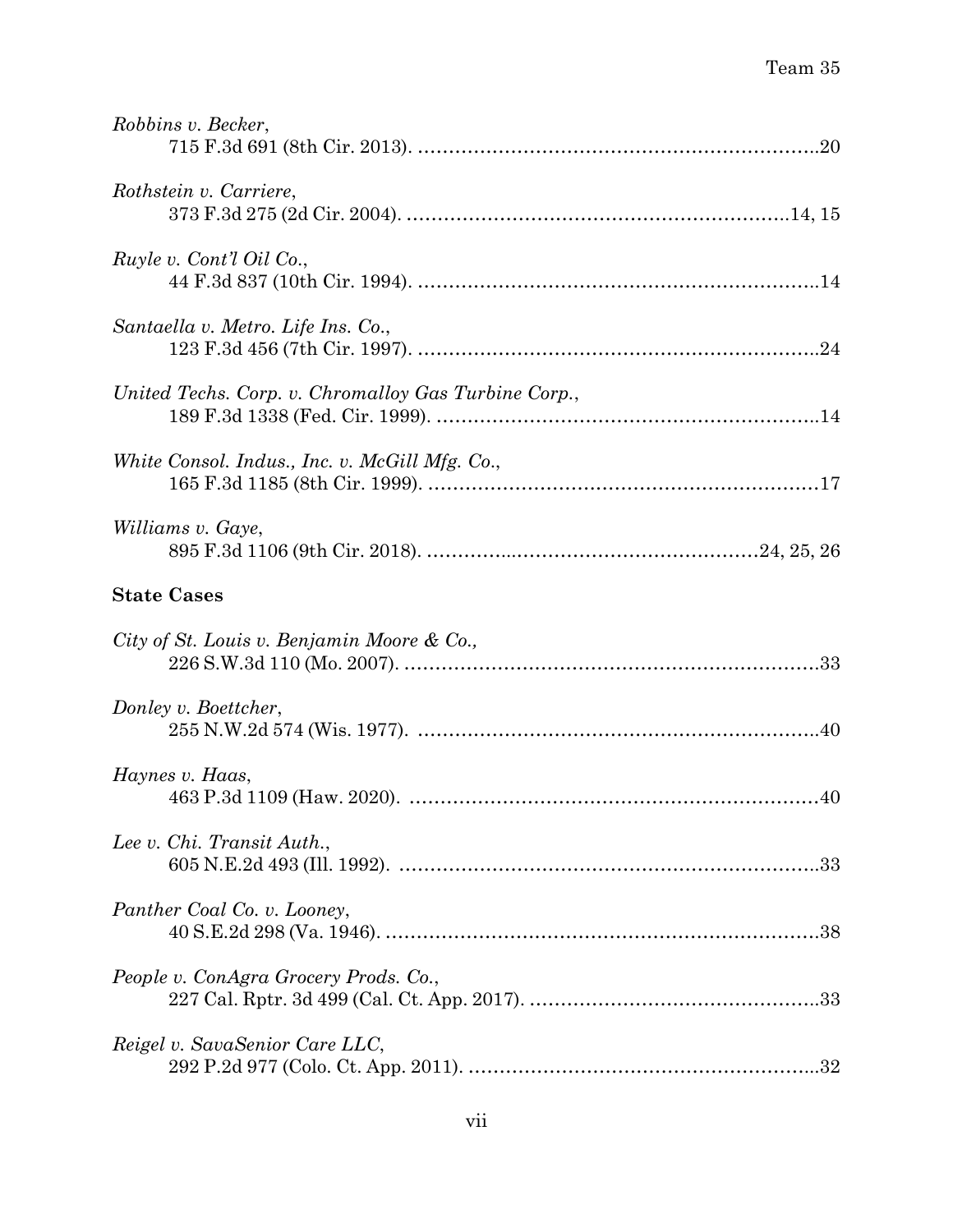| Russland Enters., Inc. v. City of Gretna,                         |  |
|-------------------------------------------------------------------|--|
| <b>Constitutional Provisions</b>                                  |  |
|                                                                   |  |
| <b>Federal Statutes</b>                                           |  |
|                                                                   |  |
|                                                                   |  |
|                                                                   |  |
| <b>Federal Rules of Civil Procedure</b>                           |  |
|                                                                   |  |
|                                                                   |  |
| <b>Restatements of Law</b>                                        |  |
| RESTATEMENT (SECOND) OF TORTS (AM. L. INST. 1965). 31, 32, 37, 38 |  |
|                                                                   |  |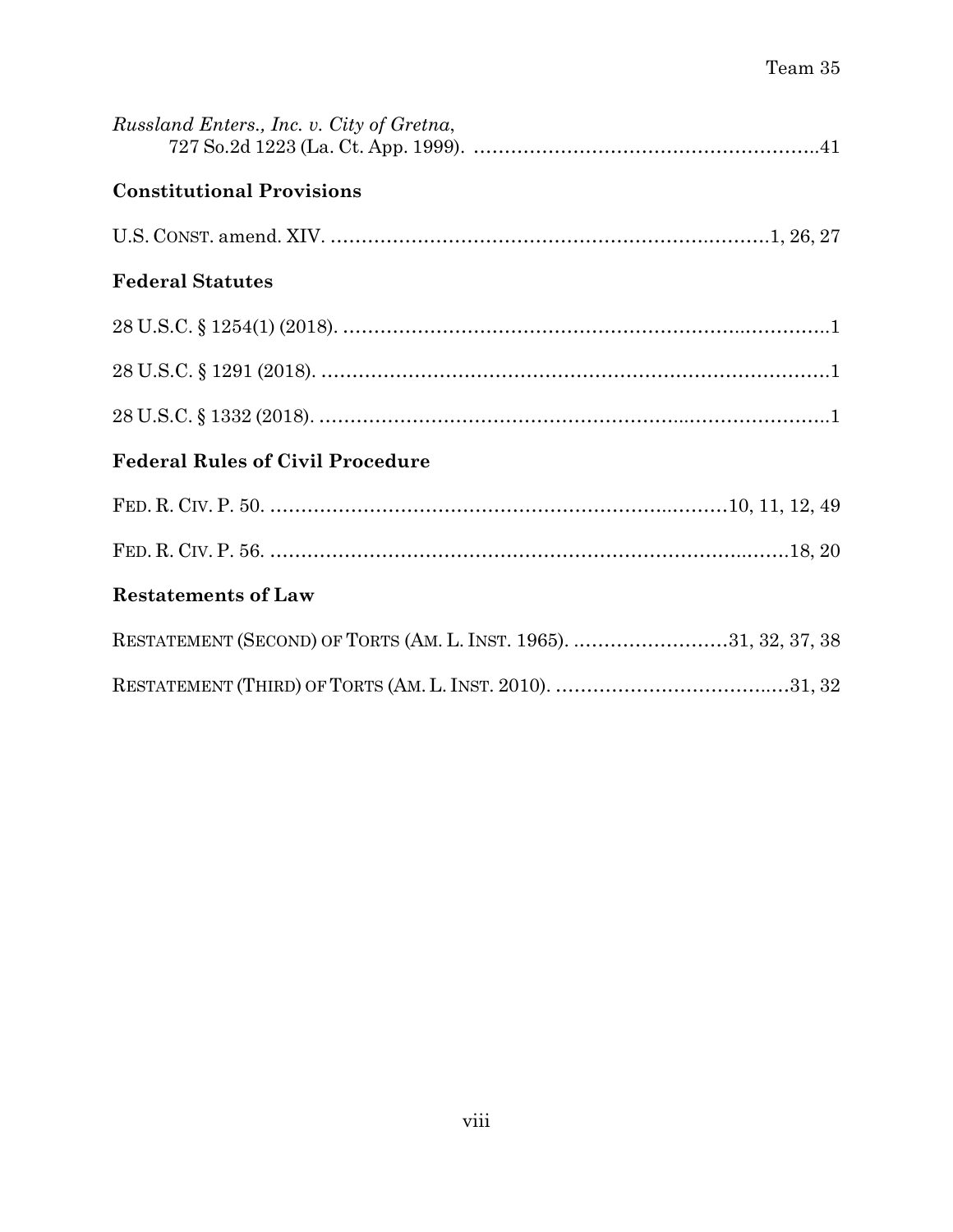#### **OPINIONS BELOW**

The opinions issued by the U.S. Court of Appeals for the Thirteenth Circuit are unreported but available in the Record. *See* Pet. App. 1a–14a (majority opinion); Pet. App. 15a–18a (Despard, J., dissenting). The order issued by the U.S. District Court for the Western District of New Tejas denying Kill-a-Byte Software, Inc.'s motion for summary judgment is also unreported but available in the Record. *See* Pet. App. 19a– 32a.

#### **JURISDICTION**

The U.S. District Court for the Western District of New Tejas had original jurisdiction of this diversity action under 28 U.S.C. § 1332 (2018). The U.S. Court of Appeals for the Thirteenth Circuit had jurisdiction of this appeal under 28 U.S.C. § 1291 (2018), and it entered judgment on March 21, 2020. Pet. App. 1a. This Court has jurisdiction of this appeal under 28 U.S.C. § 1254(1) (2018).

#### **CONSTITUTIONAL AND STATUTORY PROVISIONS**

This case concerns the proper scope of motions for judgment as a matter of law under Federal Rule of Civil Procedure 50. The pertinent provisions of Rule 50 are reproduced in Appendix A.

This case also involves the proper interpretation of the Due Process Clause of the Fourteenth Amendment to the United States Constitution, which provides in pertinent part: "[N]or shall any State deprive any person of life, liberty, or property, without due process of law." U.S. CONST. amend. XIV, § 1.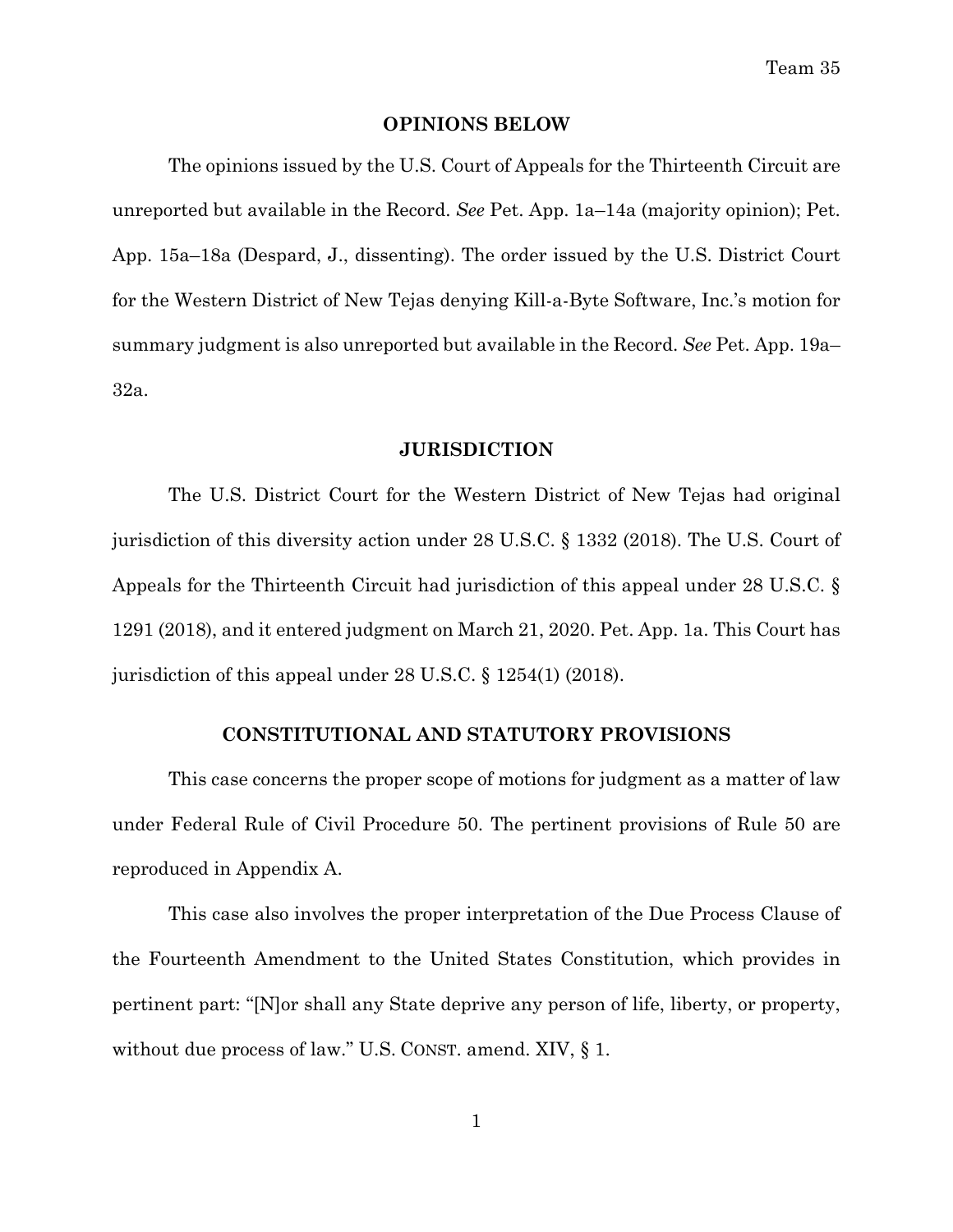#### **STATEMENT OF THE CASE**

#### I. **FACTUAL BACKGROUND**

#### **A. New Truro Struggling and Seeking Funds**

In recent years, the City of New Truro ("the City") has faced misfortune after misfortune, grappling with a poor education system, a well-publicized embezzlement scandal, budgetary problems, unemployment, poverty, and crime. Pet. App. 2a, 3a, 25a. In 2004, for example, the City experienced a teachers' strike. Pet. App. 3a. Then, in 2005, its mayor was involved in a well-publicized embezzlement scandal for which he is now serving a felony sentence. *Id.* Stemming in part from this scandal and a decrease in tax revenues by more than fifty percent, the City is "fac[ing] a significant budget shortfall." Pet. App. 2a. The budget shortfall, in turn, has led to an underfunded and undermanned police force. Pet. App. 3a. The City now suffers from an unusually high crime rate that is nearly six times the national average. Pet. App. 25a. The City, moreover, suffers from "massive unemployment (15%) and high poverty rates (45.3%)," caused in part by numerous factory closings. Pet. App. 3a, 25a. Seeking the funds it needs to overcome these ills, the City has "blamed its injuries on a single purported cause: violent video games," distributed by the highly profitable Kill-a-Byte Software, Inc. Pet. App. 2a, 20a.

#### **B. Kill-a-Byte Software, Inc.'s Distribution of "Lightyear"**

Kill-a-Byte Software, Inc. ("Kill-a-Byte") is one of the largest and most profitable software companies in the United States. *See* Pet. App. 20a. Between 2003 and 2013, Kill-a-Byte developed, produced, and distributed a videogame called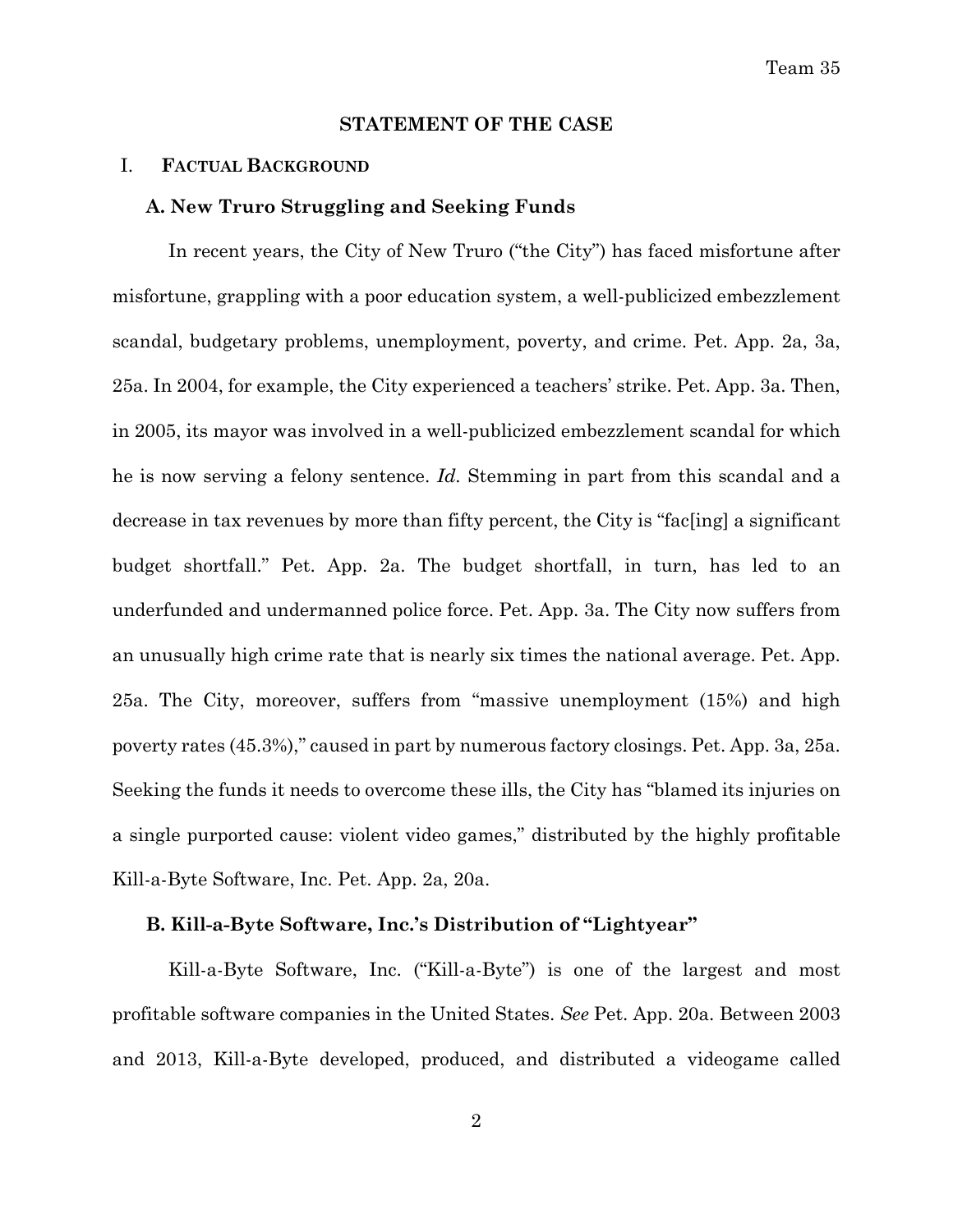"Lightyear." *Id.* Lightyear is a free-to-download, multiplayer, online game that allows each player to select a species (e.g., human, alien, cyborg) and a weapon (e.g., plasma rifle, gravity gun, laser sword), and then fight each other to the death in a computergenerated alien world. Pet. App. 21a. Its vivid graphics and realistic gore captivated players and critics alike. *Id.* More than 300 million individuals worldwide created Lightyear gaming accounts, though a much smaller number played regularly. Pet. App. 2a.

Both parties agree that Kill-a-Byte's distribution of Lightyear did not violate federal or state law. Pet. App. 2a. Though Lightyear was free to download, Kill-a-Byte generated revenue through the sale of additional downloadable content, optional paid accounts that provided preferable player ranking and improved matchmaking, and Lightyear-branded clothing. Pet. App. 22a. As would be expected from a software company marketing a videogame for over a decade, Kill-a-Byte routinely updated Lightyear's features and graphics to increase the amount of time that individuals spent playing it. *See* Pet. App. 23a. These consistent updates helped maintain active interest in Lightyear even near the end of its distribution: Between 2010 and 2013, more than fifty percent of fifteen to twenty-five-year-old men in the City played Lightyear for at least ten hours each week. Pet. App. 2a.

#### II. **PROCEDURAL HISTORY**

The City sued Kill-a-Byte for "absolute public nuisance" under New Tejas law, alleging that Kill-a-Byte, by distributing Lightyear, intentionally created conditions that substantially interfered with public safety. Pet. App. 2a. Kill-a-Byte's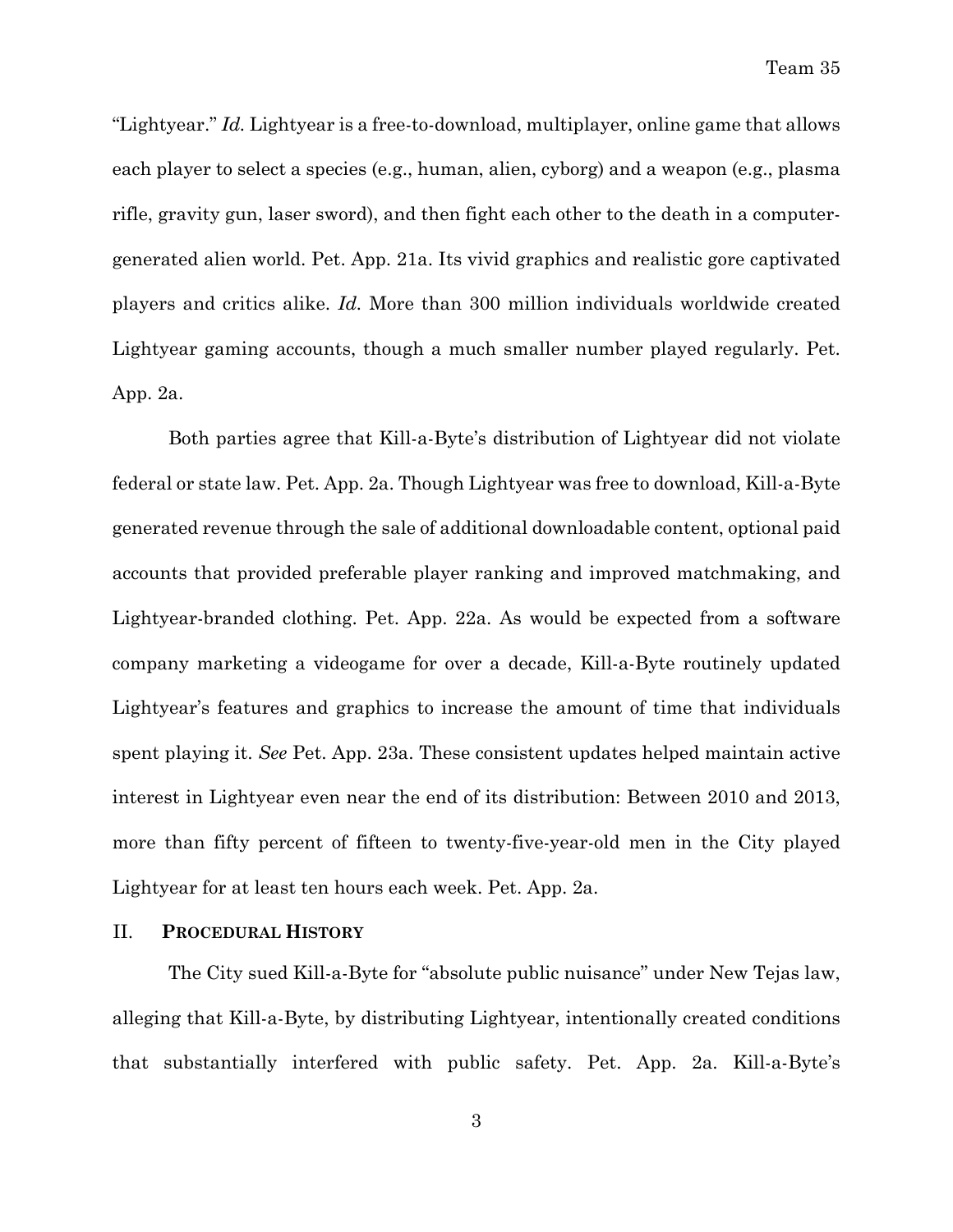distribution of Lightyear, the City asserted, created an "undereducated male population with diminished job skills" who are "trained to kill." *Id.* To abate these alleged harms, the City sought damages to fund job training programs, "centers to assist with 'video game addiction,'" an increased police presence, and security cameras downtown. Pet. App. 25a.

After the City filed this lawsuit in New Tejas state court, Kill-a-Byte removed it to federal court under diversity jurisdiction. Pet. App. 2a–3a. Following discovery, Kill-a-Byte moved for summary judgment. Pet. App. 3a. Kill-a-Byte argued, among other things, that holding it civilly liable for harms stemming from its lawful distribution of its videogame violates due process. *Id.* In denying Kill-a-Byte's motion, the district court held that, as a matter of law, "impos[ing] . . . civil liability under state law *cannot* violate the Due Process Clause." *Id.* (emphasis added).

At trial, the jury returned a verdict in favor of the City. Pet. App. 4a. The jury found that: (1) Kill-a-Byte intentionally distributed Lightyear, (2) the increased crime rate in New Truro substantially interfered with public safety, and (3) Lightyear was a "substantial factor" in the City's increased crime rate. Pet. App. 4a. At a subsequent bench trial limited to the issue of abatement, the City did not identify which harms were attributable to Lightyear and admitted that "numerous factors contributed" to the public nuisance. *Id.* The City, instead, argued that under New Tejas law Kill-a-Byte was responsible for the total cost of abating the nuisance to which it contributed. *Id.* The district court then awarded the City more than \$600 million. *Id.*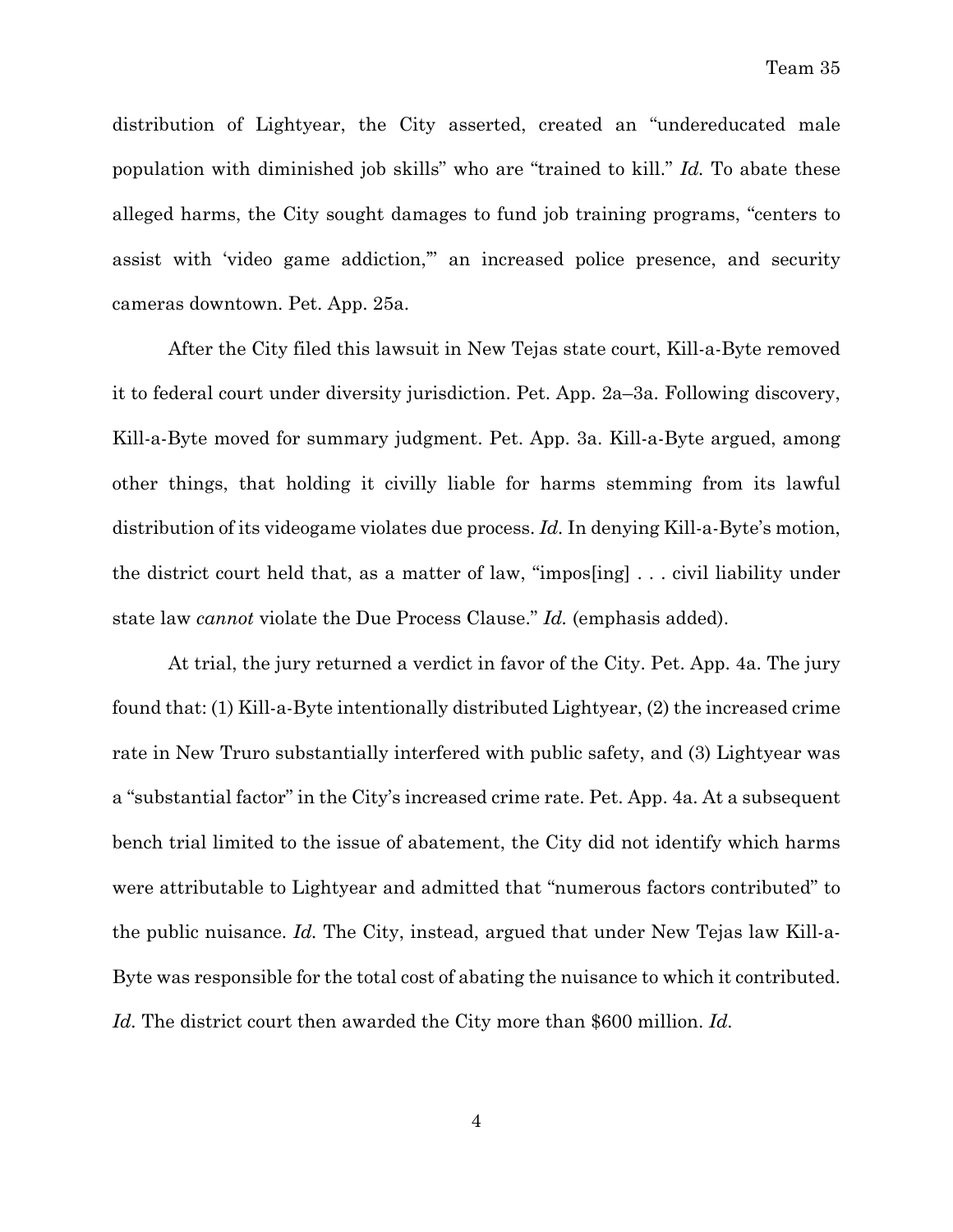Kill-a-Byte appealed the district court's judgment and abatement award to the U.S. Court of Appeals for the Thirteenth Circuit. *Id.* Skeptical of the City's "unprecedented" theory of liability, the court certified several questions to the Supreme Court of New Tejas. *Id.* In a 5-4 decision, the Supreme Court of New Tejas confirmed: (1) the validity under state law of the City's theory of liability, (2) the legal sufficiency of the trial evidence supporting Kill-a-Byte's liability under that theory, and (3) the appropriateness under state law of the district court's \$600 million abatement award. Pet. App. 4a–5a.

Addressing first a threshold procedural issue, the U.S. Court of Appeals for the Thirteenth Circuit held that Kill-a-Byte had preserved its due-process argument because it was not required to renew this "purely legal" argument in a motion under Federal Rule of Civil Procedure 50. Pet. App. 5a, 8a. Moving to the merits, the court reversed the district court and held that New Tejas's public-nuisance law violates due process by failing to rationally allocate liability for covered nuisances. Pet. App. 11a. The court noted, in particular, that the law violates due process because it permits total recovery for a nuisance from an entity regardless of the amount of the nuisance the entity is responsible for and without proof that the entity was even a but-for cause of the nuisance. *Id.* The court was also troubled by the retroactive nature of the law. *Id.* The court further held that the district court's \$600 million abatement award is "grossly excessive" and offends due process. Pet. App. 14a.

The City petitioned this Court for a writ of certiorari, which this Court granted on October 5, 2020. *See* Pet. App. 1.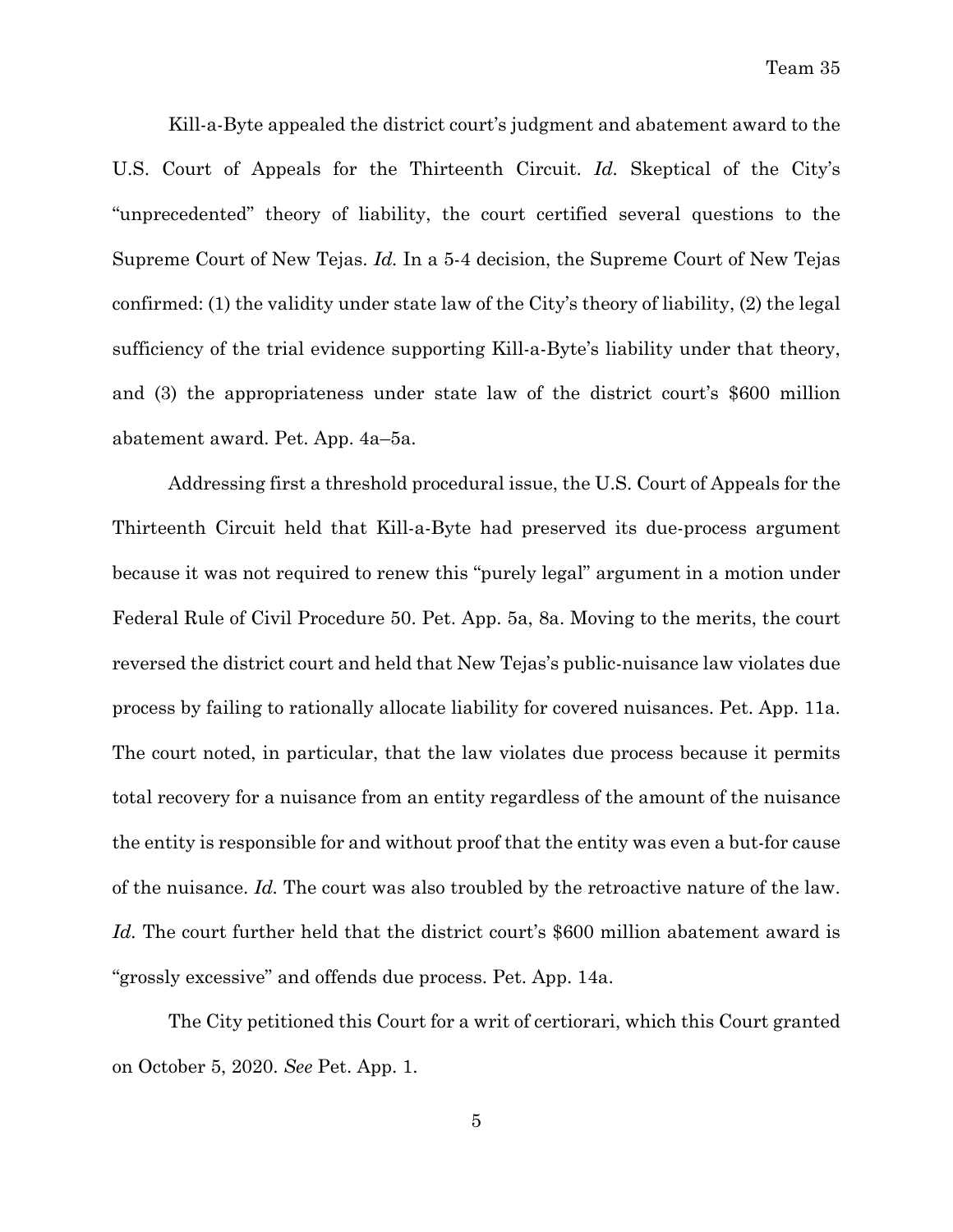Team 35

#### **SUMMARY OF THE ARGUMENT**

The Thirteenth Circuit correctly concluded that Kill-a-Byte did not need to raise its purely legal due-process argument in a Federal Rule of Civil Procedure 50 motion to preserve it for appellate review. The Thirteenth Circuit also correctly concluded that New Tejas's public-nuisance law violates the Due Process Clause by retroactively assigning full liability for a harm to a party without requiring but-for causation and regardless of the amount of the harm that the party actually caused. This Court should affirm the Thirteenth Circuit and hold that a purely legal question does not need to be raised in a Rule 50 motion to be preserved for appellate review and that both New Tejas's public-nuisance law and the district court's \$600 million abatement award under the law violate due process.

As a threshold matter, after the district court rejected at summary judgment Kill-a-Byte's purely legal due-process challenge, Kill-a-Byte did not have to re-raise the challenge in a Rule 50 motion to preserve it for appellate review. Rule 50, by its plain text, makes clear that motions under the rule are appropriate only when challenging the sufficiency of the evidence. The Advisory Committee's Notes to the 1991 amendments, moreover, explain that the purpose of Rule 50 motions is to assure that the responding party has notice of and an opportunity to cure any deficiencies in its evidence. Because purely legal questions are neither affected by the evidence submitted at trial nor resolved by the jury, the plain text of Rule 50 cannot be interpreted as requiring a party to raise a purely legal argument in a motion under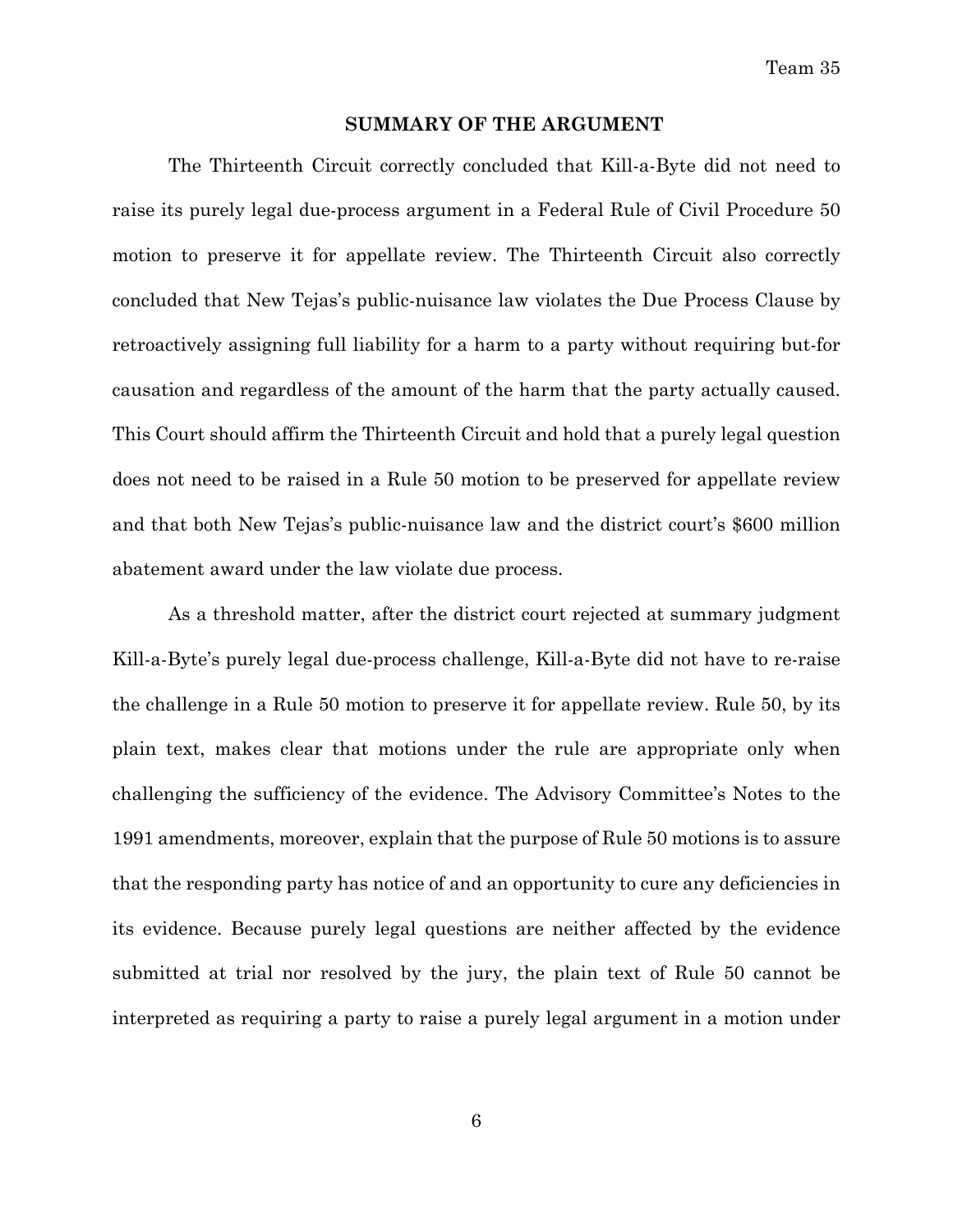the rule, which asks the judge to determine that no "reasonable jury" would have a "legally sufficient evidentiary basis" to find for the nonmoving party on the issue.

Despite the contentions of the dissenting opinion below, *Ortiz v. Jordan*, 562 U.S. 180 (2011), did not foreclose appellate review of all summary-judgment denials after a full trial on the merits. Foreclosing such review would have represented a sharp departure from general merger principles, which regard interlocutory orders that affect the final judgment as merged into that judgment for purposes of appellate review. *Ortiz* merely held that after trial a party may not appeal a denial of summary judgment based on the existence of genuine disputes of material fact. Because *Ortiz* expressly declined to consider whether its holding extends to summary-judgment denials based on purely legal conclusions, *Ortiz* does not foreclose appellate review of the district court's summary-judgment denial of Kill-a-Byte's purely legal due-process argument. This Court, therefore, should affirm the Thirteenth Circuit and hold that Kill-a-Byte was not required to raise its purely legal due-process argument in a Rule 50 motion to preserve it for appellate review.

This Court should also affirm the Thirteenth Circuit's holding that New Tejas's public-nuisance law violates due process. The Due Process Clause ensures that litigants are notified of prohibited conduct, their potential liability for such conduct, and that they are protected from excessive punishment. Here, the imposition of liability and the extent of that liability—i.e., \$600 million of abatement—violate due process.

7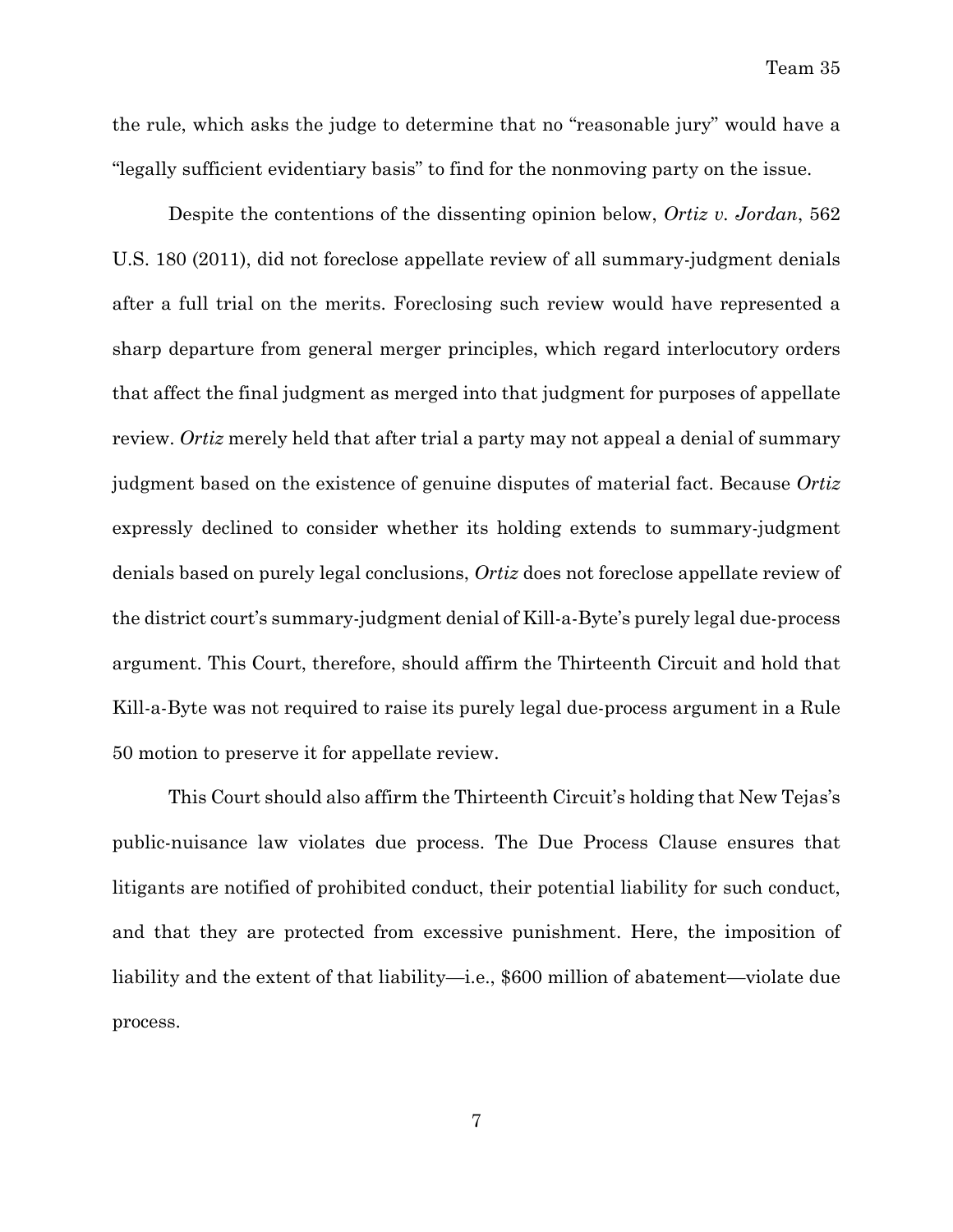As an initial matter, Kill-a-Byte lacked notice that it could be subjected to tort liability under New Tejas's public-nuisance law even when it was not a but-for cause of the nuisance. Although a state may adopt novel approaches to tort liability, its power to do so is limited by the Due Process Clause. The due-process principle of fair warning ensures that a law is applied only prospectively when its approach to liability is so novel that no one could have anticipated it. Because New Tejas had no publicnuisance caselaw alerting parties that but-for causation was not required for the imposition of liability, and the Restatement (Second) of Torts, Restatement (Third) of Torts, and caselaw from other states require but-for causation, no party could have predicted that New Tejas might impose tort liability without but-for causation.

Kill-a-Byte similarly lacked notice of what punishment could be imposed for its conduct. Based on the Second and Third Restatements of Torts and also prior caselaw, Kill-a-Byte could not have anticipated having to pay the total cost of abating a nuisance that it caused only a fraction of. By requiring Kill-a-Byte to shoulder the full cost of abatement despite the fact that many parties contributed to the harm, the district court imposed an arbitrary, excessive, and punitive award. And regardless of whether the public nuisance was indivisible or divisible, the district court violated due process—either by permitting the City to recover from Kill-a-Byte for an indivisible harm the City itself had contributed to, or by requiring Kill-a-Byte to pay the full cost of a divisible harm that it did not fully cause.

Whether viewed individually or together, New Tejas's retroactive changes in state-tort-law liability and the district court's excessive abatement award under that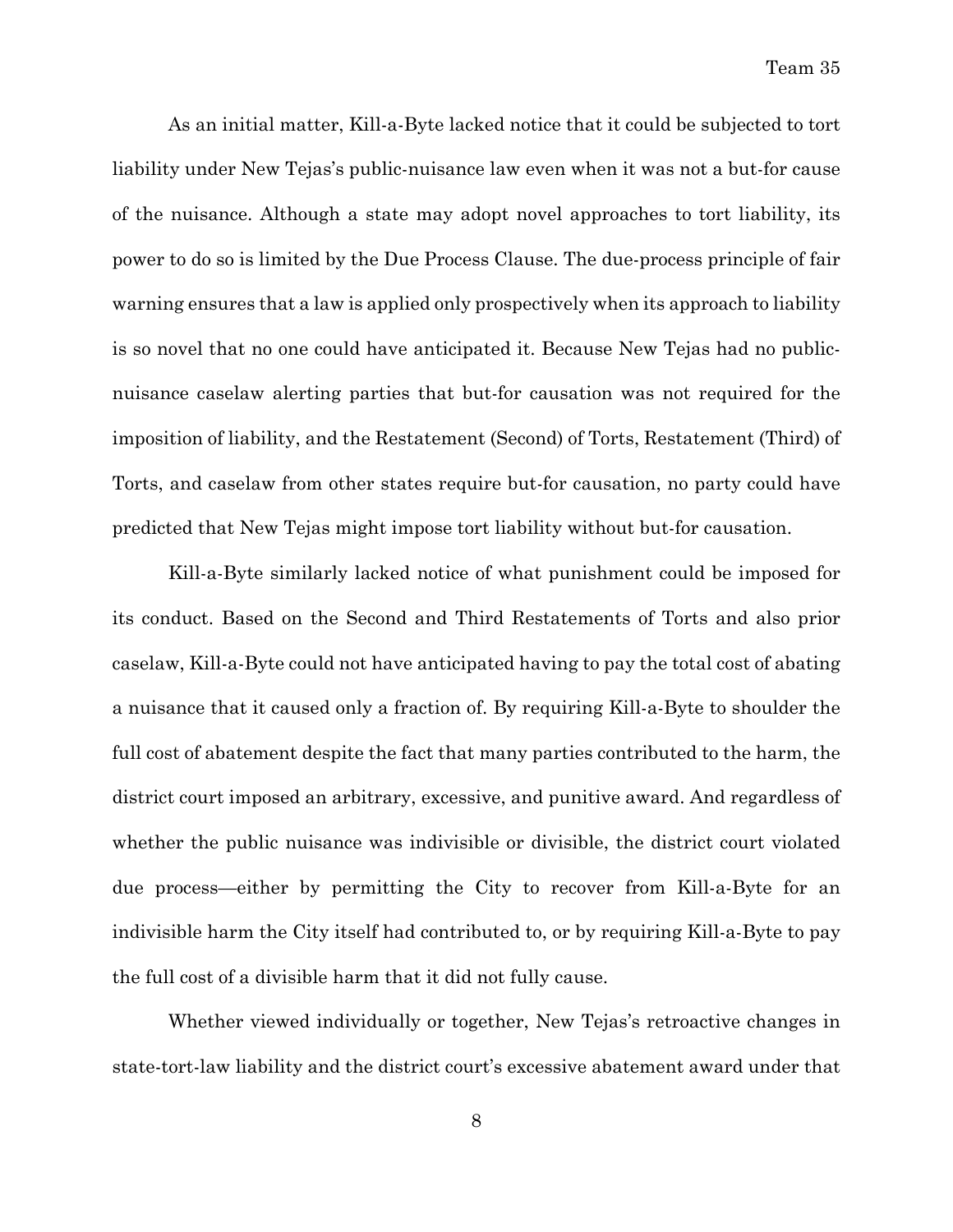law violated due process. If the district court's judgment and \$600 million abatement award are reinstated, every city in New Tejas could seek out parties who played a substantial role in creating public-health harms and force them to foot the entire bill for remedying those harms. And because New Tejas's law lacks a but-for causation requirement, this situation could occur regardless of how attenuated the party's conduct was from the alleged harms. The district court's judgment and abatement award give cities in New Tejas a license to go hunting for public-health funding through public-nuisance litigation. This Court should affirm the Thirteenth Circuit's ruling that New Tejas's public-nuisance law violates due process and that the district court's abatement award under the law is grossly excessive.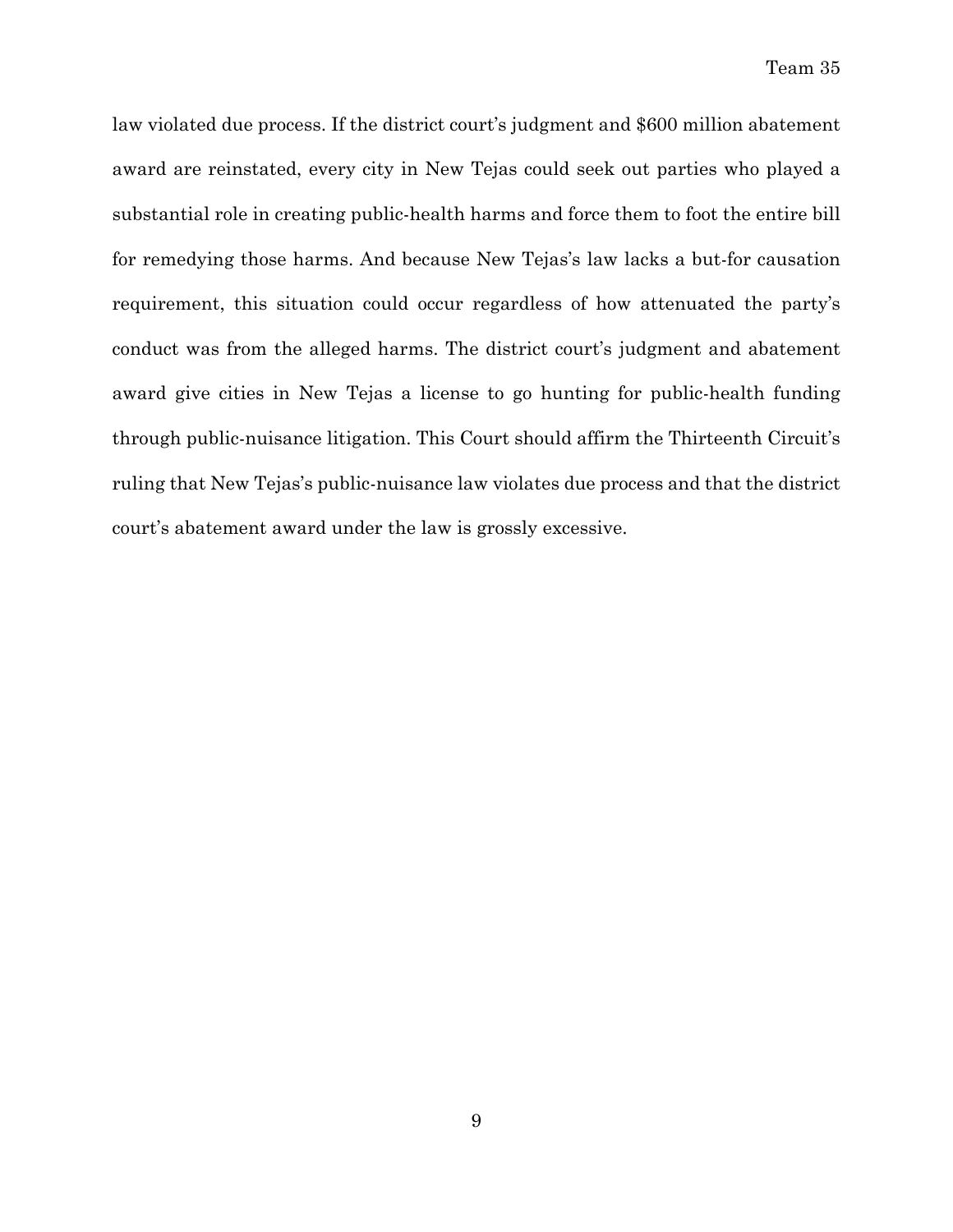Team 35

#### **ARGUMENT AND AUTHORITIES**

Both issues before this Court pose questions of law, which are reviewed de novo. *Highmark Inc. v. Allcare Health Mgmt. Sys., Inc.*, 572 U.S. 559, 563 (2014).

## **I. A RULE 50 MOTION IS NOT REQUIRED TO PRESERVE FOR APPEAL A PURELY LEGAL ARGUMENT THAT THE DISTRICT COURT REJECTED AT SUMMARY JUDGMENT.**

A party that is denied summary judgment on a purely legal question does not need to raise it again at trial in a Federal Rule of Civil Procedure 50 motion to preserve it for appellate review. The plain text of Rule 50 addresses only challenges to the sufficiency of the evidence at a jury trial. *See* FED. R. CIV. P. 50(a) (permitting the district court to grant judgment as a matter of law if it "finds that a reasonable jury would not have a legally sufficient evidentiary basis to find for the party on that issue"). Purely legal questions do not turn on the evidence submitted at trial, nor are they submitted to the jury for resolution. The plain text of Rule 50, therefore, cannot be interpreted as requiring a party to raise in a Rule 50 motion a purely legal question.

Questions of fact, in contrast, turn on the evidence in the record. And once evidence has been submitted at trial, the trial record supersedes the summaryjudgment record. *Ortiz v. Jordan*, 562 U.S. 180, 184 (2011). Because later events i.e., the trial—have mooted whether the summary-judgment record presented genuine disputes of material fact, a party must renew in a Rule 50 motion its objections to the sufficiency of the evidence supporting the nonmoving party's case. A pure question of law, however, is not mooted by a later trial because it will present to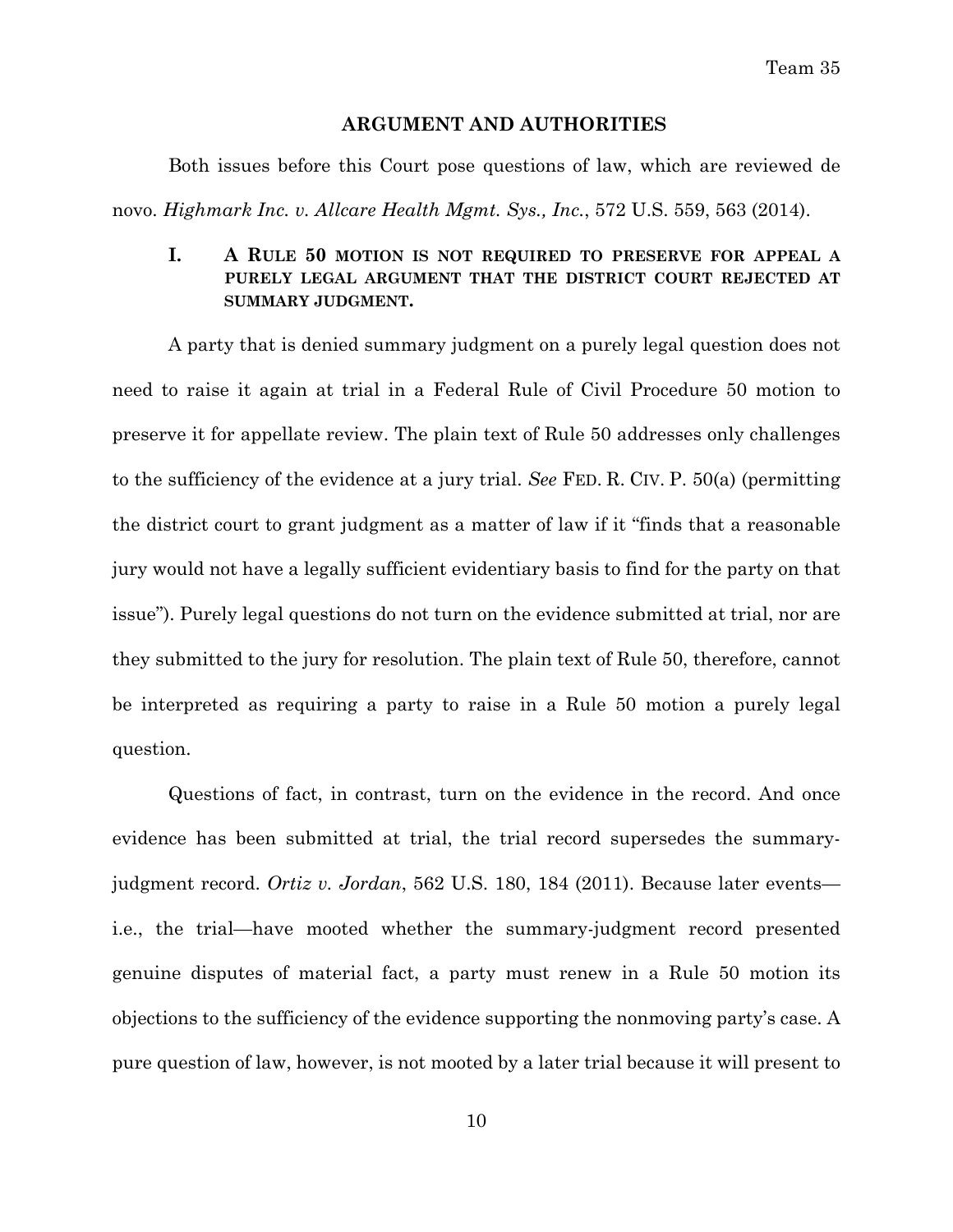the district court precisely the same question after trial as it did at summary judgment. Thus, raising the pure question of law in a motion for summary judgment is sufficient to preserve it for appellate review.

Here, Kill-a-Byte was not required to raise again in a Rule 50 motion its purely legal due-process argument from summary judgment, which challenged the constitutionality of New Tejas's public-nuisance law. As a pure question of law, this constitutional challenge was not affected by the evidence submitted at trial. This challenge, indeed, was not even mentioned at trial. *See* Pet. App. 5a. And Kill-a-Byte's due-process argument would never be submitted to the jury for resolution. *See City of Monterey v. Del Monte Dunes*, 526 U.S. 687, 753 (1999) ("[D]ue process claims are, of course, routinely reserved without question for the court."). Under these circumstances, Kill-a-Byte was not required to re-raise in a Rule 50 motion its dueprocess challenge from summary judgment to preserve it for appellate review.

# A. RULE 50'S TEXT AND ADVISORY COMMITTEE NOTES DEMONSTRATE THAT RULE 50 MOTIONS ARE APPROPRIATE ONLY TO PRESERVE QUESTIONS ABOUT THE SUFFICIENCY OF THE TRIAL EVIDENCE.

The text of Federal Rule of Civil Procedure 50 makes clear that the purpose of a motion under the rule is to challenge the sufficiency of the evidence submitted to the jury at trial. Rule 50 allows the district court to grant the movant judgment as a matter of law only if it "finds that a reasonable jury would not have a legally sufficient evidentiary basis to find for the party on that issue." FED. R. CIV. P.  $50(a)(1)$ . The 1991 Advisory Committee Notes to Rule 50 explain that "the purpose of this requirement [i.e., moving at trial for judgment as a matter of law] is to assure the responding party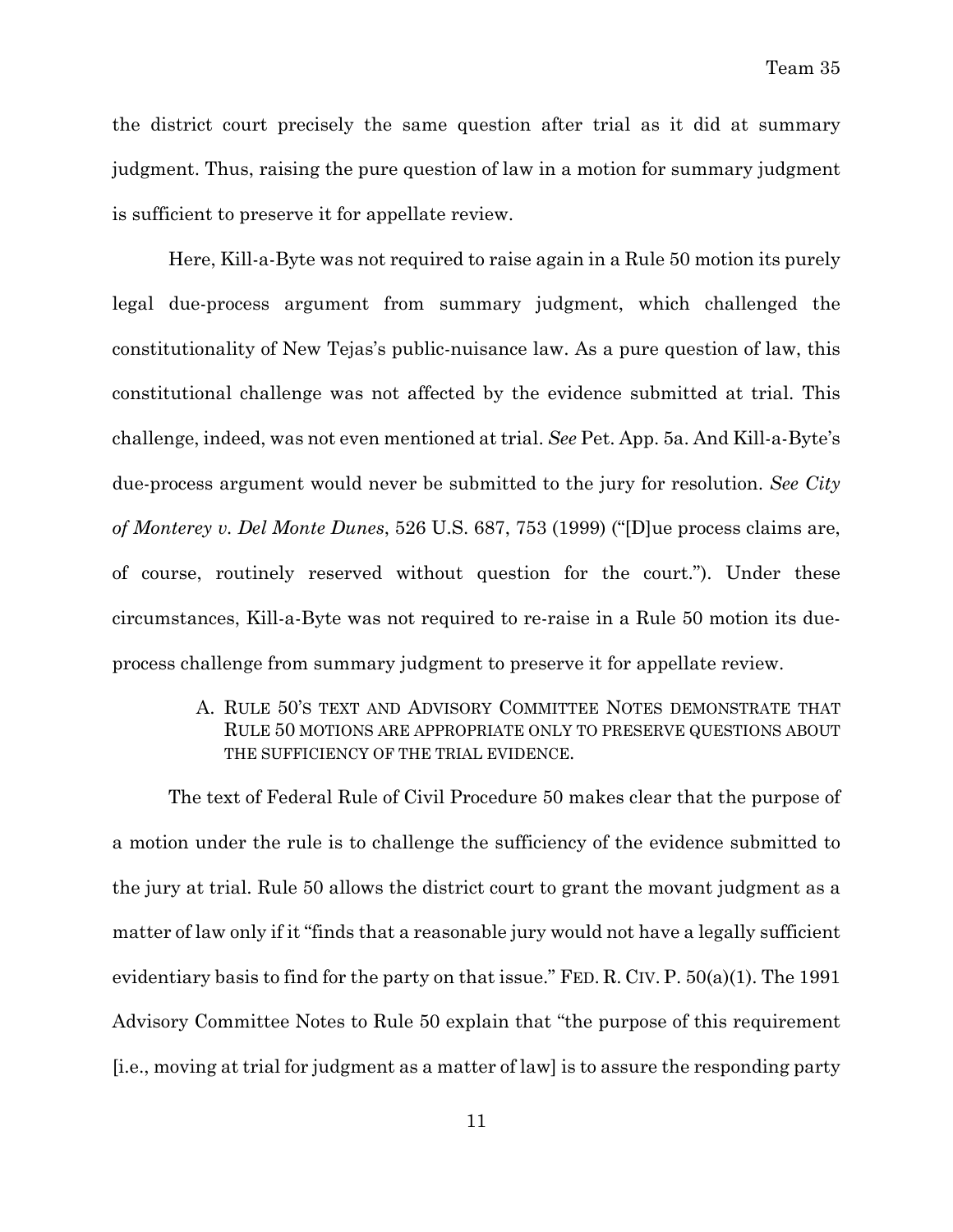an opportunity to cure any deficiency in that party's proof." FED. R. CIV. P. 50 advisory committee's notes to 1991 amendments. The Advisory Committee Notes further explain that Rule 50 requires the moving party to specify the law and the facts that entitle it to judgment as a matter of law "so that the responding party may seek to correct any overlooked deficiencies in [its] proof." *Id.* Rule 50 motions, therefore, exist to draw attention to and challenge evidentiary insufficiencies at trial. *See United States v. Vonn*, 535 U.S. 55, 64 n.6 (2002) (stating that "the Advisory Committee Notes provide a reliable source of insight into the meaning of a rule").

Because Rule 50 concerns only issues of evidentiary sufficiency, it cannot be interpreted to require a party to make a motion under it to preserve a purely legal question that was raised and decided at summary judgment. This Court has described purely legal questions as those "capable of resolution with reference only to undisputed facts," involving "contests not about what occurred, or why an action was taken or omitted, but . . . the substance and clarity of pre-existing law." *Ortiz v. Jordan*, 562 U.S. 180, 190 (2011); *see also Johnson v. Jones*, 515 U.S. 304, 317 (1995) (defining purely legal questions as those concerning "neat abstract issues of law"). Purely legal questions, in other words, cannot be impacted by the evidence submitted to the jury at trial. *Feld v. Feld*, 688 F.3d 779, 782 (D.C. Cir. 2012). Nor can they be resolved on the ground that "a reasonable jury" does not have a "legally sufficient evidentiary basis" to find for the nonmoving party, *see* FED. R. CIV. P. 50(a)(1), because questions of law are not submitted to the jury for resolution.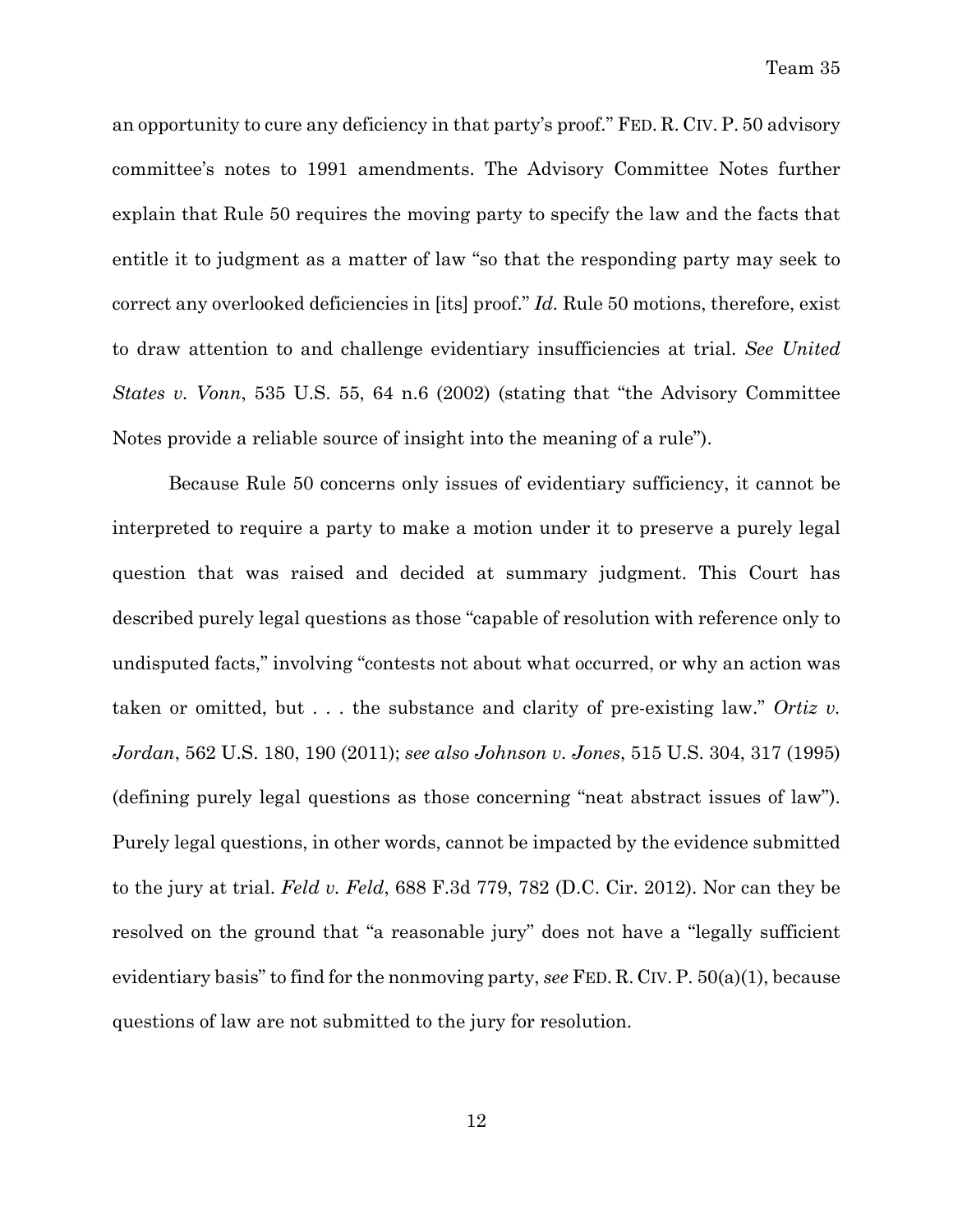A jury is generally not asked to consider questions of law. *See Markman v. Westview Instruments, Inc.*, 517 U.S. 370, 384 (1996) (explaining that questions of law are determined by the court and questions of fact are submitted to the jury). Here, for example, Kill-a-Byte's due-process argument presents a purely legal question, *see AT&T Mobility LLC v. AU Optronics Corp*., 707 F.3d 1106, 1109 (9th Cir. 2013) (explaining that due process claims are questions of law), and there is no indication that the jury was asked to resolve it, *see* Pet. App. 5a. A jury, indeed, would never be asked to resolve a due-process claim. *See City of Monterey v. Del Monte Dunes*, 526 U.S. 687, 753 (1999) ("[D]ue process claims are, of course, routinely reserved without question for the court."). Therefore, there would be no basis for Kill-a-Byte to file a motion asking the judge to remove the question from the jury's consideration on the ground that no reasonable jury could find for the City on it.

Because purely legal questions are not affected by the evidence submitted at trial and generally are not resolved by the jury, the plain text of Rule 50 cannot be interpreted as requiring a party to raise a purely legal argument in a motion under the rule, which asks the judge to determine that no "reasonable jury" would have a "legally sufficient evidentiary basis" to find for the nonmoving party on the issue. This Court, thus, should affirm the Thirteenth Circuit's conclusion that a Rule 50 motion is not required to preserve for appellate review a purely legal question that was rejected at summary judgment. *See Bus. Guides, Inc. v. Chromatic Commc'ns. Enters.*, 498 U.S. 533, 540–41 (1991) ("We give the Federal Rules of Civil Procedure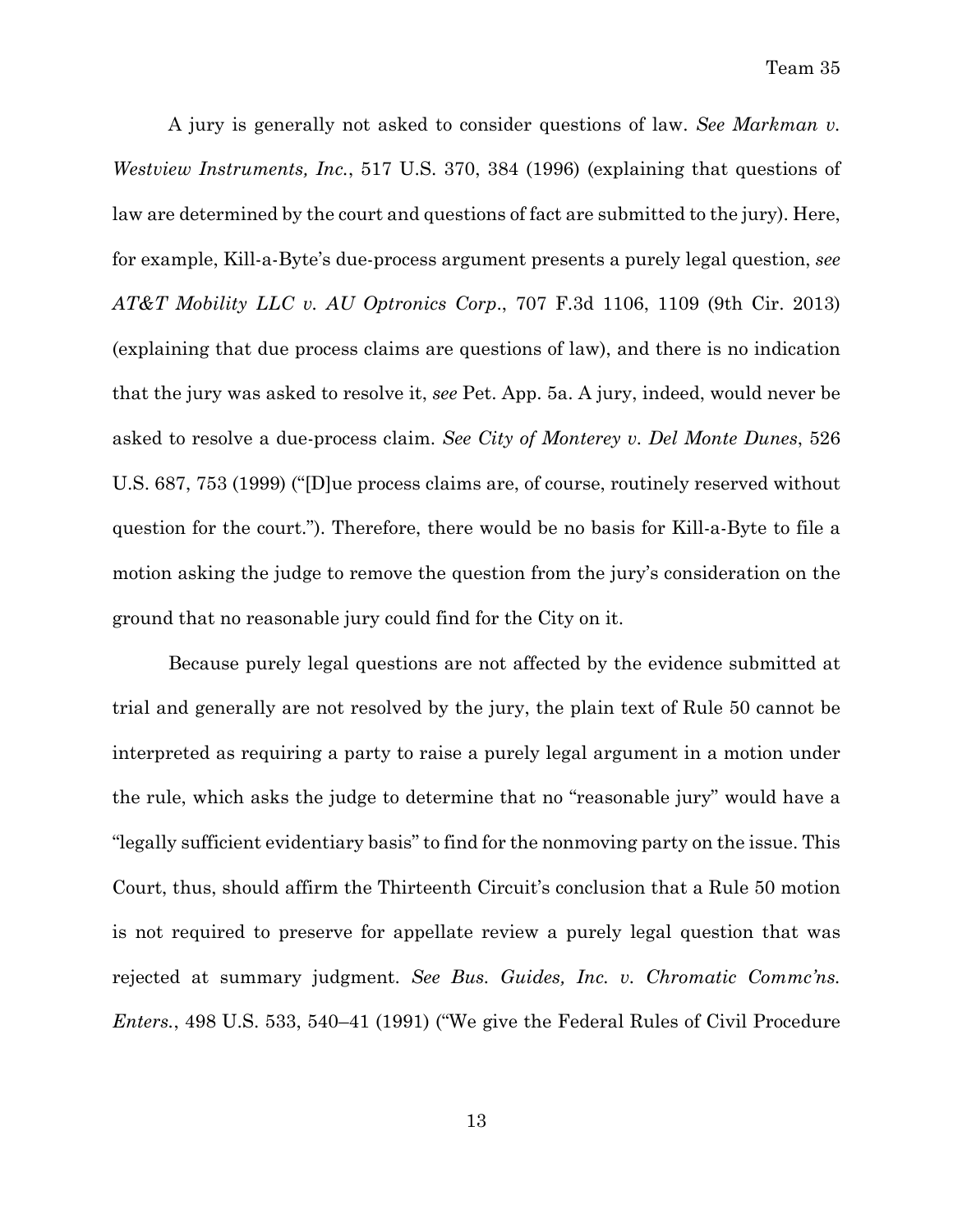their plain meaning. As with a statute, our inquiry is complete if we find the text of the Rule to be clear and unambiguous.").

> B. THE VAST MAJORITY OF COURTS OF APPEALS AGREE THAT RULE 50'S PURPOSE IS NOT SERVED WITH RESPECT TO PURELY LEGAL QUESTIONS AND, THUS, RULE 50 DOES NOT REQUIRE A MOTION TO PRESERVE THEM.

Eight U.S. Courts of Appeals have held that a party does not need to raise in a Rule 50 motion a purely legal question, which the district court resolved against the party at summary judgment, to preserve it for appellate review.1 As these courts of appeals have explained, there are two critical distinctions between pure questions of law and questions of fact (or mixed questions of law and fact) that account for why Rule 50 treats them differently: Unlike questions of fact, questions of law (1) are not affected by the evidence submitted at trial and (2) are not resolved by the jury.

A purely legal question does not turn on the evidence submitted at trial, whereas a mixed or purely factual question does because the question will be analyzed and perhaps answered differently based on whether the summary-judgment record or the trial record is consulted. *See Feld*, 688 F.3d at 782; *accord Houskins v. Sheahan*, 549 F.3d 480, 488–89 (7th Cir. 2008). After evidence has been submitted at trial, a purely legal question will pose "precisely the same question" to the district court as it did at summary judgment, but a factual question will need to be

<sup>1.</sup> *See, e.g*., *Frank C. Pollara Grp., LLC v. Ocean View Inv. Holding, LLC*, 784 F.3d 177, 186 (3d Cir. 2015); *Feld v. Feld*, 688 F.3d 779, 782 (D.C. Cir. 2012); *Houskins v. Sheahan*, 549 F.3d 480, 489 (7th Cir. 2008); *Rothstein v. Carriere*, 373 F.3d 275, 284 (2d Cir. 2004); *Banuelos v. Constr. Laborers' Trust Funds for S. Cal*., 382 F.3d 897, 903 (9th Cir. 2004); *United Techs. Corp. v. Chromalloy Gas Turbine Corp*., 189 F.3d 1338, 1344 (Fed. Cir. 1999); *McPherson v. Kelsey*, 125 F.3d 989, 995 (6th Cir. 1997); *Ruyle v. Cont'l Oil Co*, 44 F.3d 837, 841 (10th Cir. 1994).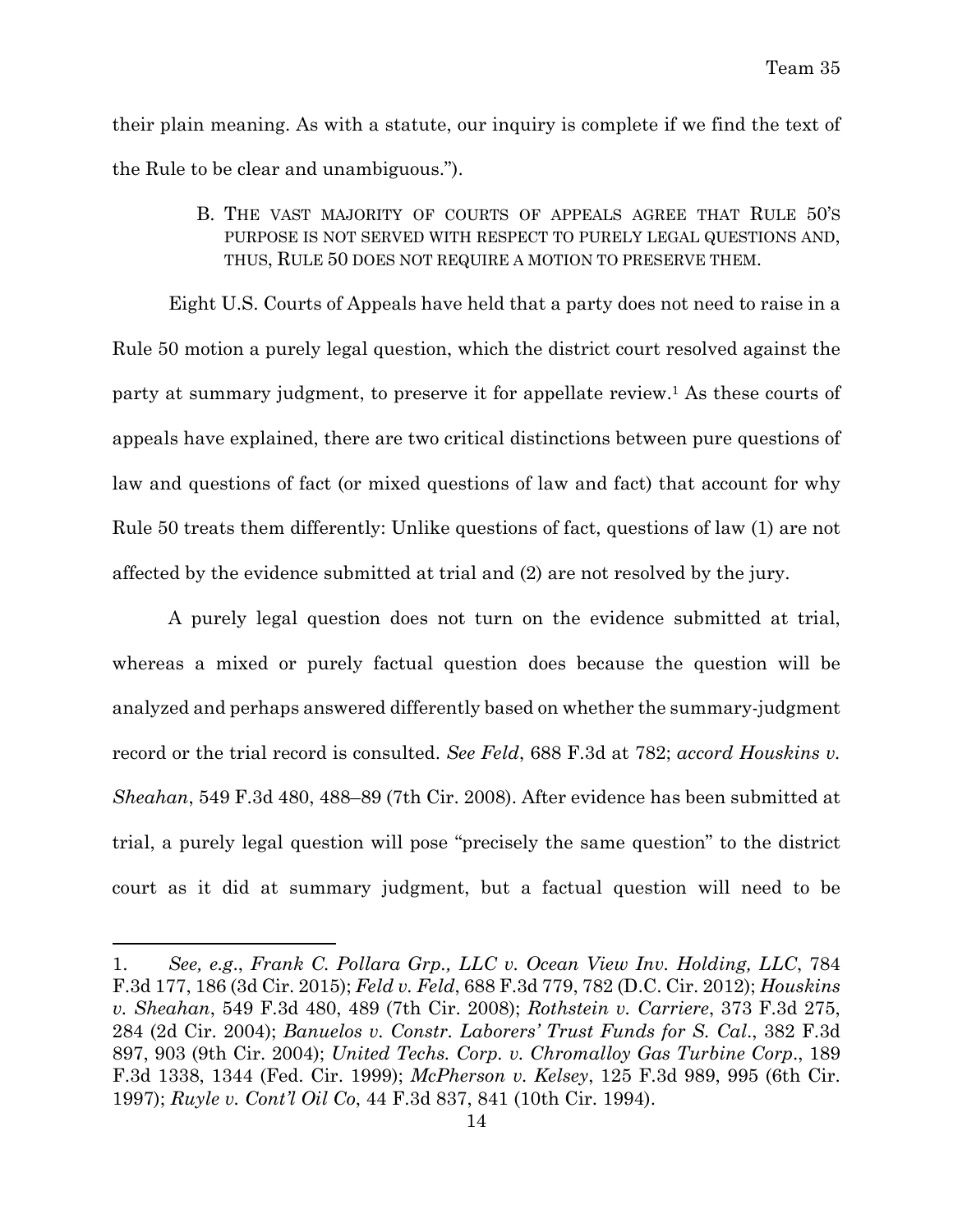reevaluated using a completely different record: the trial record. *Feld*, 688 F.3d at 782; *see also Rothstein v. Carriere*, 373 F.3d 275, 284 (2d Cir. 2004) ("[O]nce a trial has occurred, the focus is on the evidence that was actually admitted at trial, not on the earlier summary judgment record."). It, therefore, makes sense to require a party wanting to raise on appeal an evidentiary challenge to its opponent's case to preserve it by filing a Rule 50 motion at trial because the relevant record will have changed at the trial. But if the issue is purely a question of law, the question and analysis before the judge will remain exactly the same, whether considered at summary judgment or at trial. Because the evidence admitted at trial does not affect pure questions of law, there is no need to file a motion testing the sufficiency of the trial evidence as it relates to those questions.

Juries, moreover, normally resolve questions of fact but rarely resolve questions of law. Rule 50 motions ask the judge to hold that no reasonable jury could find that the evidence is sufficient to find for the nonmoving party on a particular issue. One can only wonder what such a motion would say in the context of a purely legal question because the jury does not resolve pure questions of law. *See Markman v. Westview Instruments, Inc.*, 517 U.S. 370, 384 (1996) (explaining that questions of law are determined by the court and questions of fact are submitted to the jury); *see also United States v. Gaudin*, 515 U.S. 506, 512–13 (1995) (explaining that in both the criminal and civil trials, juries generally resolve "mixed questions of law and fact" but not "pure questions of law"). Indeed, there would be no basis to argue in a Rule 50 motion that no reasonable jury could find for the nonmoving party when the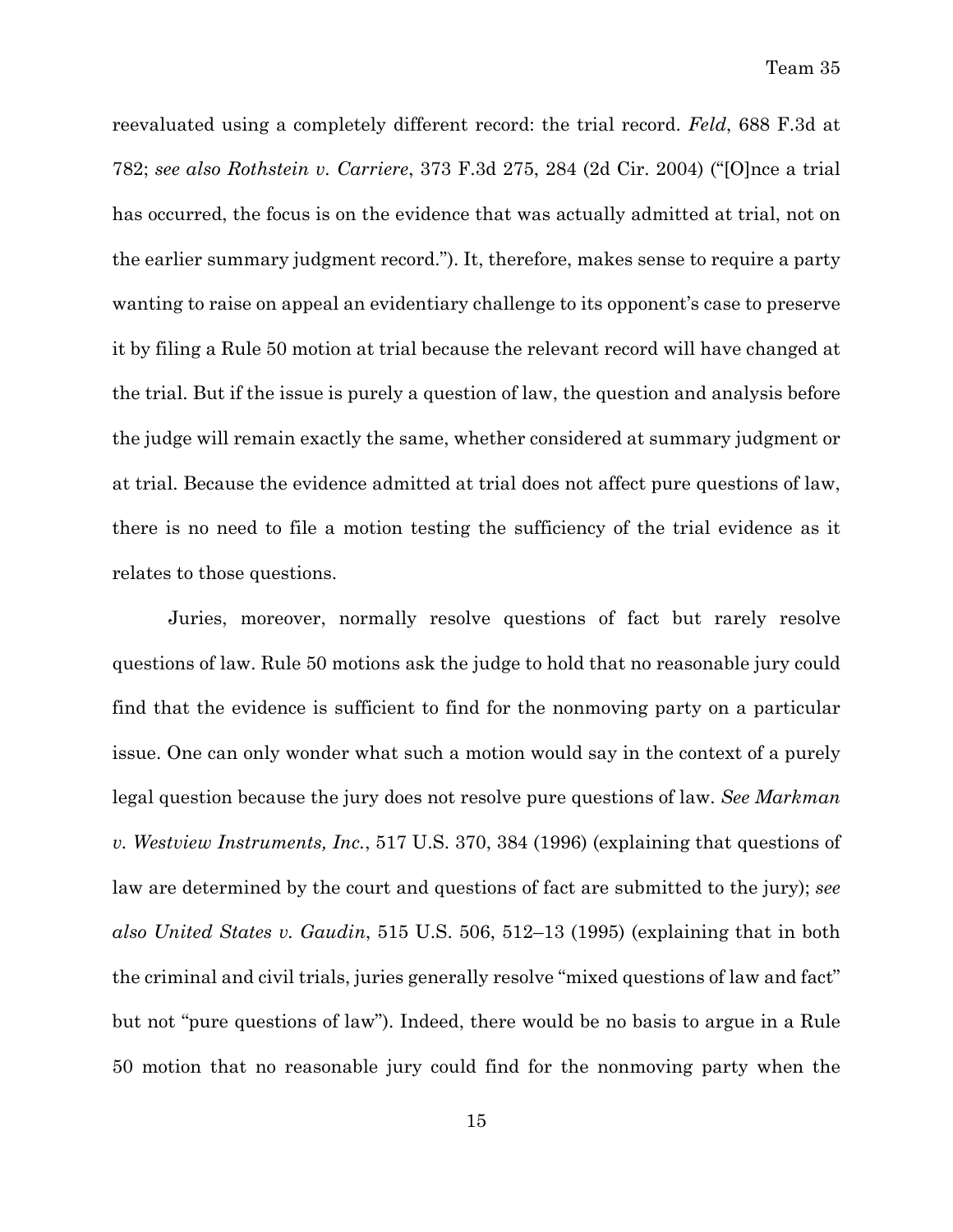question is not one that would ever be resolved by the jury. The Fifth Circuit, though rejecting the proposition that Rule 50 does not apply to pure questions of law, noted that it did not require Rule 50 motions to preserve questions at bench trials because Rule 50 only concerns jury trials. *Feld Motor Sports, Inc. v. Traxxas, L.P.*, 861 F.3d 591, 595–96 (5th Cir. 2017). And, as with bench trials, if the question at issue will not be resolved by the jury, then there is no reason to make a Rule 50 motion arguing that no reasonable jury could find for the nonmoving party.

Here, for example, Kill-a-Byte is challenging the district court's rejection of its argument that New Tejas' public-nuisance law violates the Due Process Clause. No evidence admitted at trial could affect the constitutional analysis of the facial validity of New Tejas's public-nuisance law. This issue, moreover, would never be submitted to the jury to resolve. *See City of Monterey v. Del Monte Dunes*, 526 U.S. 687, 753 (1999) ("[D]ue process claims are, of course, routinely reserved without question for the court."). Indeed, there is no indication that the jury here was even informed of this issue. *See* Pet. App. 5a. Under these circumstances, it does not make sense to require Kill-a-Byte to draft a motion arguing that no reasonable jury would have a legally sufficient evidentiary basis to find for the City.

## C. THE COURTS OF APPEALS THAT REQUIRE A RULE 50 MOTION TO PRESERVE PURELY LEGAL QUESTIONS DO SO BASED ON THE ILLUSORY DIFFICULTY OF DISTINGUISHING QUESTIONS OF LAW FROM QUESTIONS OF FACT.

The Fourth and Eighth Circuits have determined that parties must move for judgment as a matter of law under Rule 50 to preserve for appellate review even purely legal questions which were decided against the party at summary judgment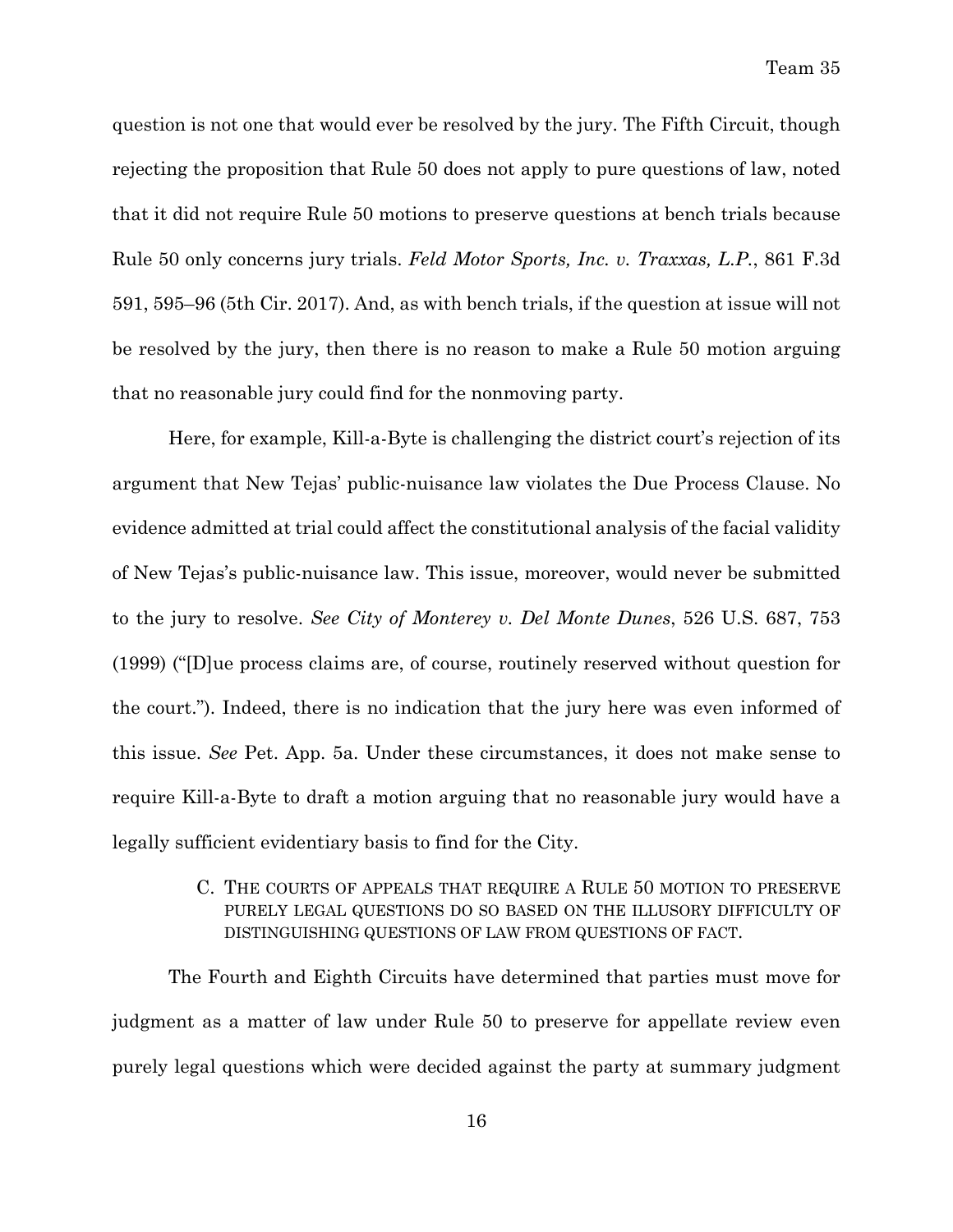because of the allegedly problematic nature of distinguishing between questions of law and fact. *See, e.g.*, *Metro. Life Ins. Co. v. Golden Triangle*, 121 F.3d 351, 355 (8th Cir. 1997) (concluding that such a distinction is "both problematic and without merit");2 *Chesapeake Paper Prods. Co. v. Stone & Webster Eng'g Corp*., 51 F.3d 1229, 1235 (4th Cir. 1994) ("[S]uch a dichotomy would require this Court to engage in the dubious undertaking of determining the bases on which summary judgment is denied and whether those bases are 'factual' or 'legal.'"). The Fifth and First Circuits have also adopted this view, and the Fifth Circuit cited the Fourth and Eighth Circuits' reasoning with approval. *See Feld Motor Sports, Inc. v. Traxxas, L.P.*, 861 F.3d 591, 596 (5th Cir. 2017); *Ji v. Bose Corp*., 626 F.3d 116, 128 (1st Cir. 2010).

At the district-court level, a distinction between questions of law and fact at summary judgment would not be problematic because Rule 56 currently obligates district courts to set out the factual findings and legal conclusions underlying their summary-judgment decisions. To be sure, the Fourth Circuit contended in 1994 that

<sup>2.</sup> There has been some confusion concerning the Eighth Circuit's position. Although it clearly rejected a distinction between questions of law and fact in the Rule 50 context in *Metropolitan Life Insurance Co. v. Golden Triangle,* 121 F.3d 351, 355 (8th Cir. 1997), a later panel came to the opposite conclusion. *See White Consol. Indus., Inc. v. McGill Mfg. Co*., 165 F.3d 1185, 1990 (8th Cir. 1999) ("[W]hen the material facts are not in dispute and the denial of summary judgment is based on the interpretation of a purely legal question, such a decision is appealable after a final judgment."). Then, in *Lopez v. Tyson Foods, Inc*., 690 F.3d 869 (8th Cir. 2012), another panel clarified that, based on the prior panel rule, *Metropolitan Life* is the controlling decision—not *McGill*. *Id.* at 875. Finally, in *New York Marine & General Insurance Co. v. Continental Cement Co., LLC*, 761 F.3d 830 (8th Cir. 2014), the Eighth Circuit affirmed its rejection in *Lopez* of the law and fact distinction, but then carved out a special exception for preliminary issues such as the choice of law to be applied. *Id.* at 838 (concluding that a choice of law question raised at summary judgment but not preserved in a Rule 50 motion can be reviewed on appeal).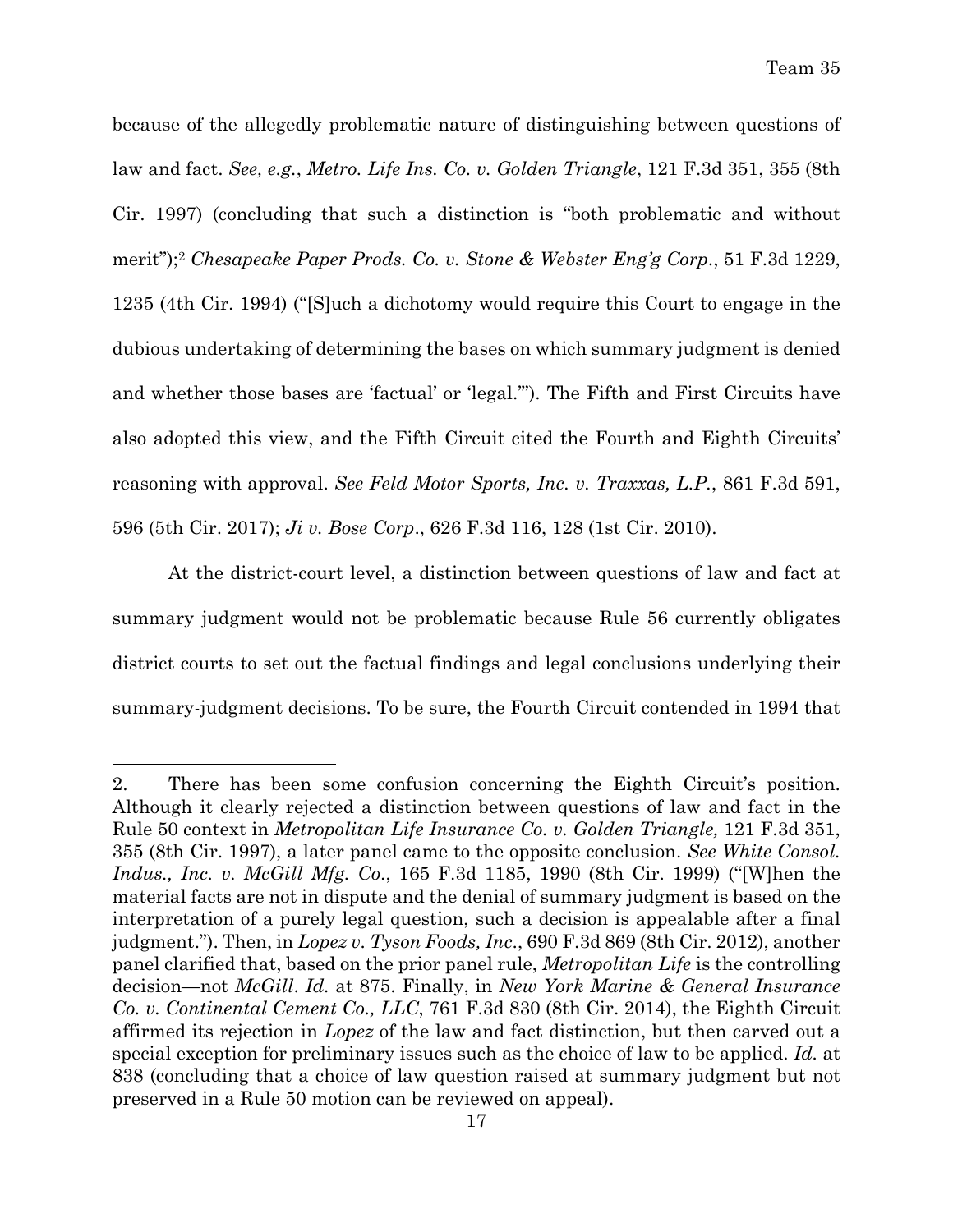distinguishing between questions of law and fact in the context of whether a Rule 50 motion was required is problematic because the Federal Rules of Civil Procedure do not require district courts to set out their reasons for denying summary judgment. *Chesapeake*, 51 F.3d at 1235. The court, thus, declined to "create a new jurisprudence" in which district courts would be obligated to "bifurcate[e] the legal standards and factual conclusions supporting their decisions denying summary judgment." *Id.* This may have been a legitimate concern in 1994 when the Fourth Circuit decided *Chesapeake*. But the 2010 amendments to Rule 56 added a requirement that the district court "state on the record the reasons for granting or denying the [summary judgment] motion." FED. R. CIV. P. 56(a); *see also id.* advisory committee's note to 2010 amendments ("[A] statement of reasons can facilitate an appeal or subsequent trialcourt proceedings."). District courts, therefore, are now obligated to specify the conclusions of law and findings of fact underlying their summary-judgment decisions. Because district courts are required already to set out the factual findings and legal conclusions embedded in their summary-judgment decisions, this Court would not add any burden to the district courts by requiring appellate courts to determine whether a Rule 50 motion was required to preserve a question for appeal.

At the appellate-court level, it is not arduous for courts of appeals to untangle questions of law from questions of fact. Courts of appeals do this already in every case when establishing the proper standard of review. *See, e.g.*, *United States v. Simmons*, 587 F.3d 348, 353 (6th Cir. 2009) ("[W]e first must determine what standard of review to apply to these claims."); *accord Chess v. Dovey*, 790 F.3d 961, 964 (9th Cir. 2015);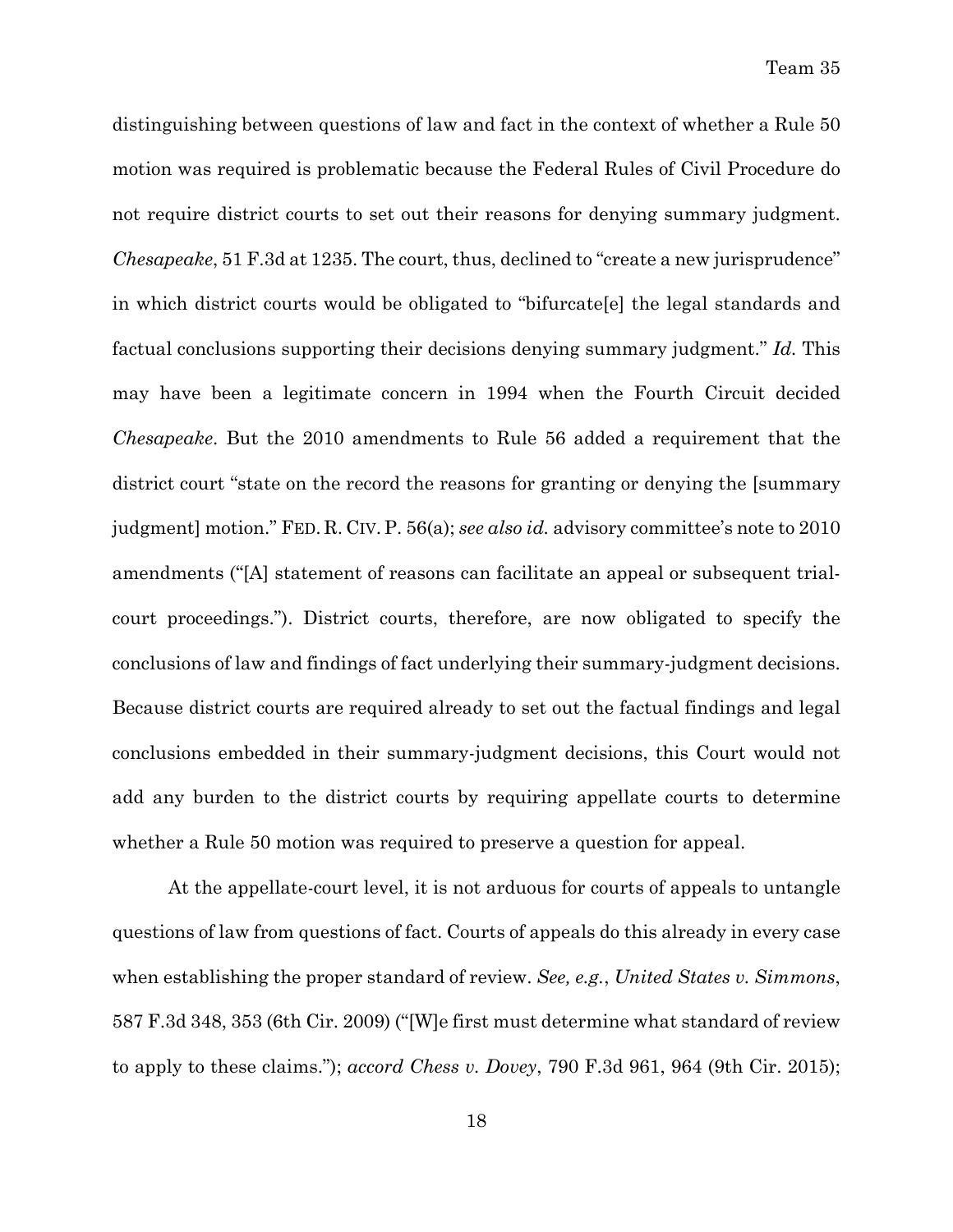*In re Wellcare Health Plans, Inc.*, 754 F.3d 1234, 1237 (11th Cir. 2014). It, thus, would not add any burden to the courts of appeals to require them to determine whether a Rule 50 motion was required to preserve the question before them—i.e., to analyze whether the question is one of law or fact—because the courts already conduct this analysis in determining the standard of review.

Requiring courts of appeals to distinguish between questions of law and those of fact in summary-judgment denials is nothing new. This Court, for example, requires courts of appeals to separate questions of law from fact when reviewing denials of summary judgment on qualified-immunity claims. When reviewing summary-judgment denials of qualified immunity, courts of appeals must determine whether the denial was based on the district court's finding that genuine issues of material fact required a trial or its legal conclusion that the moving party did not warrant judgment as a matter of law under the undisputed facts. *Johnson v. Jones*, 515 U.S. 304, 319 (1995). The latter is reviewable, whereas the former is not. *Id.* The petitioners in *Johnson* raised the same argument that the minority of courts of appeals employ to reject drawing a distinction between questions of law and those of fact: They argued that courts of appeals would have "great difficulty" separating the reviewable portions of the district court's denial of summary judgment from the nonreviewable portions. *Id.* This Court acknowledged that this could be a problem when the district court does not specify its reasons for denying summary judgment but concluded that this potential problem was "not serious enough to lead [the Court] to a different conclusion." *Id.*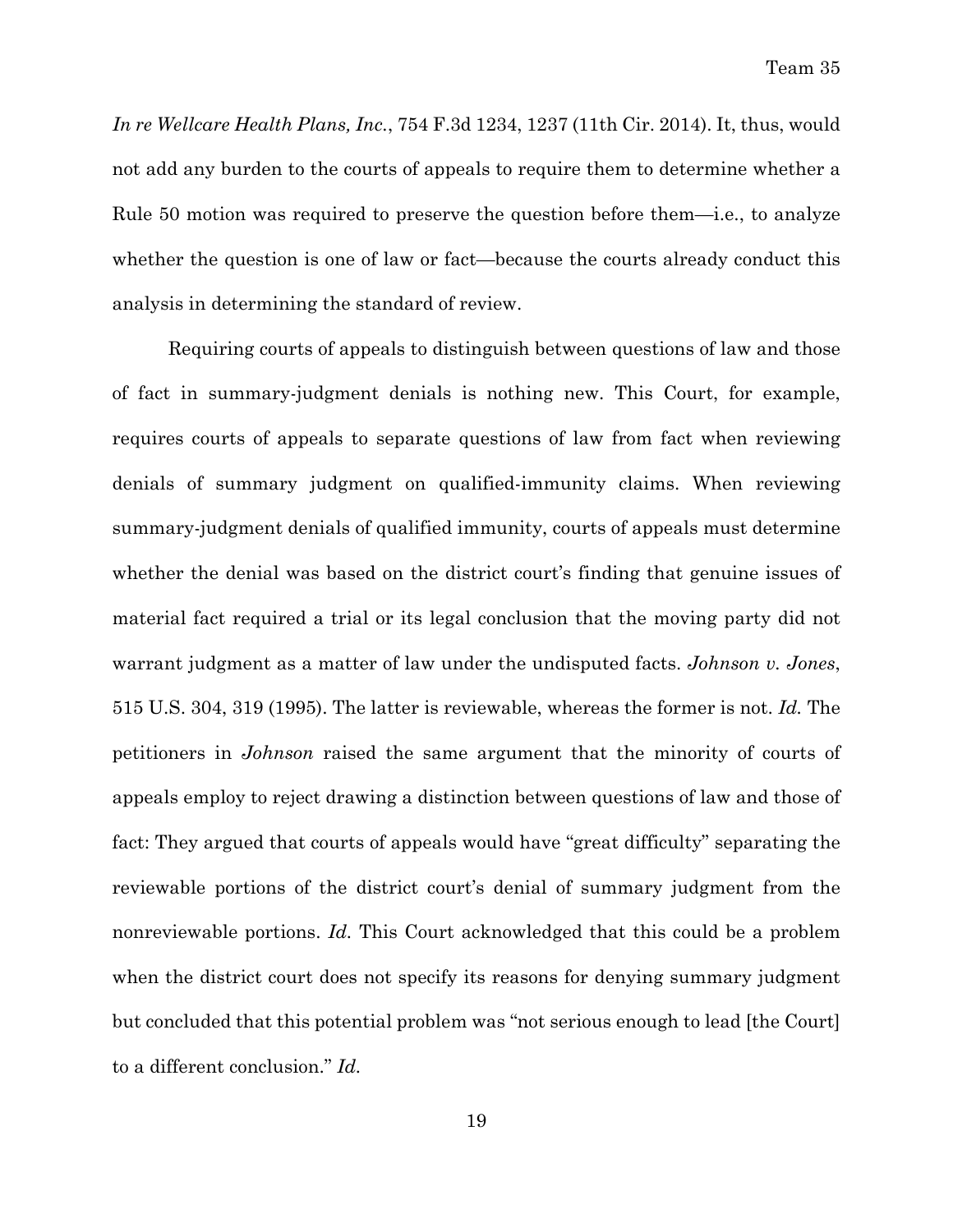Again, the 2010 amendments to Rule 56 added a requirement that the district court specify the reasons behind its summary-judgment decision. *See* FED. R. CIV. P. 56(a); *see also id.* advisory committee's note to 2010 amendments. Therefore, today, there is no longer any risk that the district court will "deny summary judgment motions without indicating their reasons for doing so," *Johnson*, 515 U.S. at 319, and even if that situation occurred, the court of appeals may remand the case, instructing the district court to give a more detailed explanation of its summary-judgment decision. *See, e.g.*, *Robbins v. Becker*, 715 F.3d 691, 695 (8th Cir. 2013) (remanding with instructions to provide a "more detailed consideration and explanation" concerning district court's denial of summary judgment). This Court concluded in *Johnson* that it is not overly difficult to require courts of appeals to distinguish between questions of law and fact in summary-judgment denials notwithstanding the problem that would exist if district courts failed to specify the reasons for their decisions. Now that the 2010 Amendments to Rule 56 have eliminated that problem, this is an easy case for this Court to affirm based on its holding in *Johnson* that it is not too arduous for courts of appeals to distinguish between questions of law and fact.

Summary-judgment rulings, moreover, are not all inherently decisions of law. The Fourth Circuit explained that it had also rejected a distinction between questions of law and fact because, it asserted, "all summary judgment decisions are legal decisions in that they do not rest on disputed facts." *Chesapeake*, 51 F.3d at 1235. But that is not correct. While summary judgment motions *that are granted* necessarily rest on undisputed facts, *see* FED. R. CIV. P. 56(a) ("The court shall grant summary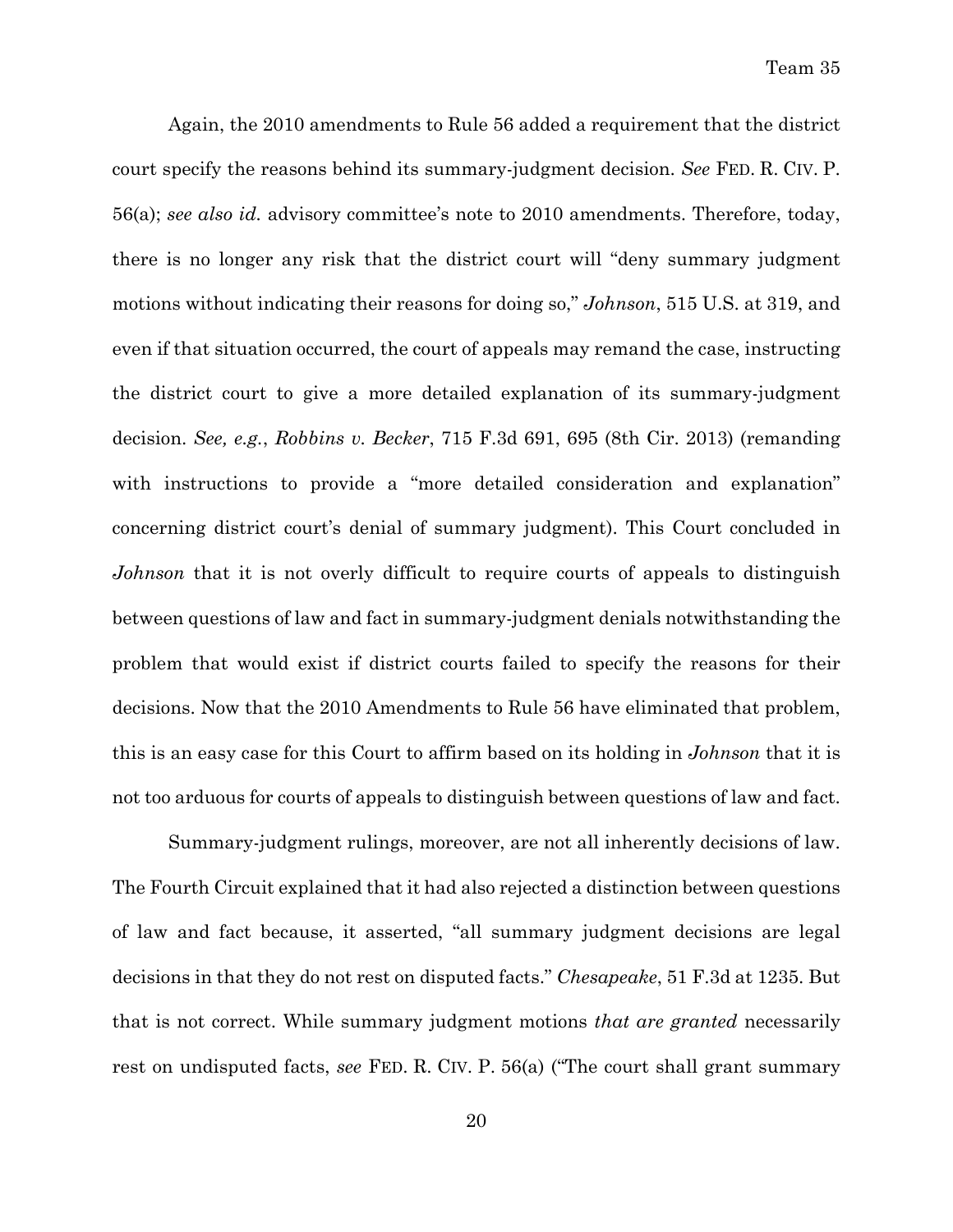judgment if the movant shows that there is no genuine dispute as to any material fact and the movant is entitled to judgment as a matter of law."), summary judgment motions *that are denied* often involve disputes over material facts, which is why summary judgment was improper in the first place. *See Ortiz v. Jordan*, 562 U.S. 180, 188 (2011) ("Summary judgment must be denied when the court of first instance determines that a 'genuine dispute as to [a] material fact' precludes immediate entry of judgment as a matter of law."). Summary-judgment decisions are all legal decisions only in the sense that they determine whether the moving party warrants judgment as a matter of law. Summary-judgment denials, however, often turn on whether a trial is required to resolve genuine disputes of material fact. It is, therefore, incorrect to regard all summary-judgment decisions as inherently "legal decisions."

In sum, the courts of appeals that have determined that a Rule 50 motion is required to preserve even purely legal questions have done so based on the notion that it is difficult to distinguish questions of law from those of fact. Not only are district courts already required by Rule 56 to specify the factual findings and legal conclusions underlying their summary-judgment decisions, but courts of appeals are also already required to untangle questions of law from fact when they determine the standard of review for the claims before them. It, therefore, burdens neither the district courts nor the appellate courts to require them to distinguish between questions of law and fact in the context of Rule 50 motions. This Court has made clear, moreover, that it is perfectly comfortable asking courts of appeals to distinguish between questions of law and fact in the context of summary-judgment denials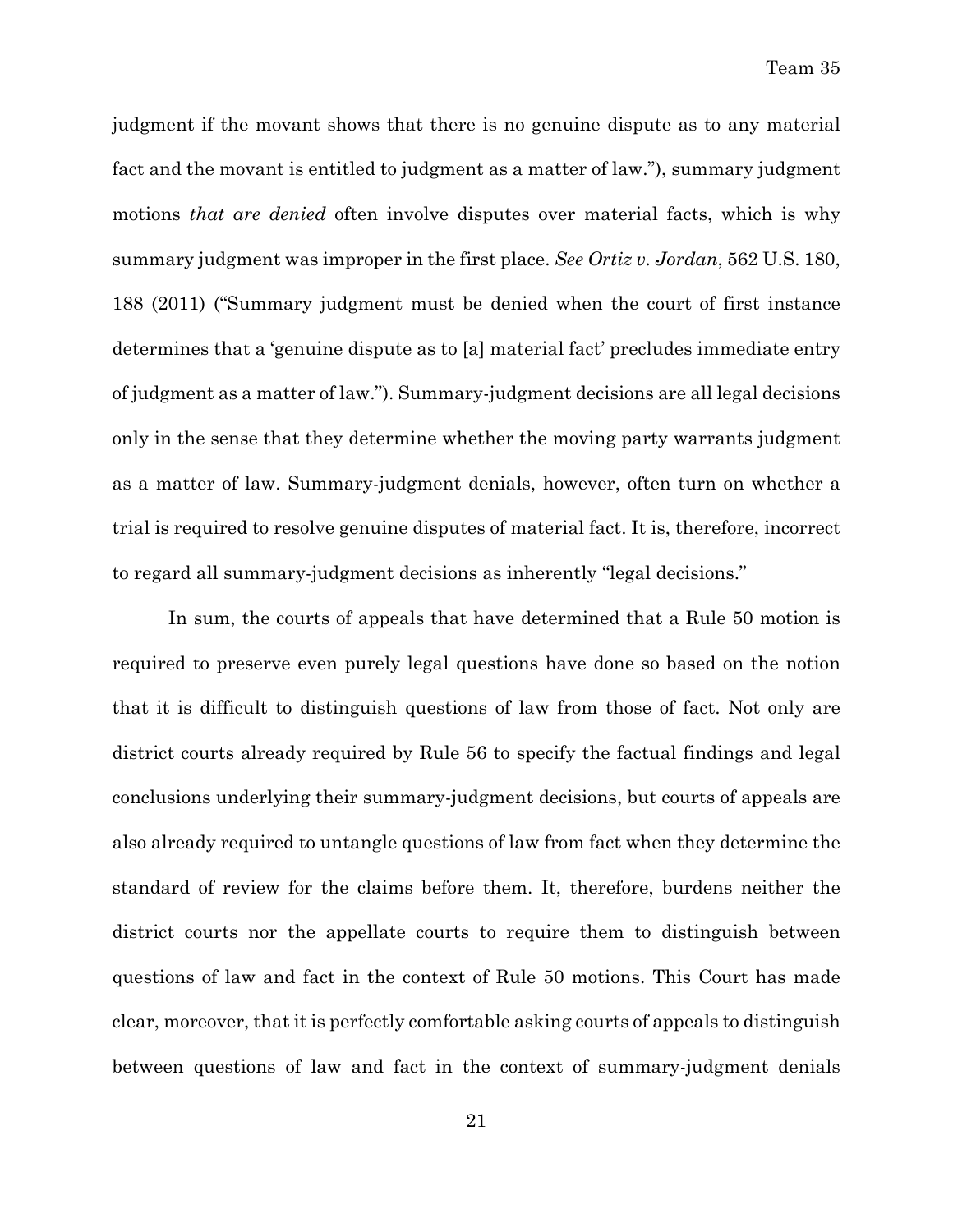because it already requires them to do so in summary-judgment denials of qualified immunity. The burdens that the minority of courts of appeals have identified to rationalize requiring litigants to file Rule 50 motions to preserve even purely legal questions that were resolved at summary judgment are, therefore, illusory.

> D. *ORTIZ V. JORDAN*, 562 U.S. 180 (2011), DID NOT ALTER THE GENERAL RULE THAT INTERLOCUTORY ORDERS AFFECTING THE FINAL JUDGMENT MERGE INTO THAT JUDGMENT AND THEREFORE ARE REVIEWABLE ON APPEAL.

Despite the contentions of the dissenting opinion below, this Court's holding in *Ortiz v. Jordan*, 562 U.S. 180 (2011), does not foreclose review of summary-judgment denials that are based on questions of law. *See* Pet. App. 17a (Despard, J., dissenting) (suggesting that *Ortiz* stands for the proposition that *no* summary-judgment denial may be appealed after a jury trial). *Ortiz*, to be sure, says that a party may not appeal an order denying summary judgment after a full trial on the merits. *Id.* at 184. But *Ortiz's* reasoning applies only to questions of fact, and the *Ortiz* Court expressly reserved the issue of whether its reasoning would apply to pure questions of law. *See id.* at 190 ("We need not address this argument, for the [respondents'] claims of qualified immunity hardly present 'purely legal' issues capable of resolution 'with reference only to undisputed facts.'").

In *Ortiz*, the court of appeals had reviewed the district court's summaryjudgment order denying respondents' qualified-immunity defense based on the existence of genuine issues of material fact. *Id.* at 186–87. This Court explained that the court of appeals had erred by reviewing this summary-judgment denial because "once [the] case proceed[ed] to trial, the full record developed in court supersede[d]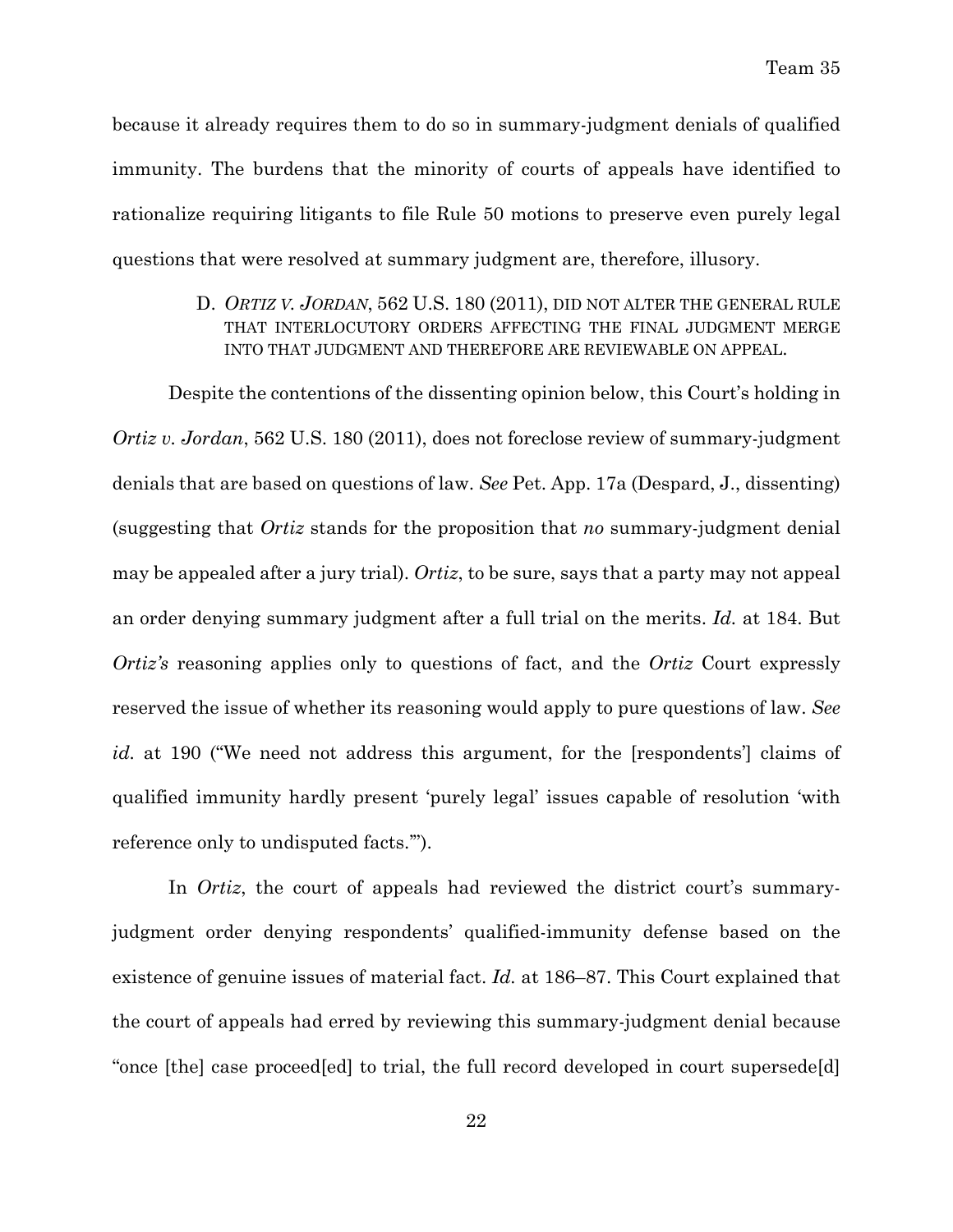the record existing at the time of the summary-judgment motion" and, thus, the qualified-immunity defense had to be "evaluated in the light of the character and quality of the evidence received in court." *Id.* at 184. Because the respondents had failed to renew in a post-trial Rule 50(b) motion their objections to the sufficiency of the evidence, this Court explained, the court of appeals had "no warrant to reject the appraisal of the evidence by 'the judge who saw and heard the witnesses and ha[d] the feel of the case which no appellate printed transcript can impart.'" *Id.* at 185 (quoting *Cone v. W. Va. Pulp & Paper Co*., 330 U.S. 212, 216 (1947)); *see also id.* at 189 ("Absent [a Rule 50] motion, we have repeatedly held, an appellate court is 'powerless' to review the sufficiency of the evidence after trial." (quoting *Unitherm Food Sys., Inc. v. Swift-Eckrich, Inc*., 546 U.S. 394, 405 (2006))).

*Ortiz's* rationale for why the court of appeals in that case erred is, therefore, limited to summary-judgment denials based on the existence of genuine issues of material fact. Pure questions of law, in contrast, are not affected by the evidence submitted at trial and will pose "precisely the same question" before, during, and after trial. *Feld v. Feld*, 688 F.3d 779, 782 (D.C. Cir. 2012). This Court, moreover, expressly declined to reach the respondents' argument that the district court's summary-judgment decision was reviewable because their qualified-immunity defense presented "purely legal" issues: As this Court observed, "[w]hat was controverted [at summary judgment], instead, were the facts that could render [respondents] answerable for crossing a constitutional line." *Id.* at 190–91. Because *Ortiz's* reasoning applies only to questions of fact and this Court expressly declined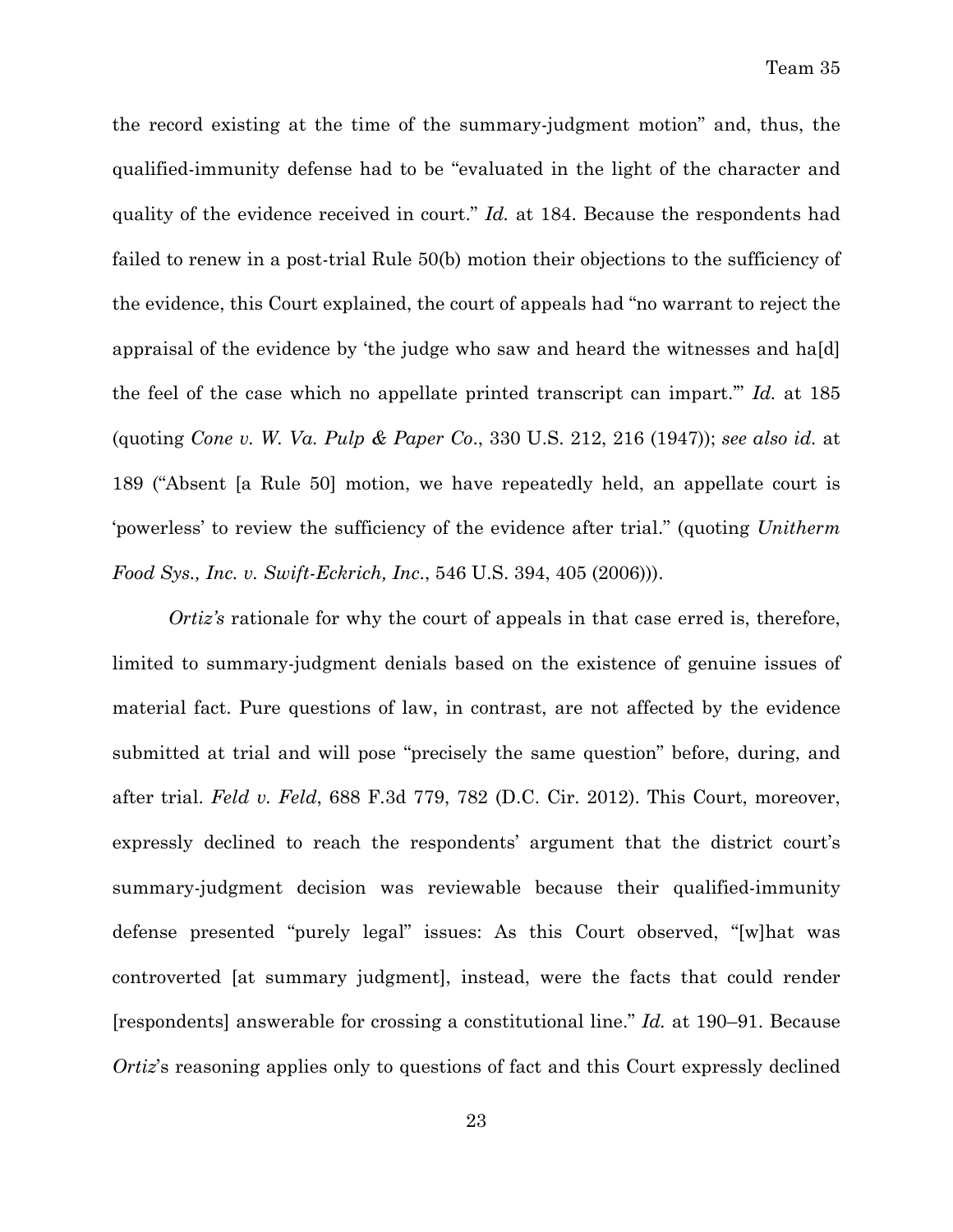to extend its holding to pure questions of law, the Court's broad statement in *Ortiz* that denials of summary judgment are not reviewable after a full trial on the merits is limited to summary-judgment denials based on the existence of genuine disputes of material fact. *See Williams v. Gaye*, 895 F.3d 1106, 1122 (9th Cir. 2018) ("*Ortiz* does not foreclose reviews of denials of summary judgment after trial, so long as the issues presented are purely legal.").

To read *Ortiz* as standing for the proposition that *no* denial of summary judgment is appealable after a full trial on the merits would be a drastic departure from the general principle that interlocutory orders that affect the final judgment merge into that judgment and are therefore appealable. *See Pineda v. Ford Motor Co*., 520 F.3d 237, 243 (3d Cir. 2008) ("Under the 'merger rule,' prior interlocutory orders . . . merge with the final judgment in a case, and the interlocutory orders (to the extent that they affect the final judgment) may be reviewed on appeal from the final order."). A summary-judgment denial based on a pure question of law that goes to the merits of the case merges into the final judgment and is appealable from that judgment. *See Santaella v. Metro. Life Ins. Co*., 123 F.3d 456, 460–61 (7th Cir. 1997) ("The court's denial of summary judgment to the plaintiffs," in a case concerning the "interpretation of insurance contracts [which] is a matter of law," has "merged into the final judgment and is therefore appealable as well."); *see also United Fire & Cas. Co. v. Titan Contractors Serv., Inc.*, 751 F.3d 880, 886–87 (8th Cir. 2014) (observing that the "interpretation of an insurance policy is a question of law" and reviewing the district court's denial of summary judgment based on its interpretation of a policy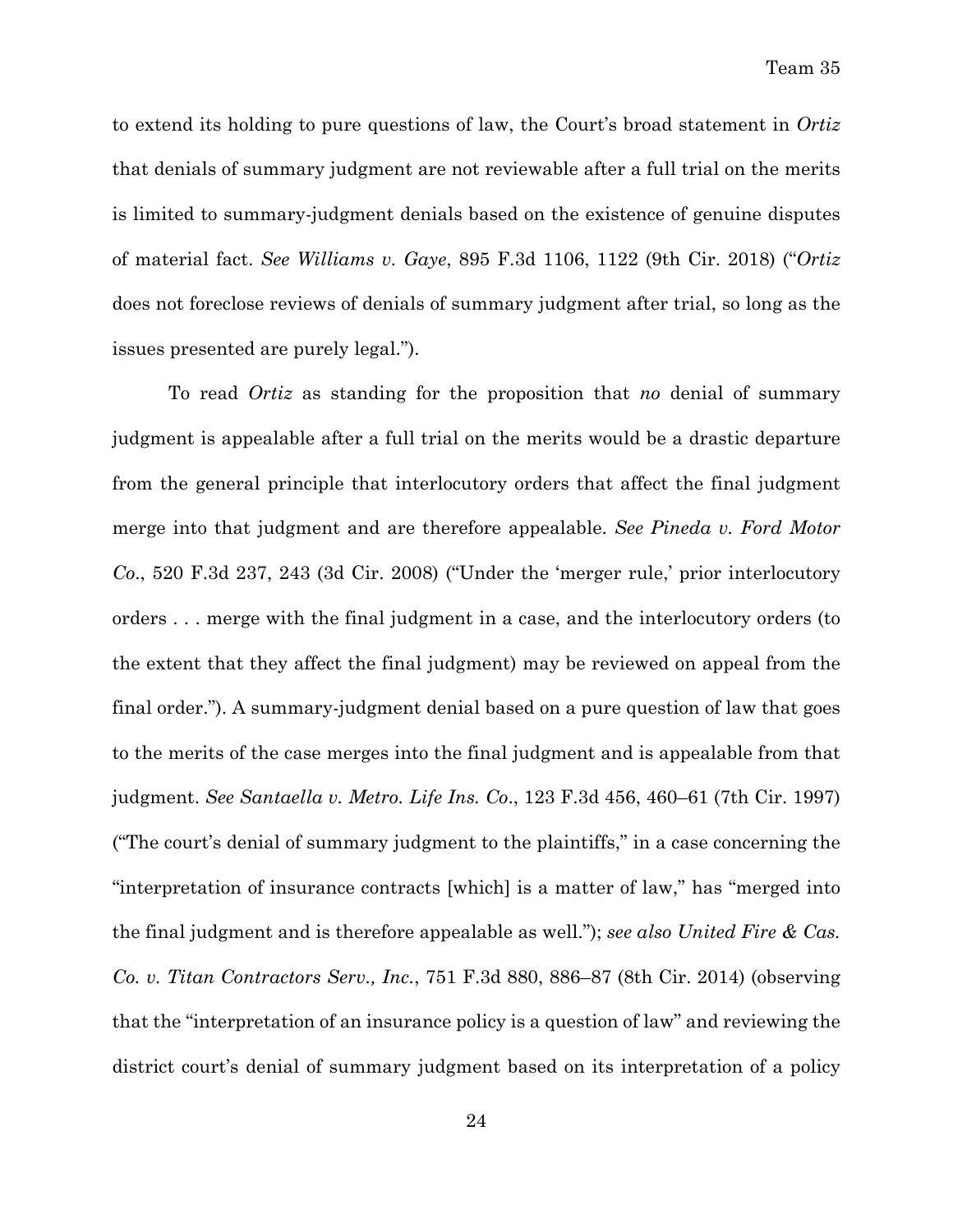because the denial had "merge[d] into" the final judgment). A summary judgment denial based on a question of fact, in contrast, is mooted by the subsequent trial, which is why the court of appeals is "powerless' to review the sufficiency of the evidence after trial" absent a Rule 50 motion. *See Ortiz*, 562 U.S. at 189 (quoting *Unitherm*, 546 U.S. at 405); *see also Feld*, 688 F.3d at 782 ("In other words, once evidence is presented at trial, any challenge to evidentiary sufficiency at summary judgment becomes moot."). Despite its broad language, *Ortiz* stands for the unremarkable proposition that denials of summary judgment based on the existence of genuine disputes of material fact are not appealable after a full trial on the merits. To read *Ortiz* otherwise would be a sharp departure from general merger principles.

In any event, as Justice Thomas's concurring opinion in *Ortiz* observed, this Court could have resolved the case by simply saying that the court of appeals had erred by reviewing the district court's order denying summary judgment in these circumstances. *Ortiz*, 562 U.S. at 193 (Thomas, J., concurring). According to Justice Thomas, who was joined by Justices Scalia and Kennedy, it was "unwise" for the Court to discuss Rule 50 because it was not addressed at any length until the respondents' response brief and the court of appeals did not address it. *Id.* at 194. Thus, because *Ortiz* could have been resolved without reference to Rule 50, any discussion concerning that rule is dicta and not binding on this Court today. *See Williams*, 895 F.3d at 1122 (referring to *Ortiz's* discussion of Rule 50 as "dicta").

In sum, if taken literally, the *Ortiz* Court's broad statement that summaryjudgment denials are not reviewable after a full trial on the merits would be a sharp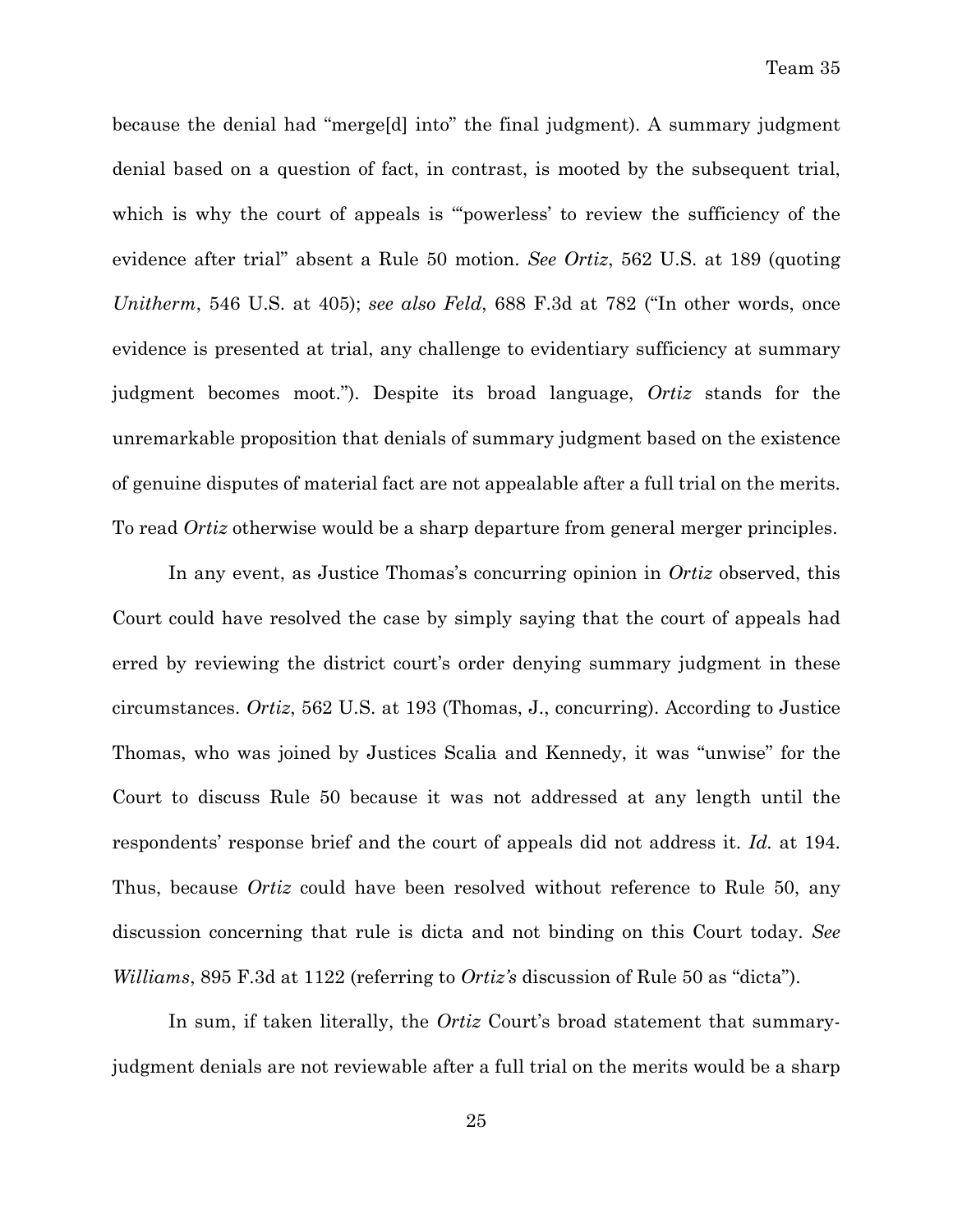departure from general merger principles. The *Ortiz* Court's reasoning, moreover, applies only to summary-judgment denials based on the existence of genuine disputes of material fact. And because the *Ortiz* Court expressly declined to consider whether its holding would extend to summary-judgment denials based on pure conclusions of law, its holding is limited to summary-judgement denials based on disputes of material fact. *Ortiz*, therefore, does not foreclose appellate review of the district court's summary-judgment denial of Kill-a-Byte's purely legal due-process argument. *See Williams*, 895 F.3d at 1122 ("*Ortiz* does not foreclose reviews of denials of summary judgment after trial, so long as the issues presented are purely legal."). This Court should affirm the Thirteenth Circuit's conclusion that Kill-a-Byte was not required to re-raise in a Rule 50 motion its purely legal due-process argument from summary judgment to preserve it for appellate review.

## **II. NEW TEJAS'S PUBLIC-NUISANCE LAW AND THE DISTRICT COURT'S \$600 MILLION DAMAGES AWARD UNDER IT BOTH VIOLATE DUE PROCESS.**

New Tejas's common law violates due process by imposing tort liability for a nuisance without requiring the defendant to have been its but-for cause and without requiring an apportionment of damages. The district court's \$600 million award also violates due process because it allows the City—a contributing plaintiff—to recover from Kill-a-Byte the full value of abating an indivisible nuisance and, in the event the nuisance is divisible, the court did not consider how much of the nuisance Kill-a-Byte had actually caused, making the award excessively punitive.

The Due Process Clause of the Fourteenth Amendment protects individuals from the state depriving them of property without due process of law. *See* U.S. CONST.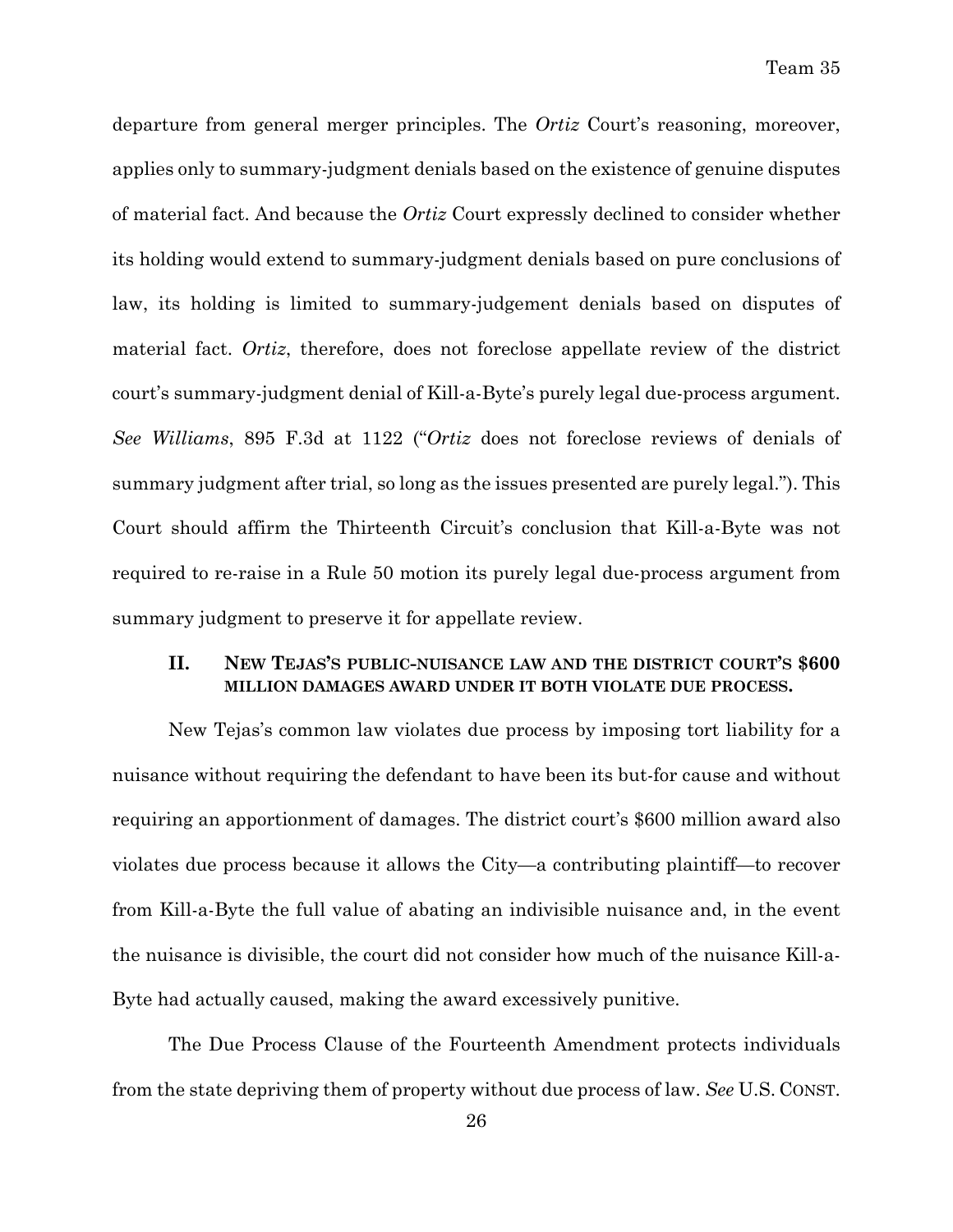amend. XIV, § 1 ("[N]or shall any State deprive any person of life, liberty, or property, without due process of law."). Due process embodies two distinct concepts: substantive due process and procedural due process. *United States v. Salerno*, 481 U.S. 739, 746 (1987). Substantive due process concerns the imposition of unfair laws and conduct that "shocks the conscience," *id.*, and it requires that a party have notice of which conduct is prohibited and which penalties may be imposed on it for engaging in such conduct, *F.C.C. v. Fox Television Stations, Inc.,* 567 U.S. 239, 253 (2012). Substantive due process also shields a party from arbitrary and excessive penalties. *State Farm Mut. Auto. Ins. Co. v. Campbell*, 538 U.S. 408, 416 (2003). A party lacks notice of prohibited conduct and potential penalties when the laws proscribing them are the result of an unexpected change in the law which is then retroactively applied. *See Rogers v. Tennessee*, 532 U.S. 451, 457 (2001). And a penalty is excessive when it is greater than necessary to serve its purpose. *See State Farm*, 538 U.S. at 417. Procedural due process, by contrast, ensures that laws are imposed and enforced in a fair manner. *Id.*; *see also Rochin v. California*, 342 U.S. 165, 169 (1952). Procedural due process includes process-based protections such as receiving notice, a hearing, and the chance to present defenses. *United States v. James Daniel Good Real Property*, 510 U.S. 43, 48 (1993).

New Tejas's public-nuisance law and the district court's damages award under it violate both substantive and procedural due process. The law violates substantive due process by imposing tort liability on a defendant for a nuisance without requiring the defendant to be the but-for cause of the nuisance. The district court's \$600 million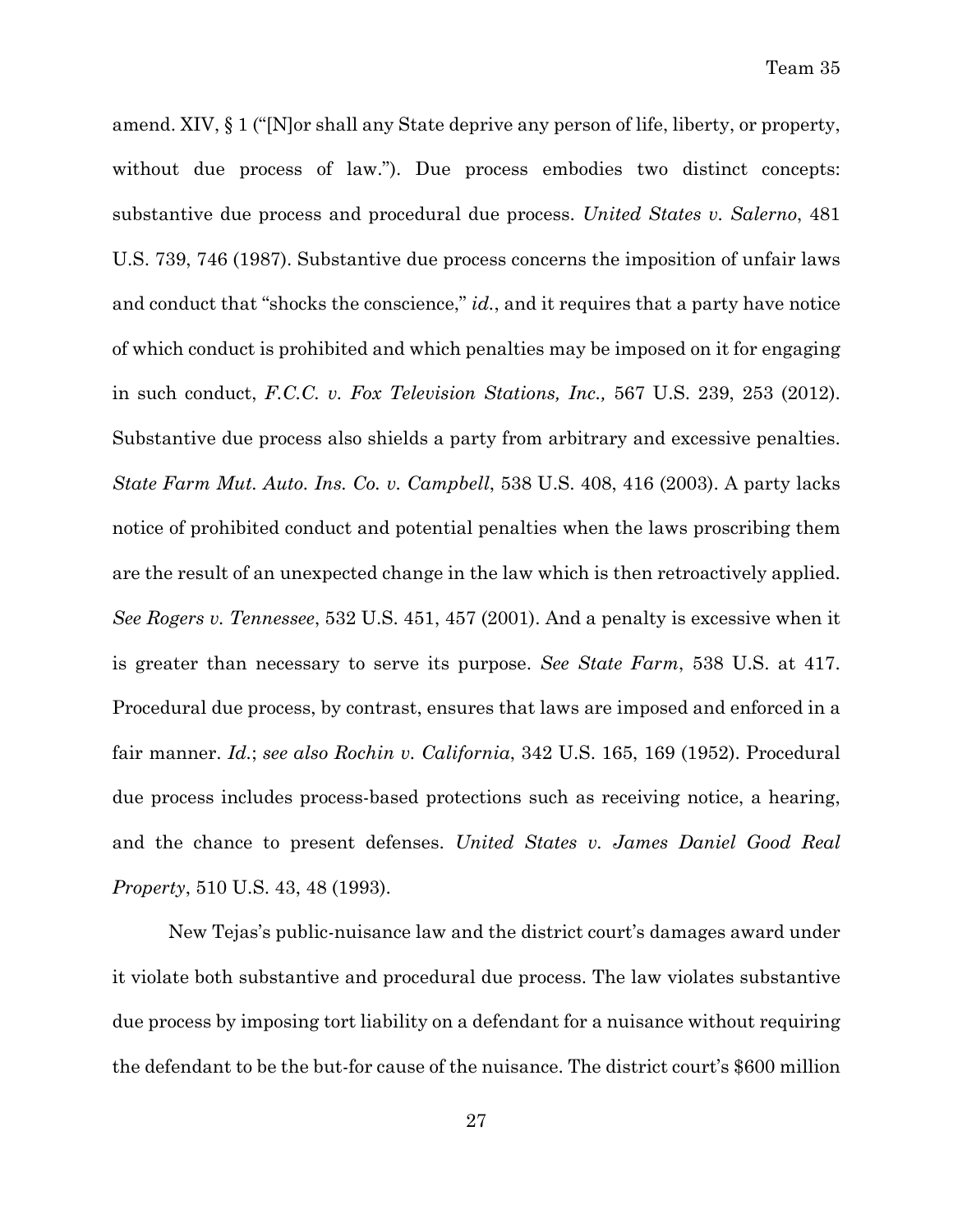damages award under the law also violates substantive due process because it does not require damages to be apportioned and it is excessively punitive. And even if the substantive infirmities of the law alone do not violate due process, the law certainly violates due process when its procedural infirmities, such as its lack of advance notice of its scope of liability and its lack of a statute of limitations, are considered as well.

> A. RETROACTIVELY APPLYING NEW TEJAS'S PUBLIC-NUISANCE LAW VIOLATES DUE PROCESS BECAUSE THE LAW UNEXPECTEDLY DEVIATES FROM PRIOR LAW BY HOLDING PARTIES LIABLE FOR A NUISANCE EVEN WHEN THEY WERE NOT ITS BUT-FOR CAUSE.

Retroactively applying New Tejas's public-nuisance law violates due process because the law's lack of a but-for causation requirement is an unexpected deviation from prior law. Retroactive application of a law contravenes due process when the law is "unexcepted and indefensible by reference to the law which had been expressed prior to the conduct [at] issue." *Rogers v. Tennessee*, 532 U.S. 451, 457 (2001). While first recognized in criminal cases, *id.* at 459, this retroactivity protection also applies to civil cases, *Karem v. Trump*, 960 F.3d 656, 666 (D.C. Cir. 2020). Here, retroactive application of New Tejas's new common-law rule that a party may be held liable for a public nuisance—even when it was not a but-for cause of the nuisance—violates due process because the law's lack of a but-for-causation requirement is both unexpected and indefensible. Indeed, this new common-law rule directly contradicts the common-law requirements collected in the Restatement (Second) and Restatement (Third) of Torts and the tort law of other states. And there is no precedent in New Tejas, either, for assigning public-nuisance liability without butfor causation.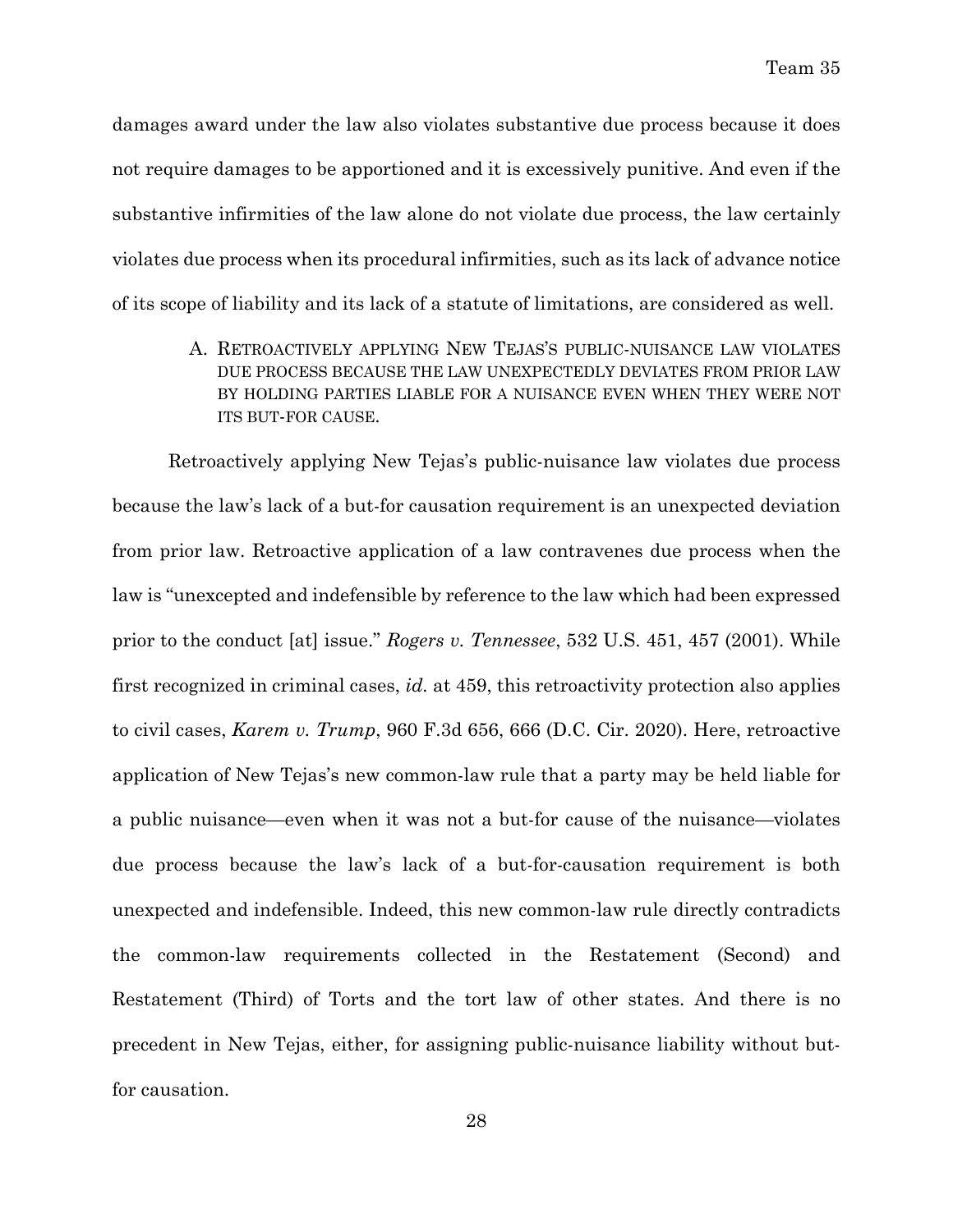To impose liability on a party under a state-law rule that directly conflicts with the common law, the party must have been on notice of the upcoming change in the law. *See, e.g.*, *Gibson v. Am. Cyanamid Co.*, 760 F.3d 600, 625 (7th Cir. 2014). Courts apply three steps to determine whether a party was on notice of such a change in the law: They (1) identify the law that the plaintiff is seeking to have applied, (2) identify the general state of the law in the relevant time period in which the defendant's conduct occurred, and then (3) compare the law the plaintiff is seeking to have applied to the general state of the law during the relevant time period. *See Karem*, 960 F.3d at 660, 666–67. If the new law identified at step one represents an unexpected and indefensible departure from prior law, imposing the new law retroactively on the defendant violates due process. *See id.* at 667.

In *Karem v. Trump*, for example, the D.C. Circuit applied this three-step retroactivity analysis in determining that a journalist, Karem, was likely to succeed on his claim that the White House had violated due process by suspending his press pass. *Id.* at 665–67. The court first identified the White House's reason for suspending Karem's pass: He violated a previously unarticulated "widely shared understanding" of professional conduct at a White House press event. *Id.* at 662. The court then considered what conduct had warranted suspending a White House press pass *prior to* Karem's unprofessional conduct. *Id.* 666–67. Prior to the incident involving Karem, journalists had engaged in similar conduct without any punishment at all. *Id.* at 667. Indeed, no journalist had ever had his White House press pass "revoked or even briefly suspended . . . based on [his] unprofessional conduct at a White House press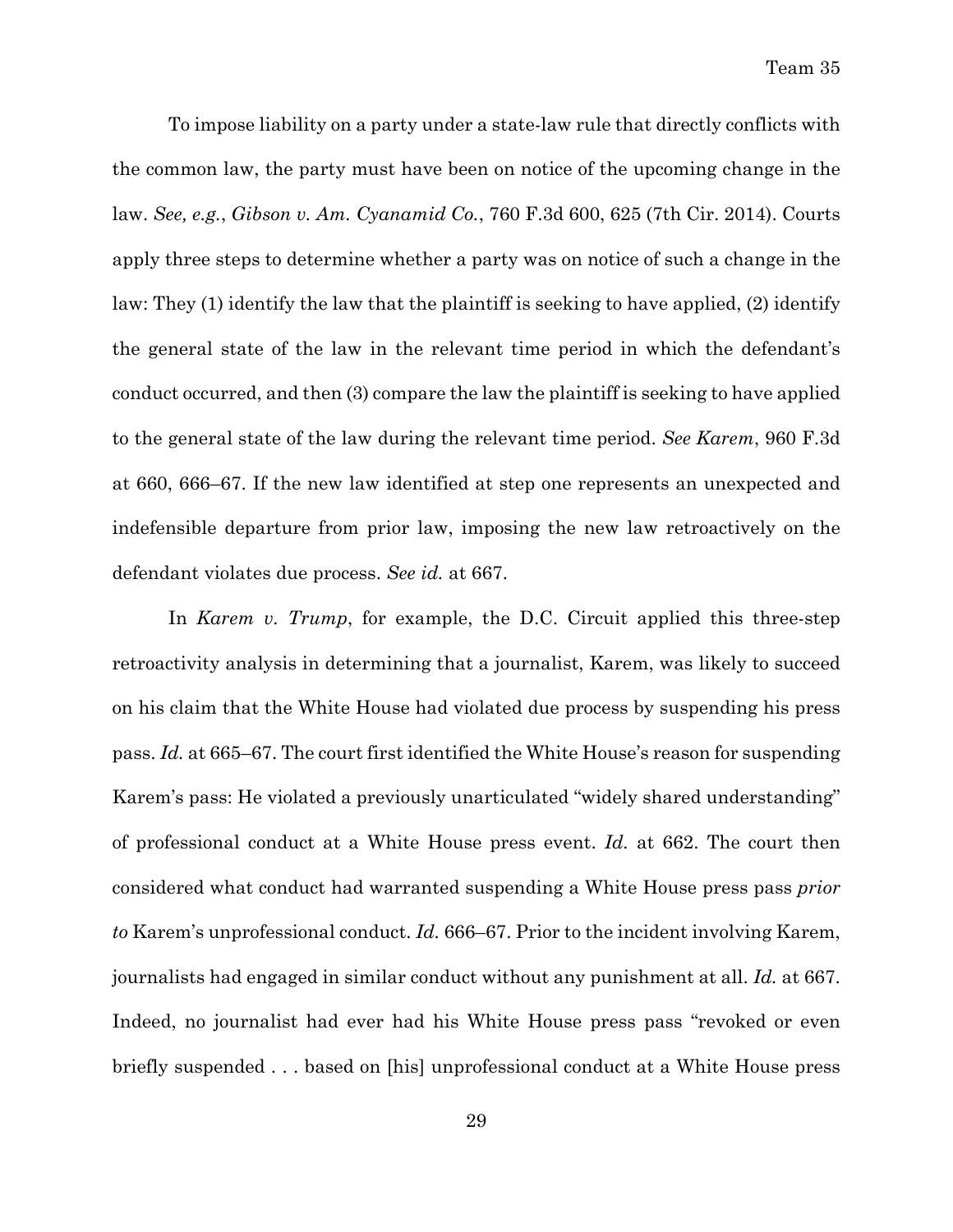event." *Id.* at 659. Because similar conduct had never been punished previously, the court held that Karem had lacked advanced notice that his behavior opened him up to sanctions. *Id.* at 667. The D.C. Circuit observed that the White House is always free to promulgate a new rule, but when its new rule is unexpected, its retroactive enforcement violates due process. *Id.*

Here, the first step of the analysis is straightforward. The City is seeking to retroactively apply New Tejas's novel common-law tort rule against Kill-a-Byte, even though the new rule provides that Kill-a-Byte may be held liable for a public nuisance that it is not the but-for cause of. Pet. App. 9a. The second step of the analysis requires this Court to identify the state of New Tejas tort law between 2003 and 2013, which is when Kill-a-Byte's challenged conduct occurred—i.e., when Kill-a-Byte distributed Lightyear. Pet. App. 2a. And it is undisputed that there is no New Tejas precedent from those years assigning tort liability to a defendant in the absence of but-for causation. Pet. App. 26a. There is no such precedent, either, in the Restatement (Second) and Restatement (Third) of Torts and in the common law of other states.

For Kill-a-Byte to have received fair warning of this novel change in New Tejas's common law of public nuisance, due process requires the change to have been part of a trending development in the common law. *Rogers*, 532 U.S. at 464. But there is no trend abolishing the requirement of but-for causation for tort liability. Quite the opposite, in fact. The Restatement (Second) of Torts, for example, requires but-for causation to impose tort liability on a party. Although the district court below cherrypicked language from the Restatement to conclude that but-for causation is not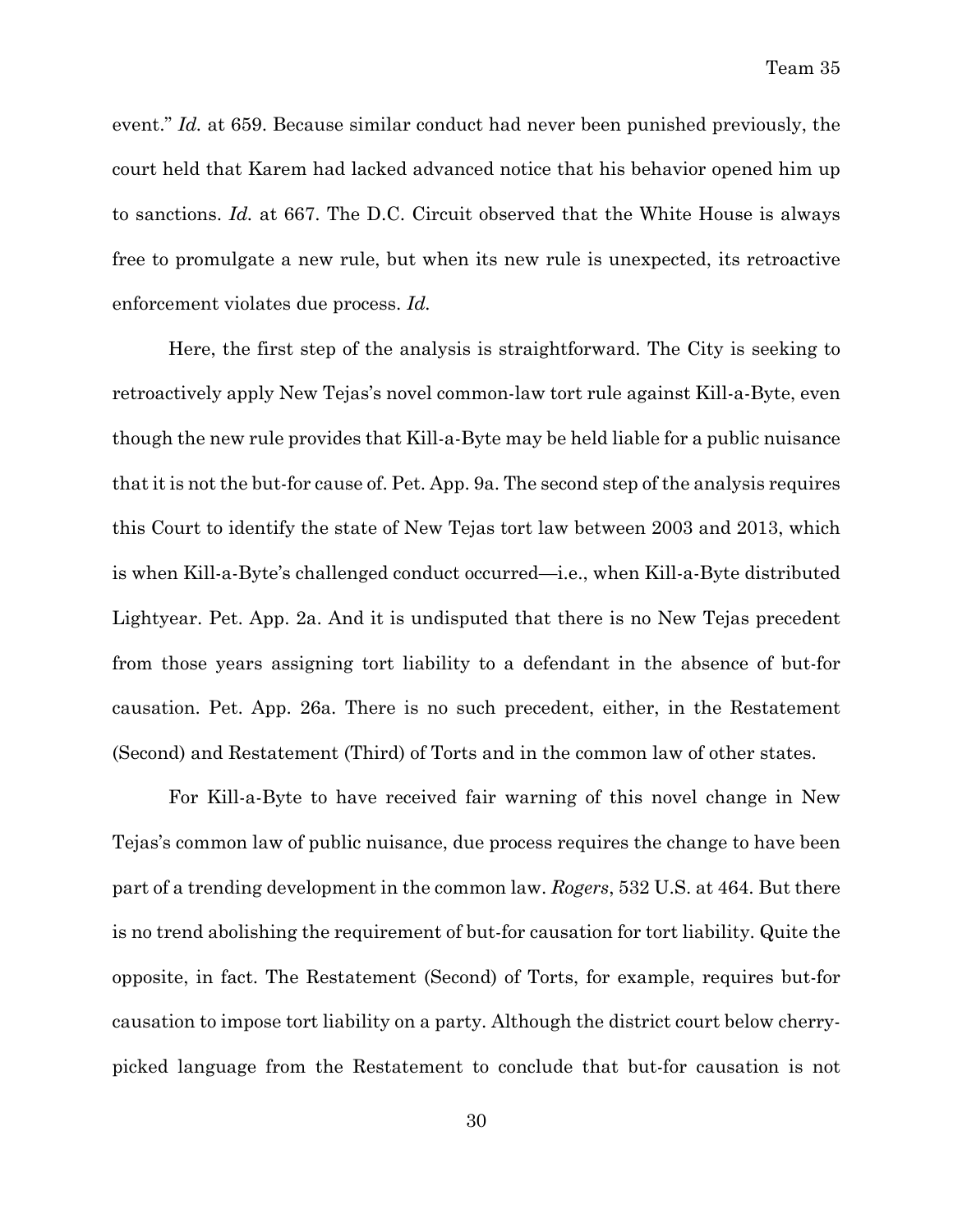always required, *see* Pet. App. 30a–31a, the Restatement notes—explicitly—that a finding of but-for causation is "necessary" to impose tort liability for wrongful conduct. RESTATEMENT (SECOND) OF TORTS § 431 cmt. a (AM. L. INST. 1965) (explaining that legal cause requires that the "harm would not have occurred" without the defendant's conduct). The district court's conclusion that but-for causation is not required stems from the substantial-factor language in section 431. There, the Restatement states that a defendant's conduct "must also be a substantial factor in bringing about the plaintiff's harm." *Id.* As the Restatement makes clear, it is "necessary" that the defendant be the but-for cause of the plaintiff's harm. *Id.* But that is not sufficient: The defendant "must *also* be a substantial factor in bringing about the plaintiff's harm." *Id.* (emphasis added). Taken in context, it is clear that the Restatement requires the defendant to be both a but-for cause of the plaintiff's harm and a substantial factor in bringing it about. The district court, thus, erroneously concluded that the Restatement (Second) of Torts does not require butfor causation for the imposition of tort liability.

This understanding of the Restatement (Second) of Torts is bolstered by the Restatement (Third) of Torts. The Restatement (Third) of Torts requires "tortious conduct" to be "a factual cause of harm" for liability to be imposed. RESTATEMENT (THIRD) OF TORTS § 26 (AM. L. INST. 2010). That is to say, liability can only be imposed "when the harm would not have occurred absent the [defendant's] conduct." *Id.* The Restatement (Third) of Torts, moreover, removed the substantial-factor language that led the district court here to conclude that but-for causation is not required to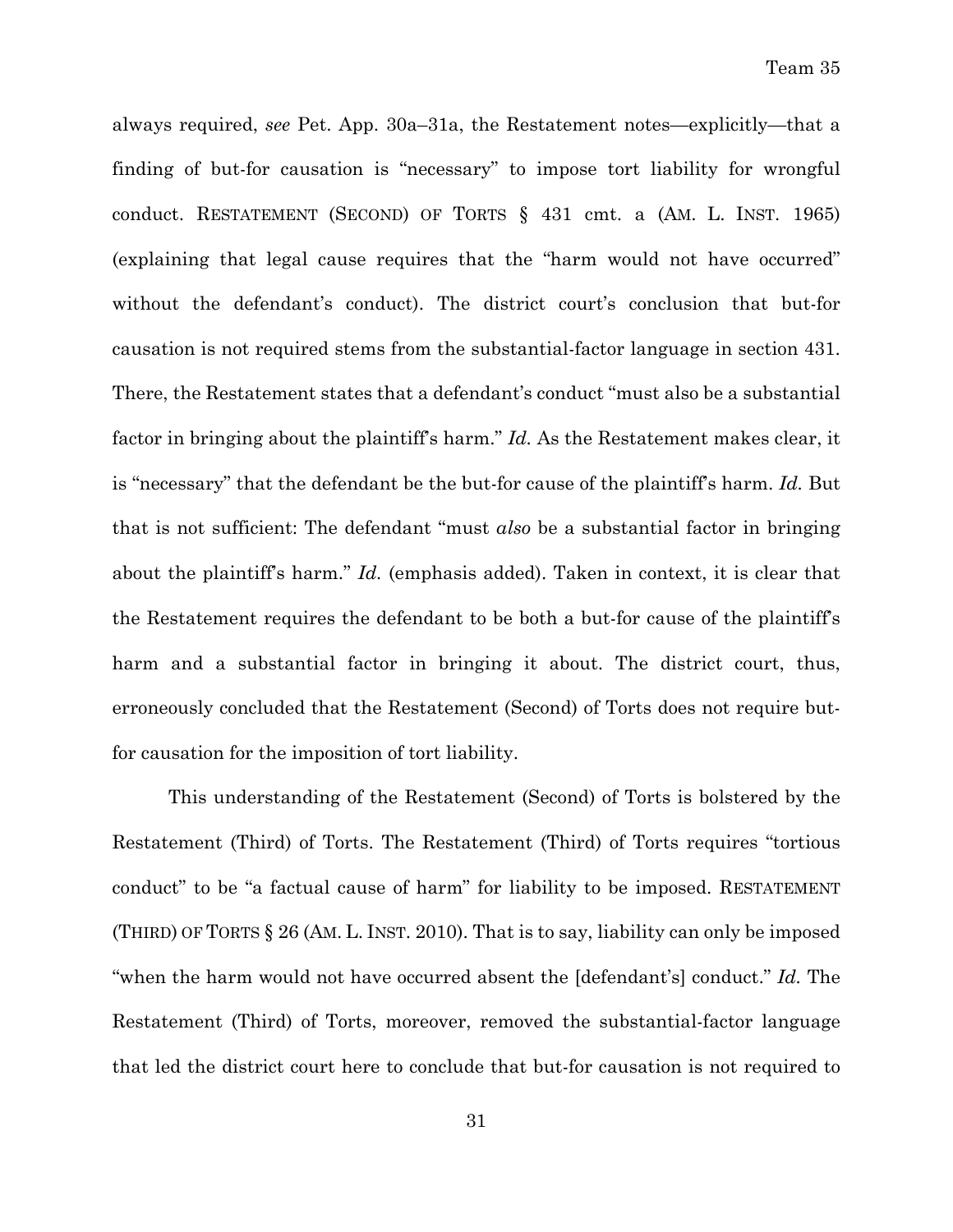impose tort liability—and it did so precisely because some courts had misread the Restatement (Second) of Torts as requiring only substantial-factor causation. *Id.* cmt. j ("The element that must be established . . . is the but-for or necessary condition standard of this Section," not the "substantial factor [language, which] has not . . . withstood the test of time, as it has proved confusing and been misused."). In light of this clarification in the Restatement (Third) of Torts, the common law was trending in the *opposite* direction, with jurisdictions correcting their previous misinterpretations of the Restatement (Second) of Torts. *See, e.g., June v. Union-Carbide Corp.*, 577 F.3d 1234, 1239 (10th Cir. 2009) (rejecting a formulation of the substantial-factor test that did not require but-for causation); *Reigel v. SavaSenior Care LLC*, 292 P.2d 977, 987 (Colo. Ct. App. 2011) (refusing to apply precedent premised on this incorrect reading of the Restatement (Second) of Torts). This trend, moreover, is supported by the law in a majority of jurisdictions. *See Gibson*, 760 F.3d at 625 ("[M]ost states for most types of claims continue to apply a strict causation-infact requirement . . . .").

Beyond the general trend of requiring but-for causation as set forth in the Restatement (Second) of Torts and the Restatement (Third) of Torts, major cases addressing but-for causation before and during the relevant time period here—from 2003 to 2013—also required but-for causation. In a major early tort case concerning asbestos exposure, for example, the trial court had required the plaintiffs to prove only substantial-factor causation because the case involved multiple defendants who had manufactured asbestos. *Borel v. Fireboard Paper Prods. Corp.*, 493 F.2d 1076,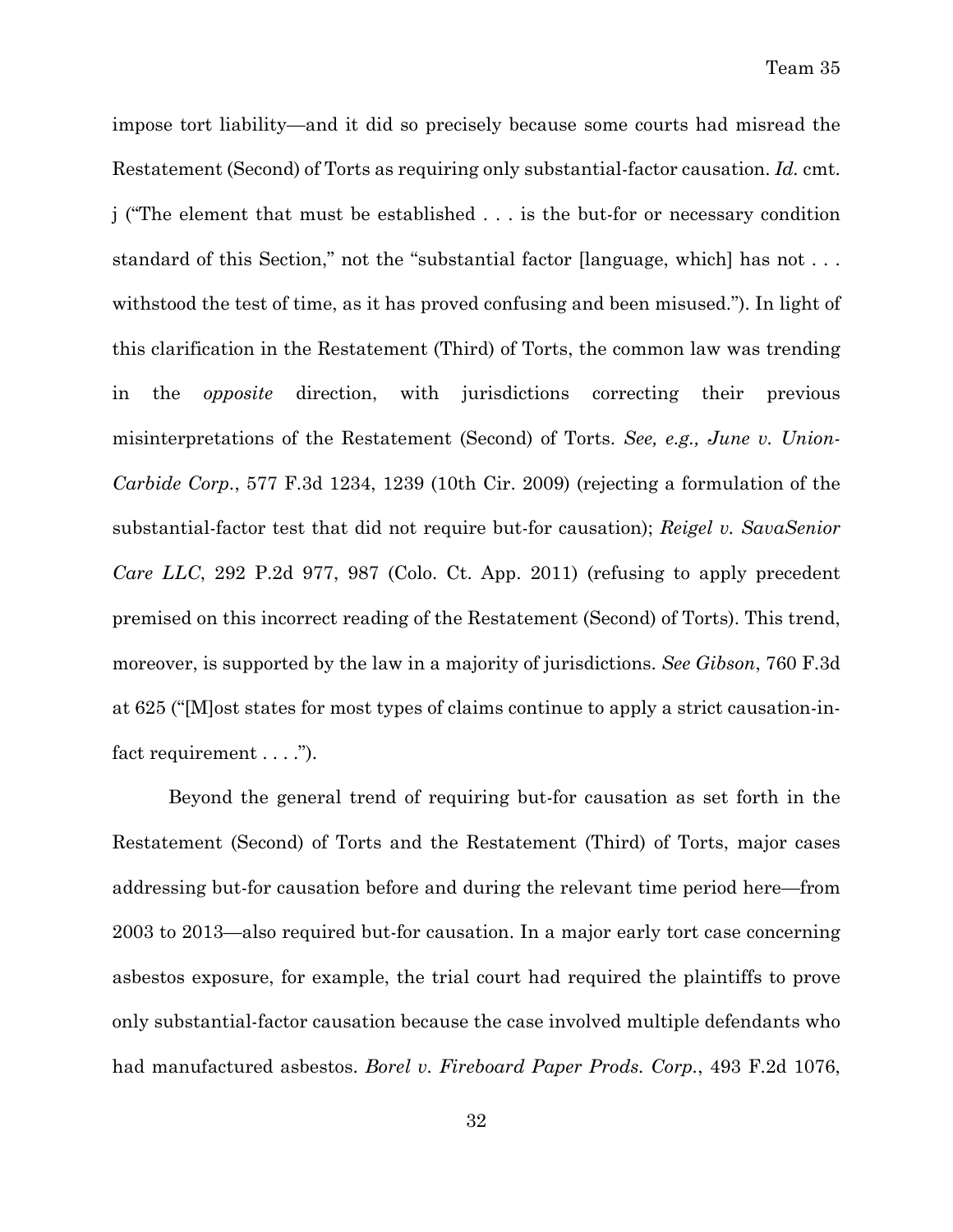1094 (5th Cir. 1973). But on review the Fifth Circuit held that no defendant could be held liable for the plaintiff's injuries unless the record showed that the defendant was the "cause in fact of some injury" to the plaintiff. *See id.* ("Having concluded that each defendant was the cause in fact of some injury to [plaintiff], we now come to the question of apportionment of damages.").

The Missouri Supreme Court similarly required but-for causation in the context of harms stemming from lead paint and, thus, rejected a nuisance theory of liability that did not require it. *See City of St. Louis v. Benjamin Moore & Co.,* 226 S.W.3d 110, 114 (Mo. 2007) ("Missouri public nuisance cases are in accord [with the Restatement (Second) of Torts] and require the plaintiff to show a causal link between the defendant and the alleged nuisance."); *see also Lee v. Chi. Transit Auth.*, 605 N.E.2d 493, 503 (Ill. 1992) (rejecting the plaintiff's theory of liability because the court could not conclude that plaintiff's injuries "would not have occurred without the defendant's failure" to warn of a danger). Another lead-paint case, *People v. ConAgra Grocery Products Co.,* noted as well that causation has two required elements for the imposition of tort liability, one of which is but-for causation. 227 Cal. Rptr. 3d 499, 545 (Cal. Ct. App. 2017).

Finally, even the lead-paint case relied on by the district court below, *Gibson v. American Cyanamid Co.*, concluded that "liability is far from automatic: the plaintiff still must prove that white carbonate lead pigment was the cause of the lead poisoning." 760 F.3d 600, 624 (7th Cir. 2014). In *Gibson*, the plaintiff advanced a theory of liability known as the "risk-contribution theory" where the plaintiff bears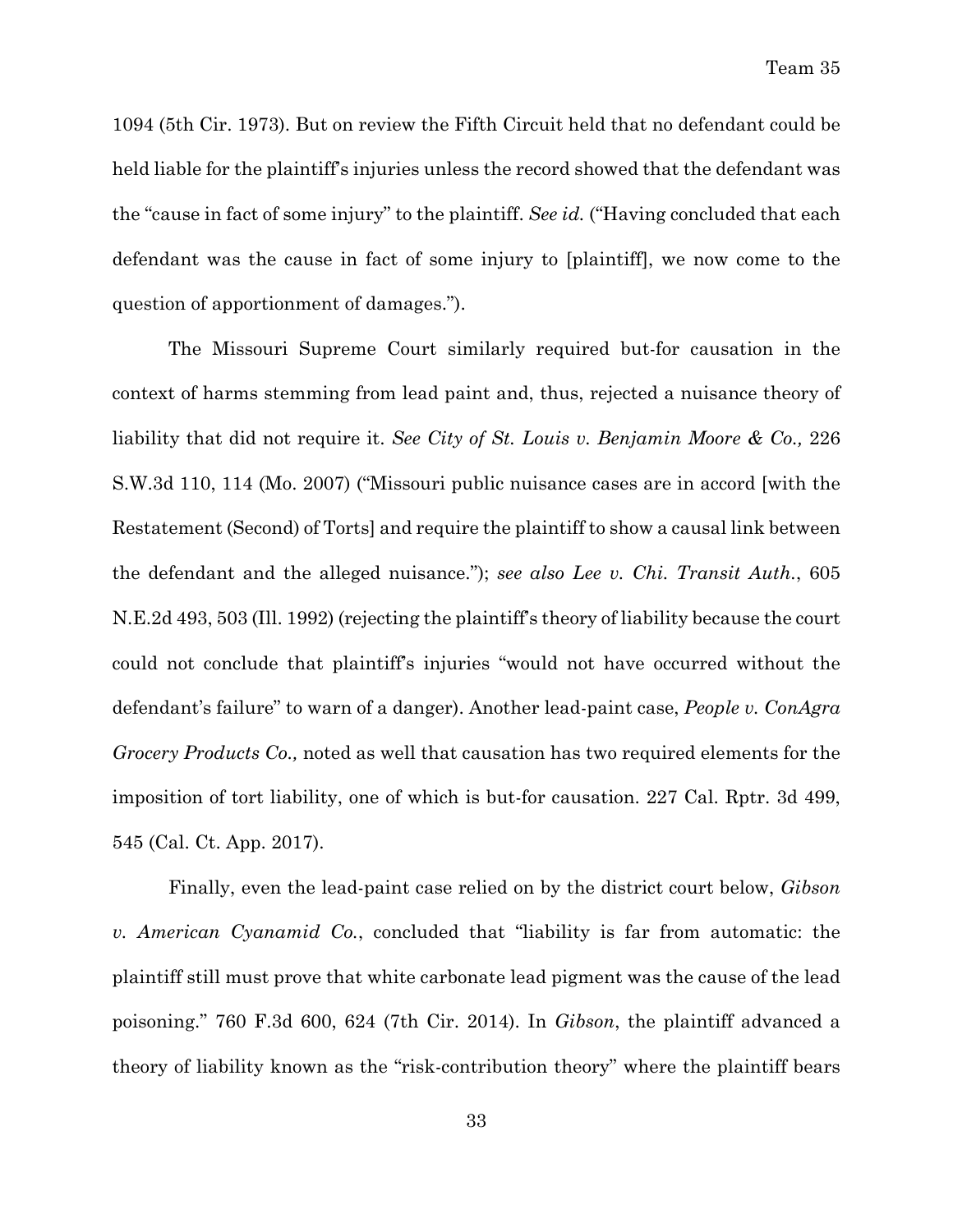the burden of making a prima facie showing that a manufacturer produced or marketed lead paint during his or her home's existence, and then the burden shifts to the manufacturer to prove that its paint was not used on the home. *Id.* at 606. The court in *Gibson* concluded that this theory of liability did not violate due process because the change in the causation requirement was foreseeable based on previous decisions applying this theory of liability. *Id.* at 609.

The district court below relied on *Gibson* to support its retroactive application of New Tejas's novel common-law public-nuisance rule*,* Pet. App. 28a, but this case is readily distinguishable from *Gibson*. In *Gibson*, the Seventh Circuit noted a changing body of products-liability law in the State of Wisconsin. 760 F.3d at 625. But here, there is no body of state law to rely on. Pet. App. 26a ("There is a dearth of New Tejas authority regarding the public nuisance cause of action . . . ."). With no state law to rely on, the only evidence for trends in common law are the Restatement (Second) of Torts, the Restatement (Third) of Torts, and caselaw from other states. And under the Restatements and caselaw, imposition of tort liability without a butfor causation requirement is wholly unexpected. Retroactive application of New Tejas's public-nuisance law, therefore, violates due process.

In light of the language contained in the Restatement (Second) of Torts, the clarification in the subsequent Restatement (Third) of Torts, and the widespread butfor causation requirement in other states, New Tejas's public-nuisance law's lack of a but-for causation requirement is wholly unexpected. Applying the third and final step of the analysis—i.e., comparing the state of the law during the relevant period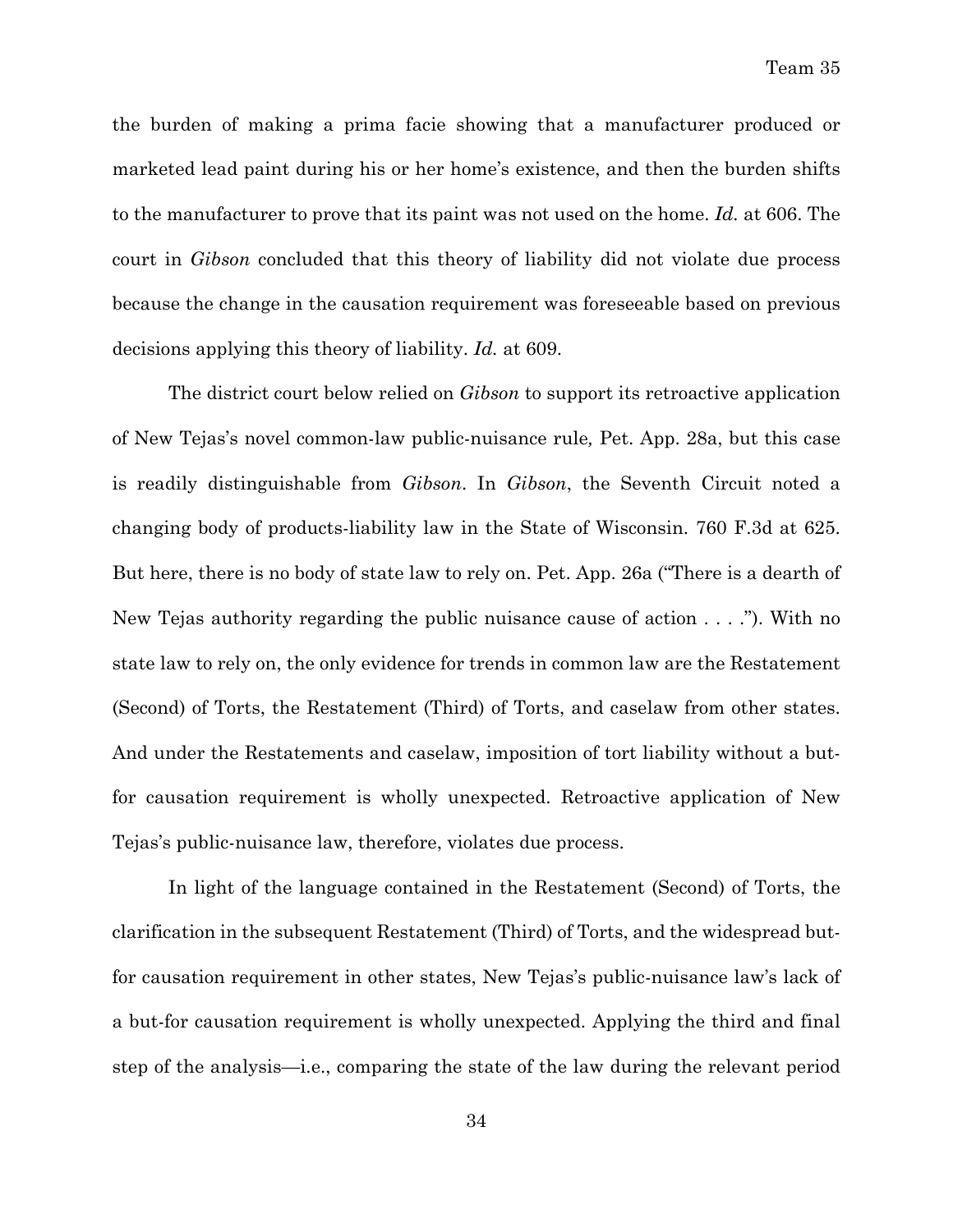to the law the plaintiff is seeking to have applied—eliminating but-for causation is markedly different from the prior state of the common law, which overwhelmingly required but-for causation. Put differently, no one from 2003 to 2013 had fair warning that New Tejas's common law would be interpreted as allowing tort liability in the absence of but-for causation. Without fair warning, retroactively applying this change in the common law violates due process. *Rogers*, 532 U.S. at 457. Where, as here, there are no precedents applying a theory of public-nuisance liability without a butfor causation requirement, Kill-a-Byte could not have been on notice of this change in the law. Retroactive application of New Tejas's law, therefore, violates due process.

To be sure, New Tejas may be free to apply this change in its law prospectively. But due process forbids a retroactive application of unexpected developments in the common law. *Rogers*, 532 U.S. at 457. Because there was no authority putting Kill-a-Byte on notice that it could be subject to public-nuisance liability without being the but-for cause of the nuisance, this Court should affirm the Thirteenth Circuit's ruling that retroactive application of New Tejas's public-nuisance law violates due process.

> B. THE DISTRICT COURT'S \$600 MILLION DAMAGES AWARD AGAINST KILL-A-BYTE FOR THE FULL COST OF ABATING THE NUISANCE REPRESENTS A NOVEL AND UNFORESEEABLE SHIFT IN REMEDIAL LAW AND IS EXCESSIVELY PUNITIVE.

The district court's \$600 million damages award violates due process by allowing the City—a contributing plaintiff—to recover the full value of abating the public nuisance in New Truro from Kill-a-Byte and, because no finding was ever made as to how much of the nuisance Kill-a-Byte caused, the award is excessively punitive. The Due Process Clause provides parties with two distinct protections from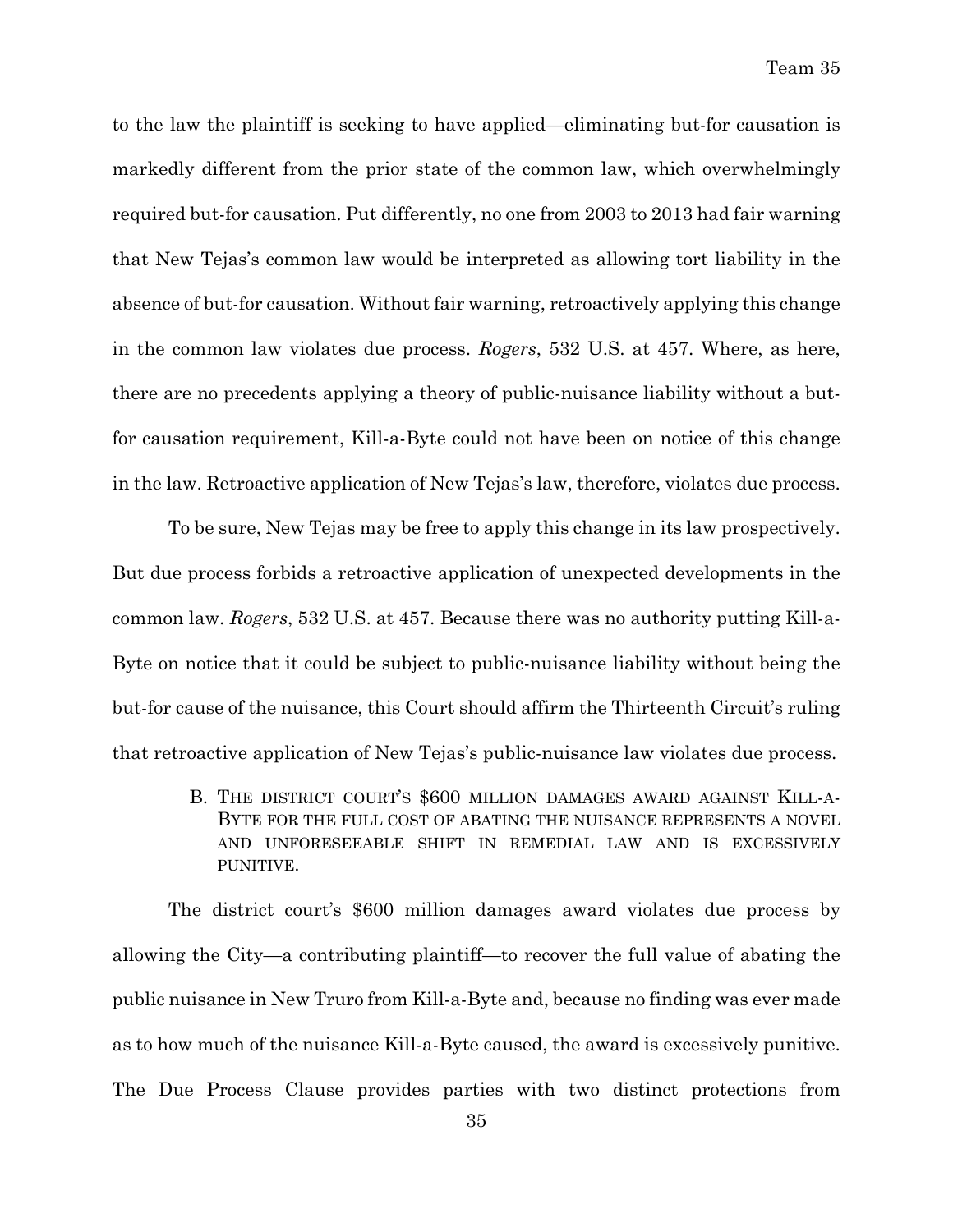judgments. First, the Due Process Clause requires notice of the severity of the punishment that the state may impose. *State Farm Mut. Auto. Ins. Co. v. Campbell*, 538 U.S. 408, 416 (2003). Second, the Due Process Clause protects parties from arbitrary or excessive punishment. *Id.* A monetary judgment is excessive when it requires the defendant to pay for harms that he or she did not cause. *See Paroline v. United States*, 572 U.S. 434, 462 (2014) ("[D]efendants should be made liable for the consequences and gravity of their own conduct, not the conduct of others.").

The district court's \$600 million abatement award violates both protections afforded by due process. First, requiring Kill-a-Byte to pay the full cost of abating the public nuisance in New Truro is yet another aggressive and unexpected deviation from the common-law principle of barring recovery for a nuisance where a plaintiff has contributed to it. Second, awarding the full costs of abatement where Kill-a-Byte is undisputedly only partially responsible for the nuisance constitutes an excessively punitive award. And regardless of whether the public nuisance was indivisible or divisible, the district court violated due process—either by permitting the City to recover from Kill-a-Byte for an indivisible harm the City itself had contributed to, or by requiring Kill-a-Byte to pay the full cost of a divisible harm that it did not fully cause.

# 1. *The City is barred from recovering from Kill-a-Byte because the City contributed to the public nuisance in New Truro.*

The City cannot recover from Kill-a-Byte for the public nuisance in New Truro because the City contributed to that nuisance. Under the Restatement (Second) of Torts, a plaintiff who contributed to the nuisance is barred from recovering from other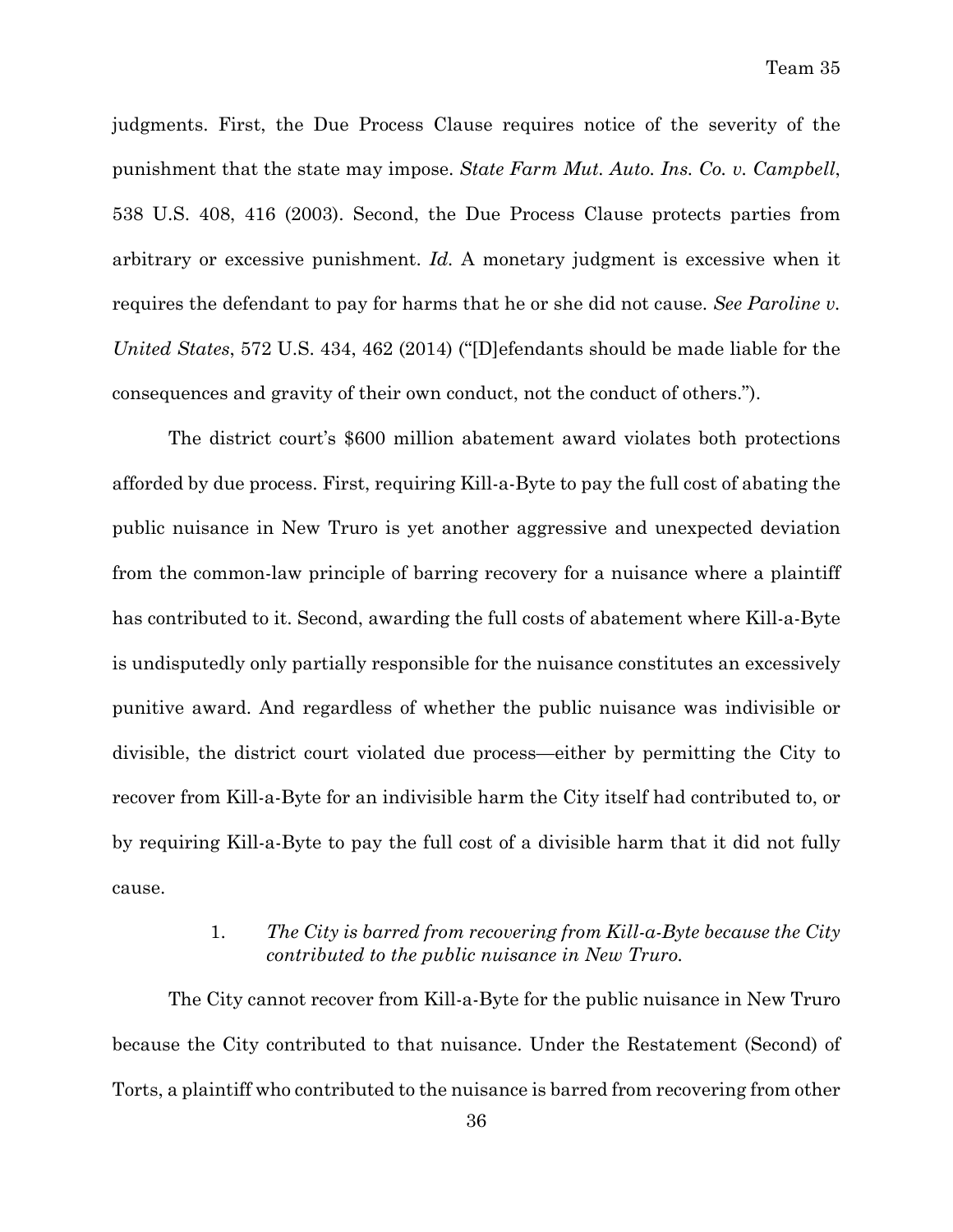contributors. § 840E cmt. d ("[W]hen the plaintiff himself contributes to the nuisance . . . the plaintiff's own responsibility . . . will bar his recovery.") The general rule explained in the Restatement (Second) of Torts is that the harms resulting from a nuisance should be apportioned based on each party's contribution to the nuisance. § 840E cmt. b (explaining that "[w]hen the apportionment is made, each person contributing to the nuisance is subject to liability only for his own contribution"— "[h]e is not liable for that of others"). When a defendant has contributed to a nuisance, in other words, he is held liable "in proportion to [his] contribution." *Id.* This language reflects the maxim, "Only those losses proximately caused by unlawful conduct may be recovered." *N.A.A.C.P. v. Claiborne Hardware Co.*, 458 U.S. 886, 918 (1982). There are some cases, however, where apportionment is impossible. Where multiple actors contribute to an indivisible harm, such as a public nuisance, then one of them may be held liable to the plaintiff for the entire harm. § 840E cmt. c. But where the plaintiff has contributed itself to a nuisance where apportionment is impossible, "his own responsibility" will bar his recovery. *Id.* cmt. d. The district court's \$600 million damages award, therefore, unexpectedly deviates from common law by allowing a contributing plaintiff to recover the cost of abating a nuisance from a defendant. Here, because the City contributed to its own public nuisance, it is barred from recovering from Kill-a-Byte.

It is impossible to apportion responsibility for the public nuisance in the City of New Truro. The Restatement (Second) of Torts makes clear that apportionment is impossible where, as here, multiple actors contribute to an indivisible harm. *Id.* cmt.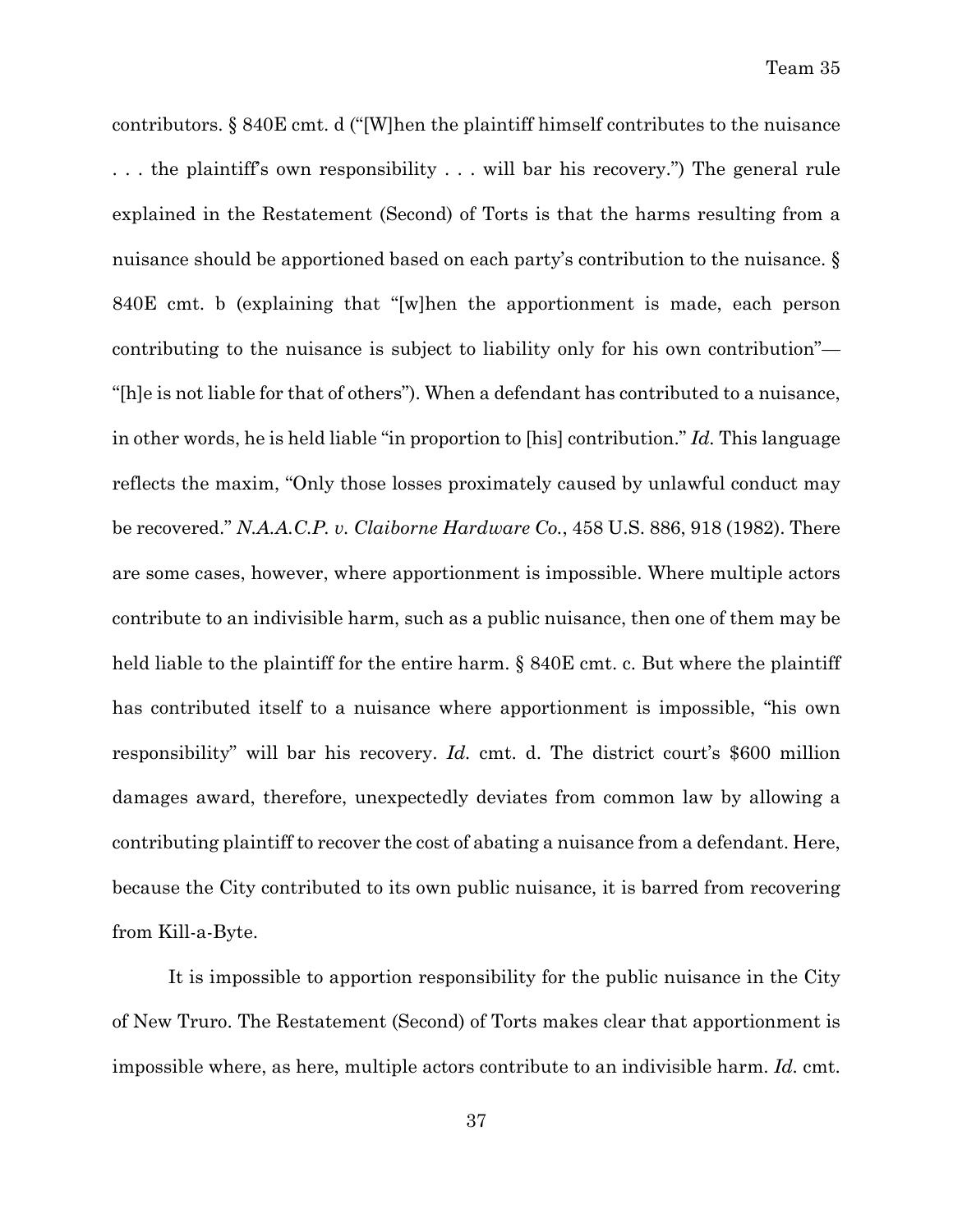c, d. A quintessential example of an indivisible harm, the Restatement notes, is when multiple actors pollute a stream, which poisons a farmer's cow. *Id.* cmt. c. There, as here, multiple actors contributed to a single problem resulting in a single harm, and there is thus no way to rationally apportion damages. The Restatement recognizes that in this situation, fairness requires each polluter to be held liable for the full value of their harm—i.e., the entire cost of the cow—so as not to insulate them from the effects of their contribution. *Id*. But when the plaintiff also contributes to the harm by polluting the stream, he cannot recover from any defendant. *Id.* cmt. d. Courts have long recognized this principle in the context of nuisances. *See, e.g.*, *C.W. Regan, Inc. v. Parsons*, 411 F.2d 1379, 1388 (4th Cir. 1969) (explaining in a case involving a collapsed tunnel that plaintiff can recover from defendant only "if plaintiff can show what part of the damage was caused by the actionable conduct of [defendant], in which [plaintiff] did not participate"); *see also Panther Coal Co. v. Looney*, 40 S.E.2d 298, 304 (Va. 1946) (explaining in a case involving a polluted stream that "[n]o person is entitled to recover from another for damages which have been occasioned by his own act or neglect").

Here, the City and Kill-a-Byte both contributed to the public nuisance in New Truro and, because the City contributed to the nuisance, it cannot recover from Killa-Byte. Assuming, for example, that Kill-a-Byte's distribution of Lightyear actually caused the undereducated male population in New Truro, the City also introduced undereducated males into the population by maintaining a low quality school system, Pet. App. 3a, and failing to mitigate additional education harms caused by a teachers'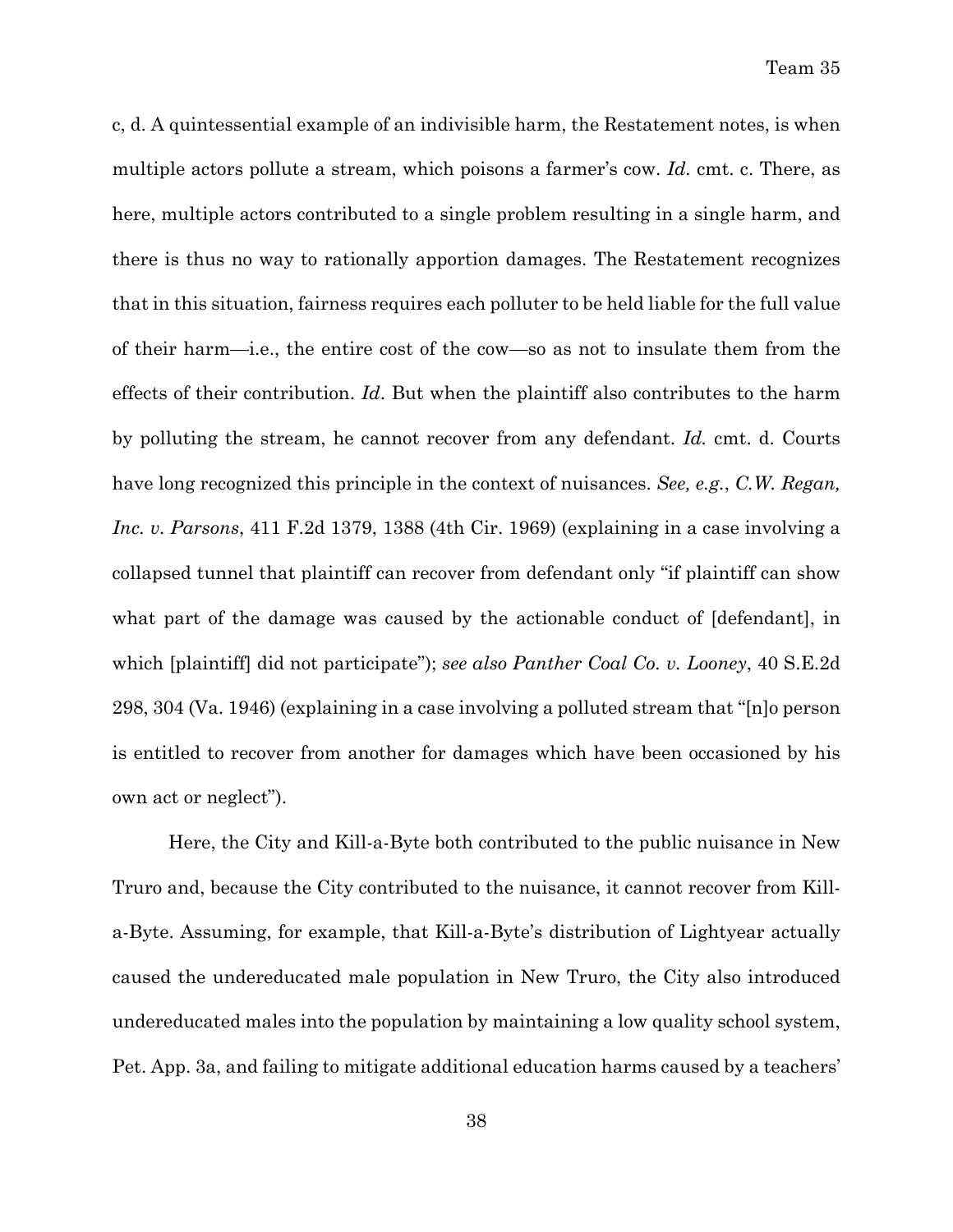strike in 2004, *id.* Similarly, assuming that Kill-a-Byte's distribution of Lightyear created a more violent male population and thus a higher crime rate, the City also contributed to a higher crime rate by cutting the budget of its police department and reducing the size of its police force. *See id.* And, finally, assuming that Kill-a-Byte's distribution of Lightyear created, as the City asserts, a male population with "diminished job skills and few employment prospects," Pet. App. 2a, the City contributed to this problem by maintaining a low quality school system and failing to keep and attract industry. See Pet. App. 3a (observing "numerous factory closings" in New Truro). The City and Kill-a-Byte, in other words, are at best two actors contributing to the same public nuisance. Thus, under the City's theory that Kill-a-Byte caused the public nuisance in New Truro, the City is barred from recovery because it contributed to the public nuisance as well. The district court's \$600 million damages award violates due process because it allows the City—a contributing plaintiff—to recover the full value of abating the public nuisance from Kill-a-Byte, which is an unexpected deviation from the common law.

> 2. *Requiring Kill-a-Byte to pay the full cost of abatement where it is only partially responsible for the nuisance, and where the district court did not even try to apportion damages, constitutes an excessively punitive award.*

The district court's \$600 million abatement award is excessively punitive because Kill-a-Byte is undisputedly only partially responsible for the public nuisance in New Truro and the district court did not even attempt to apportion damages. Regardless of whether this award is classified as legal or equitable, it violates due process. Abatement awards, like money damages, seek to rectify harms from a public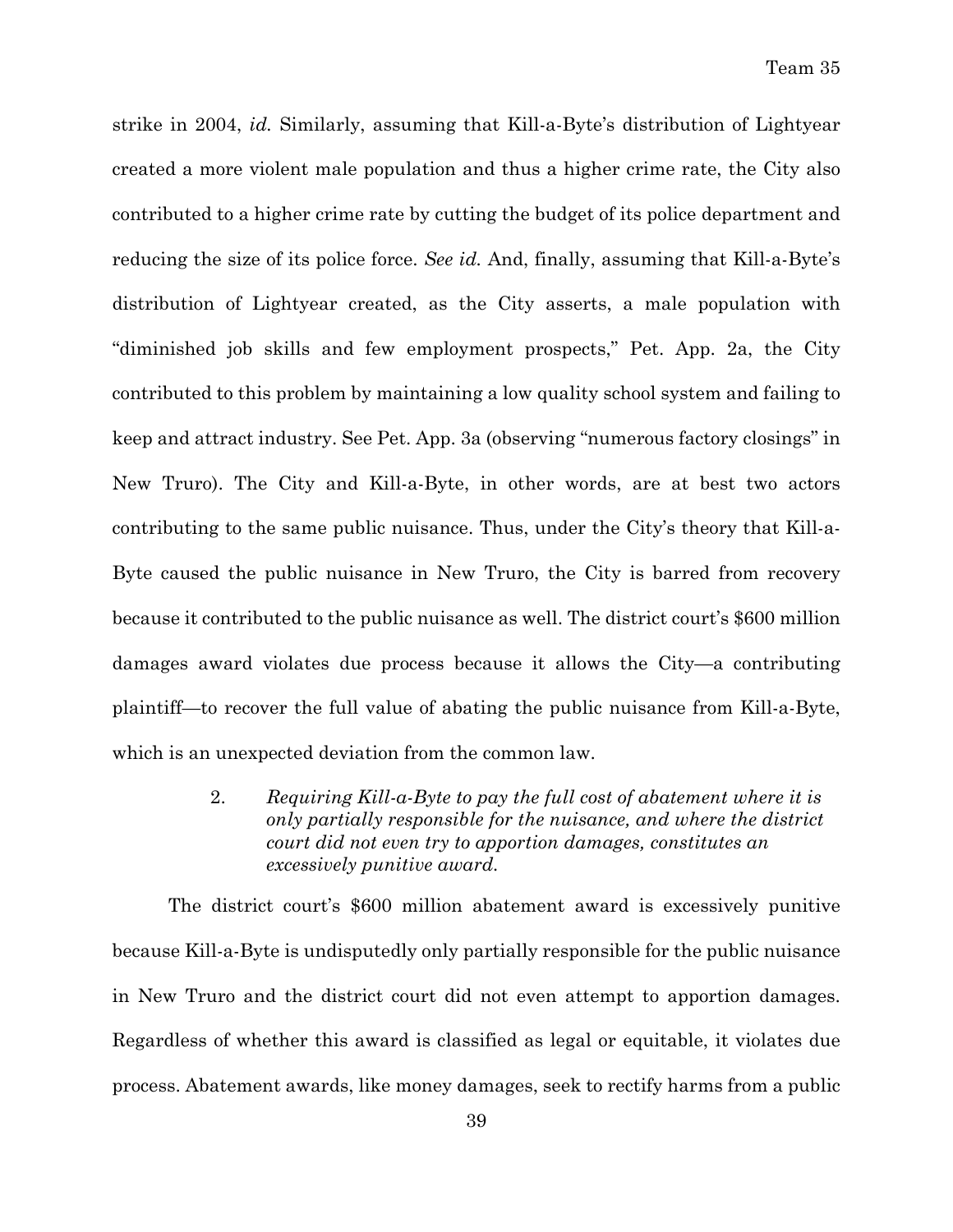nuisance. *See Haynes v. Haas*, 463 P.3d 1109, 1118 (Haw. 2020) (explaining that abatement and money damages are both remedies available in a public-nuisance action, with the difference being that damages are retroactive in that they compensate plaintiffs for their harms, while abatement is prospective in that it seeks to lessen the current effects of the harms); *see also Forster v. Boss*, 97 F.3d 1127, 1130 (8th Cir. 1996) (treating an abatement-type award and money damages as both "ma[king] plaintiffs whole," and, thus, stating that allowing plaintiffs to "keep both . . . would be a double recovery"). And abatement awards, like damages awards, can be invalidated as excessive. *See New York v. Shore Realty Corp*., 759 F.2d 1032, 1053 (2d Cir. 1985) ("[A]batement expenses may become prohibitive and disproportionate."). The abatement award here, moreover, is punitive—not compensatory—because it requires Kill-a-Byte to pay for something other than the concrete losses caused by its actions. *See Paroline*, 572 U.S. at 462. Finally, under the guideposts set out by this Court in *State Farm Mutual Automobile Insurance Co. v. Campbell*, 538 U.S. 408 (2003), the district court's \$600 million abatement award is excessively punitive.

Though equitable in nature, an abatement award must stay within the confines governed by due process. Abatement should go no further than is required under the circumstances of each case. *See Donley v. Boettcher*, 255 N.W.2d 574, 579 (Wis. 1977) (explaining that "abatement is limited to the necessities of the case" and that this "general principle is equally applicable in prescribing that courts can go no further than is necessary"). Because abatement is limited by what the circumstances of the case require, it can be considered excessive—and, therefore, punitive—when it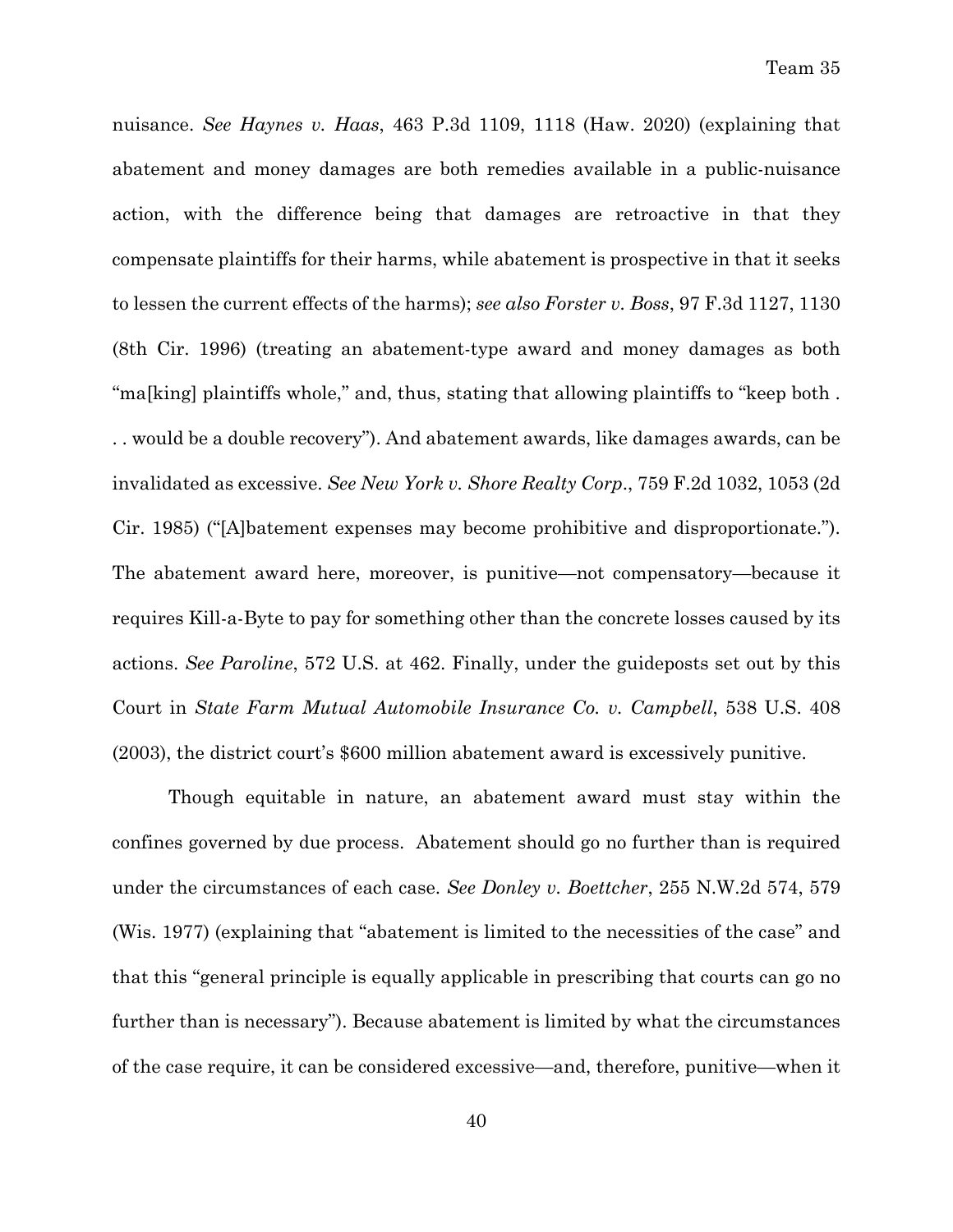goes further than necessary. *See Russland Enters., Inc. v. City of Gretna*, 727 So.2d 1223, 1228 (La. Ct. App. 1999) (classifying the abatement at issue as "punitive in nature"). Thus, contrary to the holding of the district court, Pet. App. 31a, this Court's punitive damages jurisprudence applies to this case because an abatement award, though equitable in nature, is still subject to due-process limitations.

The district court's \$600 million damages award is punitive because it is unrelated to the harm that Kill-a-Byte actually caused. Compensatory damages are those meant to address the concrete losses which occur as a result of a party's culpable conduct. *State Farm*, 538 U.S. at 416. Punitive damages, in contrast, are "aimed at deterrence and retribution." *Id.* Damages awards become punitive rather than compensatory when they go beyond redressing the harm that the party actually caused. *See id.* And a punitive award violates due process when it is "grossly excessive or arbitrary." *Id.*; *see also Cooper Indus. v. Leatherman Tool Grp., Inc.*, 532 U.S. 424, 434 (2001) ("The Due Process Clause of its own force also prohibits the States from imposing grossly excessive punishments on tortfeasors.").

The district court's \$600 million damages award is punitive rather than compensatory because the district court never made a finding as to how much of the public nuisance Kill-a-Byte actually caused. It is undisputed that Kill-a-Byte was not fully responsible for the public nuisance in New Truro: Kill-a-Byte, for example, did not provide the City with low-quality schools, underfund its police department, or fail to keep and attract industry—the City did those things. Pet. App. 3a–4a. But the district court nonetheless imposed the full cost of abating the nuisance of the City's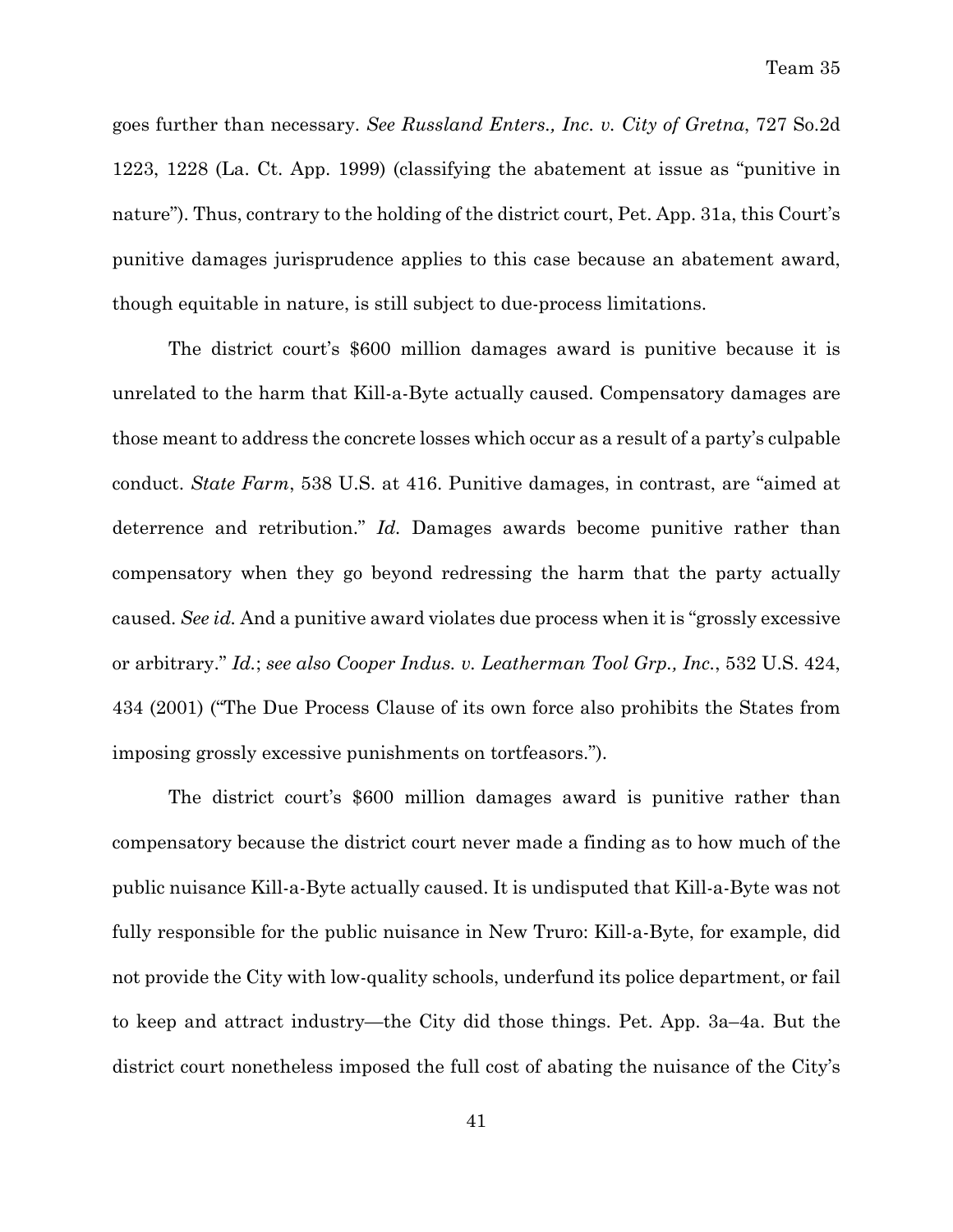general malaise on Kill-a-Byte alone. Pet. App. 4a. By calling upon Kill-a-Byte to pay for losses it did not cause, the court's award is punitive rather than compensatory. *See State Farm*, 538 U.S. at 416.

Having established that the district court's \$600 million abatement award is punitive, it must be evaluated under the test for determining whether a punitivedamages award violates due process. This Court has provided three guideposts for determining whether a punitive-damages award is excessive and thus violates due process: "(1) the degree of reprehensibility of the defendant's misconduct; (2) the disparity between the actual or potential harm suffered by the plaintiff and the punitive damages award; and (3) the difference between the punitive damages awarded by the jury and the civil penalties authorized or imposed in comparable cases." *Id.* at 418. Of these three guideposts, the first is considered the most important indication of a reasonable award, and it turns on whether the harm was physical or economic, intentional or accidental, and repeated or isolated in occurrence. *Id.* The second guidepost, though this Court has not adopted a specific formula, requires that the award not exceed a "single-digit ratio between punitive and compensatory damages." *See id.* at 425 (noting that "few awards exceeding a single-digit ratio between punitive and compensatory damages, to a significant degree, will satisfy due process"); *see also BMW of N. Am. v. Gore*, 517 U.S. 559, 581 (1996) (observing that the Court has considered punitive damages of "more than four times the amount of compensatory damages" as close to the constitutional limit (quoting *Pac. Mut. Life Ins. Co. v. Haslip*, 499 U.S. 1, 23–24 (1991))). Finally, the third guidepost is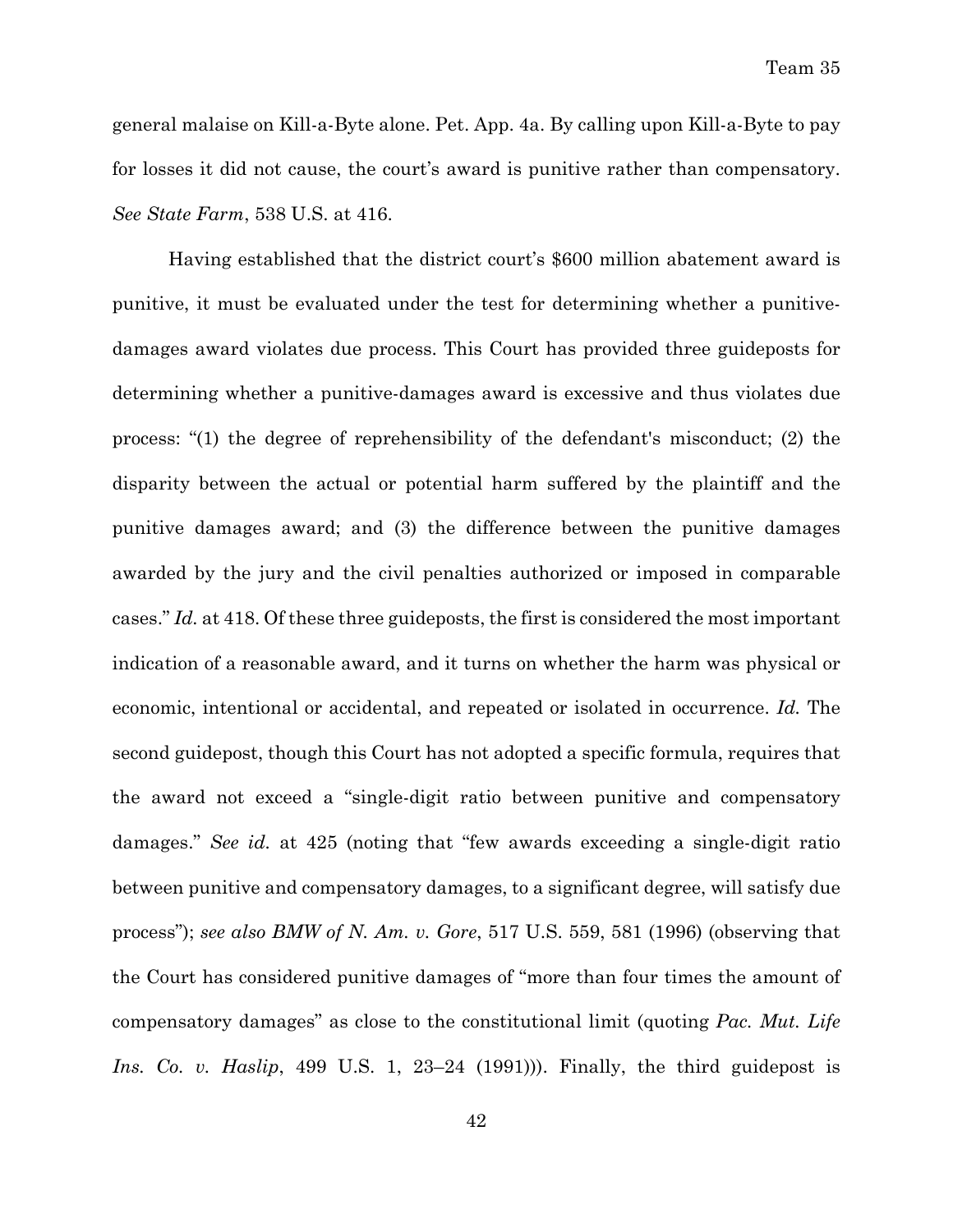inapplicable here due to the lack of any comparable cases applying New Tejas's common law of public nuisance. *See* Pet. App. 26a ("There is a dearth of New Tejas authority regarding the public nuisance cause of action . . . ."); *see also State Farm*, 538 U.S. at 428 (limiting a canvassing of "comparable cases" to the state where the case originated).

The first—and weightiest—guidepost weighs against the constitutionality of the district court's punitive award. There is no reprehensible conduct here warranting punishment. Kill-a-Byte violated no law, federal or state, in distributing Lightyear. Pet. App. 2a. Kill-a-Byte did not cause any physical harm. Kill-a-Byte did not intentionally create dangerous conditions in New Truro by distributing the game. Pet. App. 25a n.4 (explaining that the City does not argue that Kill-a-Byte intentionally created dangerous conditions in New Truro). Kill-a-Byte, therefore, committed no reprehensible conduct supporting an award of punitive damages. *See State Farm*, 538 U.S. at 425 (instructing courts to determine the reprehensibility of conduct by considering whether "the harm caused was physical as opposed to economic," "reckless," "intentional," or "involved repeated actions.").

The second guidepost also weighs against the constitutionality of the district court's punitive award. There are no compensatory damages here to create a ratio of punitive damages to compensatory damages. All of the costs sought by the city are prospective in nature, intending to repair harm rather than compensate for harm. Pet. App. 25a–26a ("The City seeks money from Kill-a-Byte to 'abate' the public nuisance by funding job training programs, centers to assist with 'video game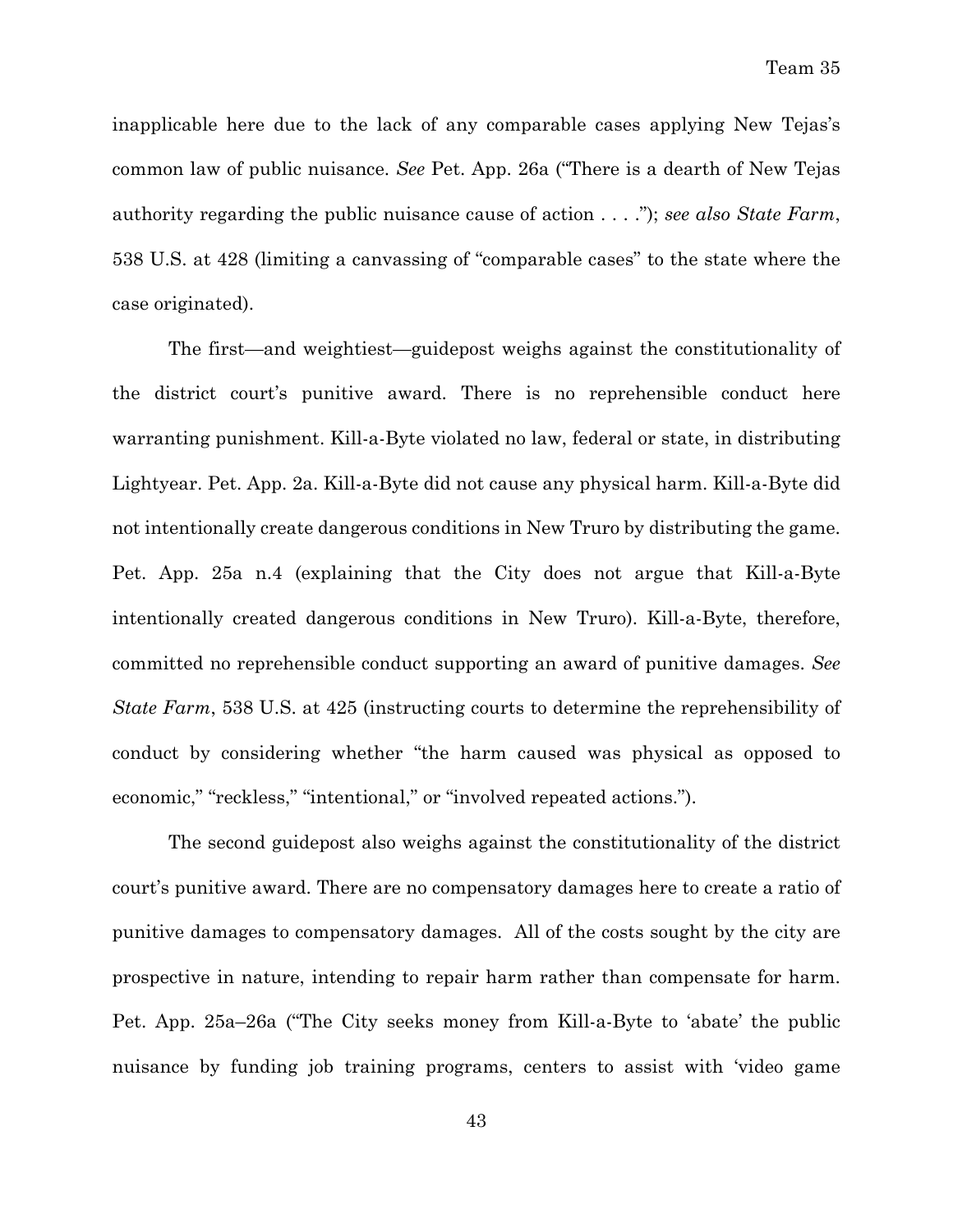addiction,' increased police presence, security cameras in downtown, and other public safety measures."). To the extent that the \$600 million damages award is intended to compensate for a concrete loss, this award is excessive under the second guidepost because the City made no attempt to identify the harms specifically attributable to Kill-a-Byte. Pet. App. 4a. Without knowing how much harm Kill-a-Byte *actually* caused, there is no way for this Court to formulate a ratio of punitive damages to compensatory damages. The award, therefore, is excessive because the ratio of punitive damages to compensatory damages is effectively \$600 million to zero. This ratio of \$600 million to zero grossly exceeds the permissible constitutional boundaries of a punitive-damages award. *See State Farm*, 538 U.S. at 425 (instructing that a punitive-damages award should not exceed a "single-digit ratio between punitive and compensatory damages"); *see also Gore*, 517 U.S. at 581 (observing that the Court has considered punitive-damages awards of "more than four times the amount of compensatory damages" as close to the constitutional limit (quoting *Haslip*, 499 U.S. at  $23-24$ ).

The district court's \$600 million abatement award is excessively punitive because it required Kill-a-Byte to pay for harms that it did not actually cause. According to this Court's guideposts in *State Farm*, this punitive award is excessive because Kill-a-Byte committed no reprehensible acts and the award is unrelated to any compensatory damages that Kill-a-Byte was responsible for. The district court's abatement award, accordingly, violates due process. This Court should affirm the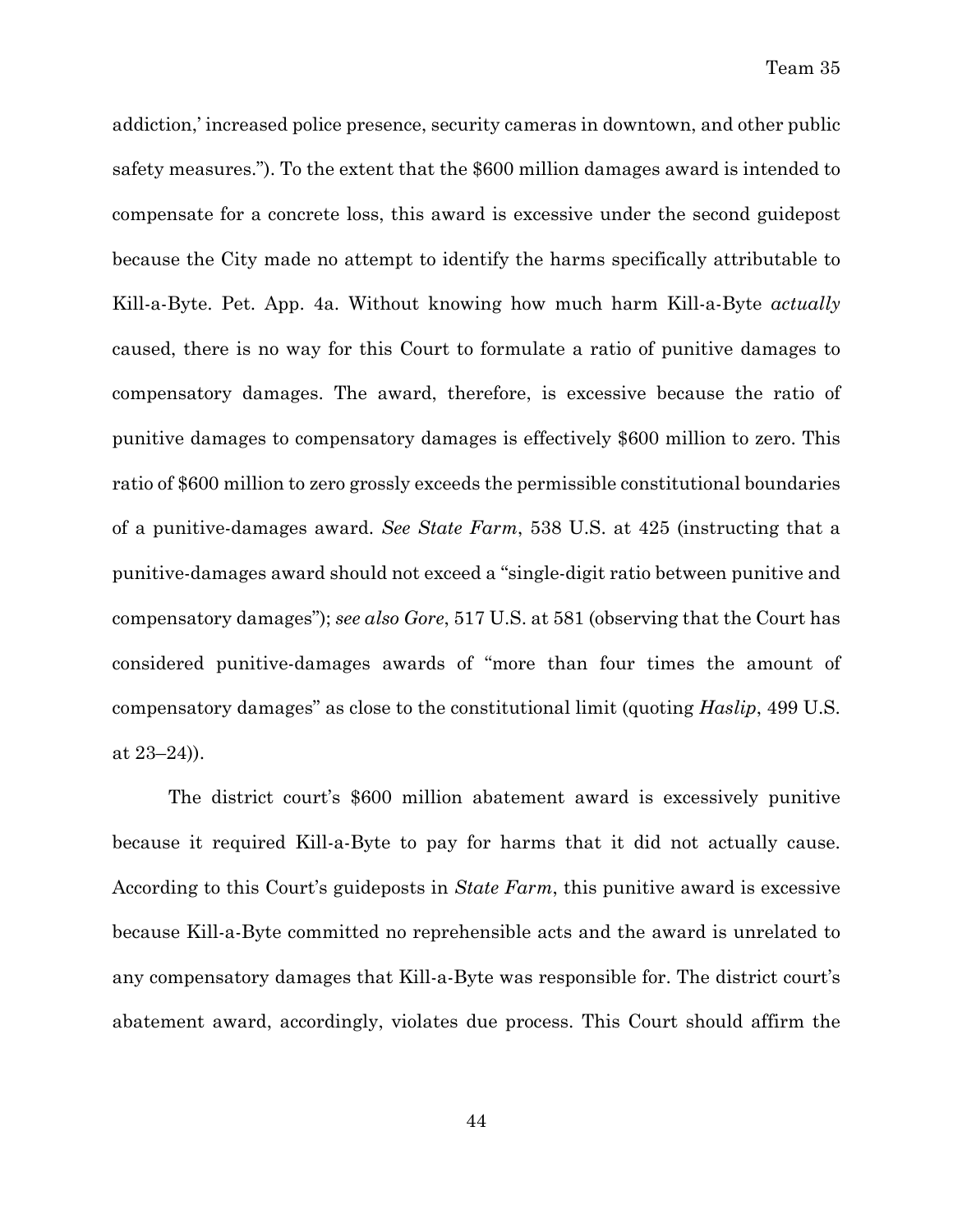Thirteenth Circuit's holding that the district court's \$600 million abatement award is "grossly excessive." *See* Pet. App. 13a–14a.

> C. TAKEN TOGETHER, RETROACTIVELY IMPOSING TORT LIABILITY WITHOUT REQUIRING BUT-FOR CAUSATION AND WITHOUT APPORTIONING DAMAGES VIOLATES DUE PROCESS BECAUSE IT IS FUNDAMENTALLY UNFAIR.

Even if neither the unexpected lack of a but-for causation requirement nor the excessively punitive award on their own violate due process, the two considered together paint a picture of tort litigation that treated Kill-a-Byte in a fundamentally unfair manner. Courts have the power to review laws to assure fairness to parties. *Rochin v. California*, 342 U.S. 165, 169 (1952). Where a law is so fundamentally unfair that it "offends canons of decency and fairness" codified by the Due Process Clause, a court may intervene to prevent this unconstitutional action. *Id.; see also Hem v. Maurer*, 458 F.3d 1185, 1200 (10th Cir. 2006) (refusing to retroactively apply a statute due to "familiar considerations of fair notice, reasonable reliance, and settled expectations" (quoting *Landgraf v. USI Film Prods*., 511 U.S. 244, 270 (1994))). New Tejas's public-nuisance law's lack of a but-for causation requirement, lack of a statute of limitations, and lack of any requirement to apportion liability combine to create a system of public-nuisance law so fundamentally unfair that it violates due process.

Armed with no burden to prove but-for causation and the ability to receive full abatement awards from any defendant who played a substantial role in creating the public nuisance, the district court's judgment, if it stands, provides cities in New Tejas with a one-stop shop to fund their public-benefit programs through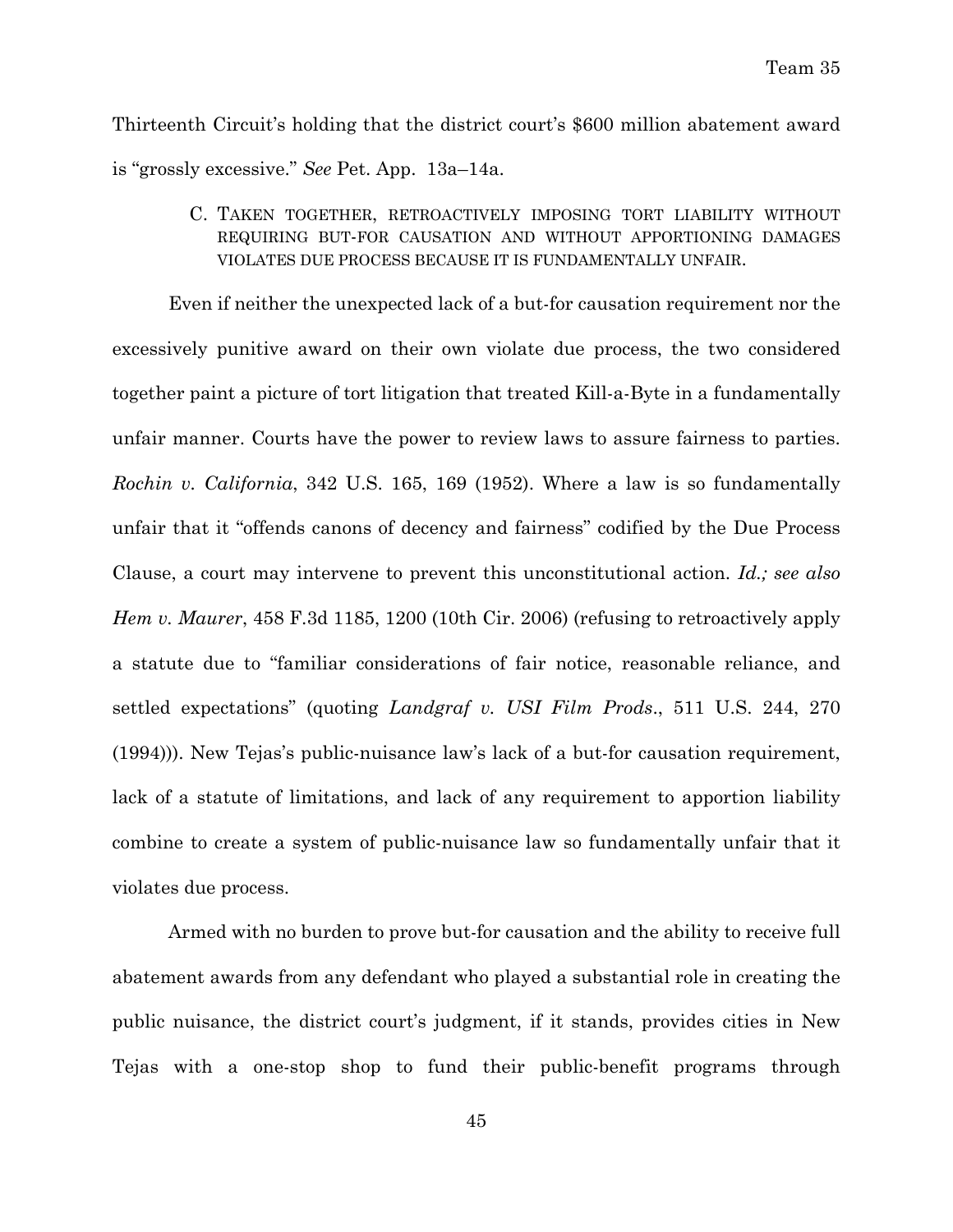fundamentally unfair litigation. If the district court's decision is allowed to stand, unfairness will manifest itself in three ways. First, any actor can be held liable for the full cost of major harms as long as a jury finds that it was a "substantial factor" in creating the public nuisance. Second, cities are effectively absolved of any personal responsibility they bear for creating or perpetuating their public-health crises. Third, no action—no matter how remote in time—is safe from retroactive nuisance liability. These three results together create a piggy bank for cities in search of funds.

If this decision is allowed to stand, no business or person in New Tejas is safe from retroactive litigation. As noted in the district court's opinion, there is no statute of limitations on claims concerning an existing public nuisance. Pet. App. 25a n.5. And all that is required to impose tort liability is a finding that the defendant was a "substantial factor" in causing plaintiff's harm. If this showing is made, then a city can recover the full cost of abatement—there is no requirement to apportion cost. *See*  Pet. App. 4a (the district court did not even try to apportion costs); Pet. App. 5a (the full costs were deemed recoverable by the New Tejas Supreme Court). Any city in New Tejas, therefore, can use litigation to address a public nuisance with multiple causes as long as it can make a case that some actor, other than itself, substantially contributed to the nuisance.

And there is nothing a business or person can do to escape liability. As long as a public nuisance exists, and a business or person at some point substantially contributed to that nuisance, the business or person can be found liable for the entire cost of abating the nuisance. It does not matter when the business contributed to the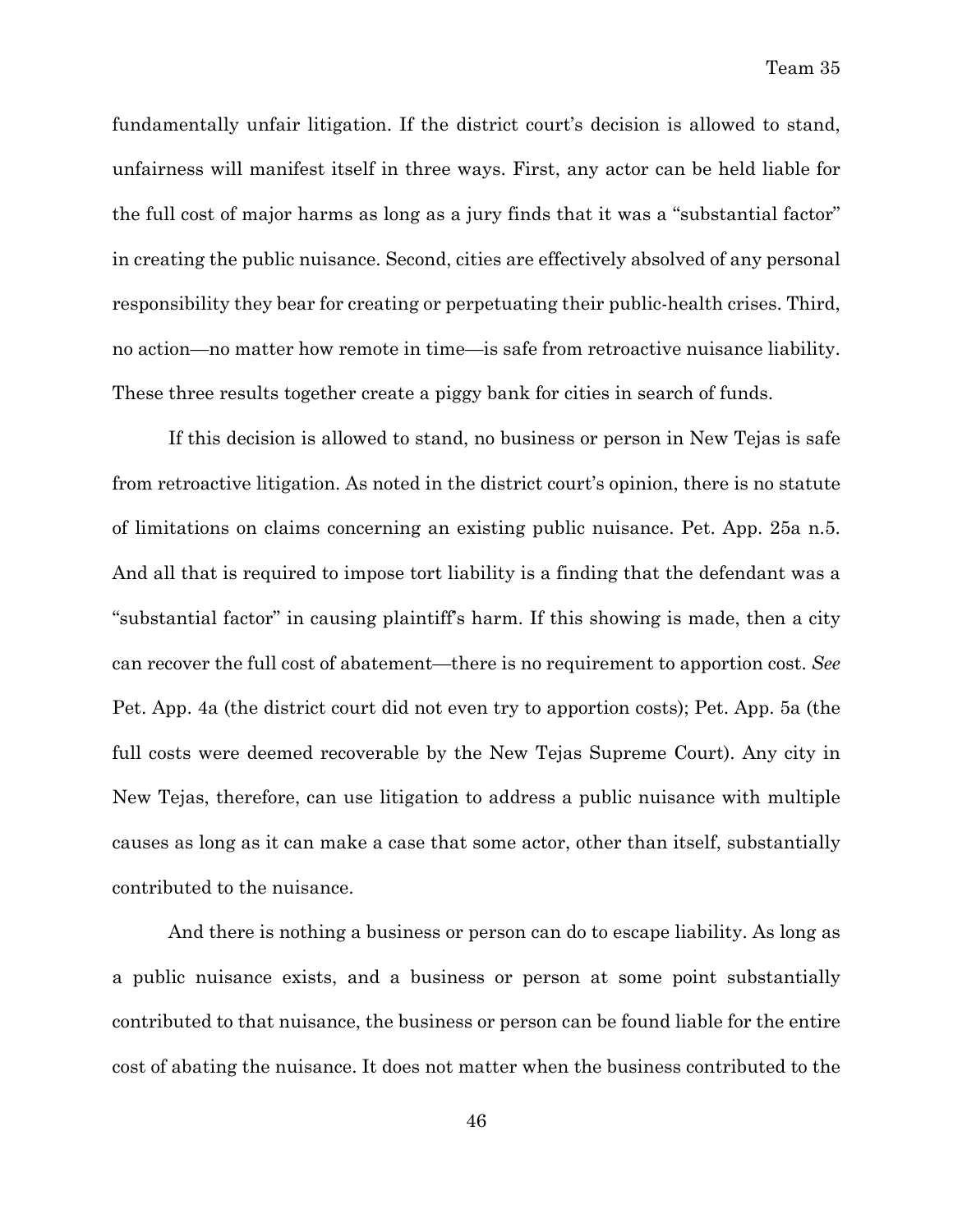nuisance. It does not matter if the city made the nuisance worse. It does not matter if the city is responsible for the continuance of the nuisance. As long as the business or person at some point substantially contributed to it, the city can reach back in time and hold the business or person responsible for the entire cost of abatement.

While New Tejas's public-nuisance law's unexpected lack of a but-for causation requirement and the district court's excessively punitive abatement award alone each violate due process, taken together these issues certainly violate the notions of fundamental fairness enshrined in the Due Process Clause. This Court should, therefore, affirm the Thirteenth Circuit's conclusion that New Tejas's public-nuisance law and the district court's judgment under the law violate due process.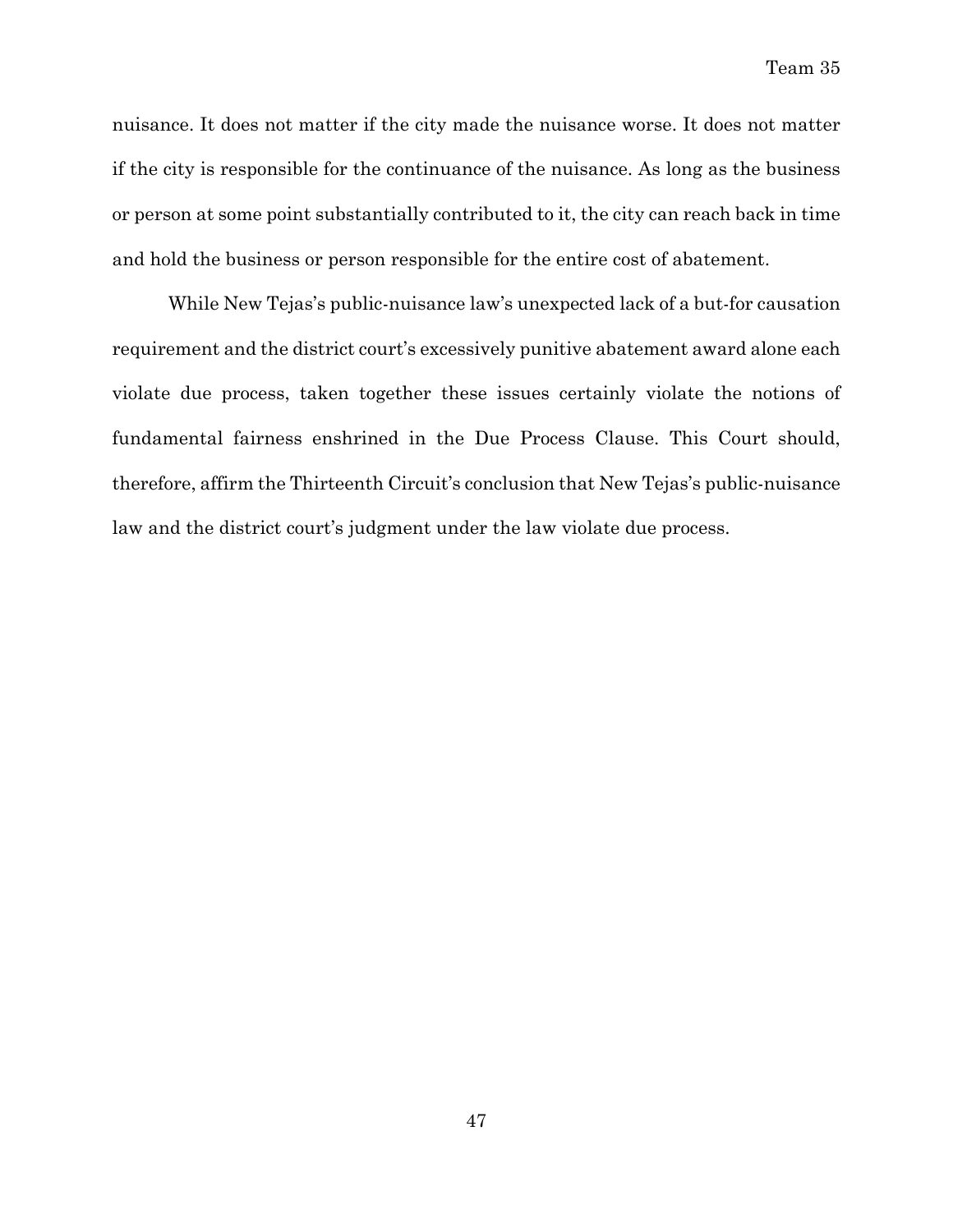Team 35

#### **CONCLUSION**

The Thirteenth Circuit correctly held that after the district court had rejected at summary judgment Kill-a-Byte's purely legal due-process challenge to New Tejas's public-nuisance law, Kill-a-Byte did not need to raise the challenge again in a Rule 50 motion at trial to preserve it for appellate review. The Thirteenth Circuit also correctly concluded that New Tejas's public-nuisance law violates due process by retroactively assigning to Kill-a-Byte full liability for the City's public nuisance without requiring Kill-a-Byte to have been its but-for cause and regardless of the amount of the nuisance that Kill-a-Byte actually caused. Finally, the Thirteenth Circuit correctly determined that the district court's \$600 million abatement award is grossly excessive. This Court, accordingly, should affirm the judgment of the Thirteenth Circuit.